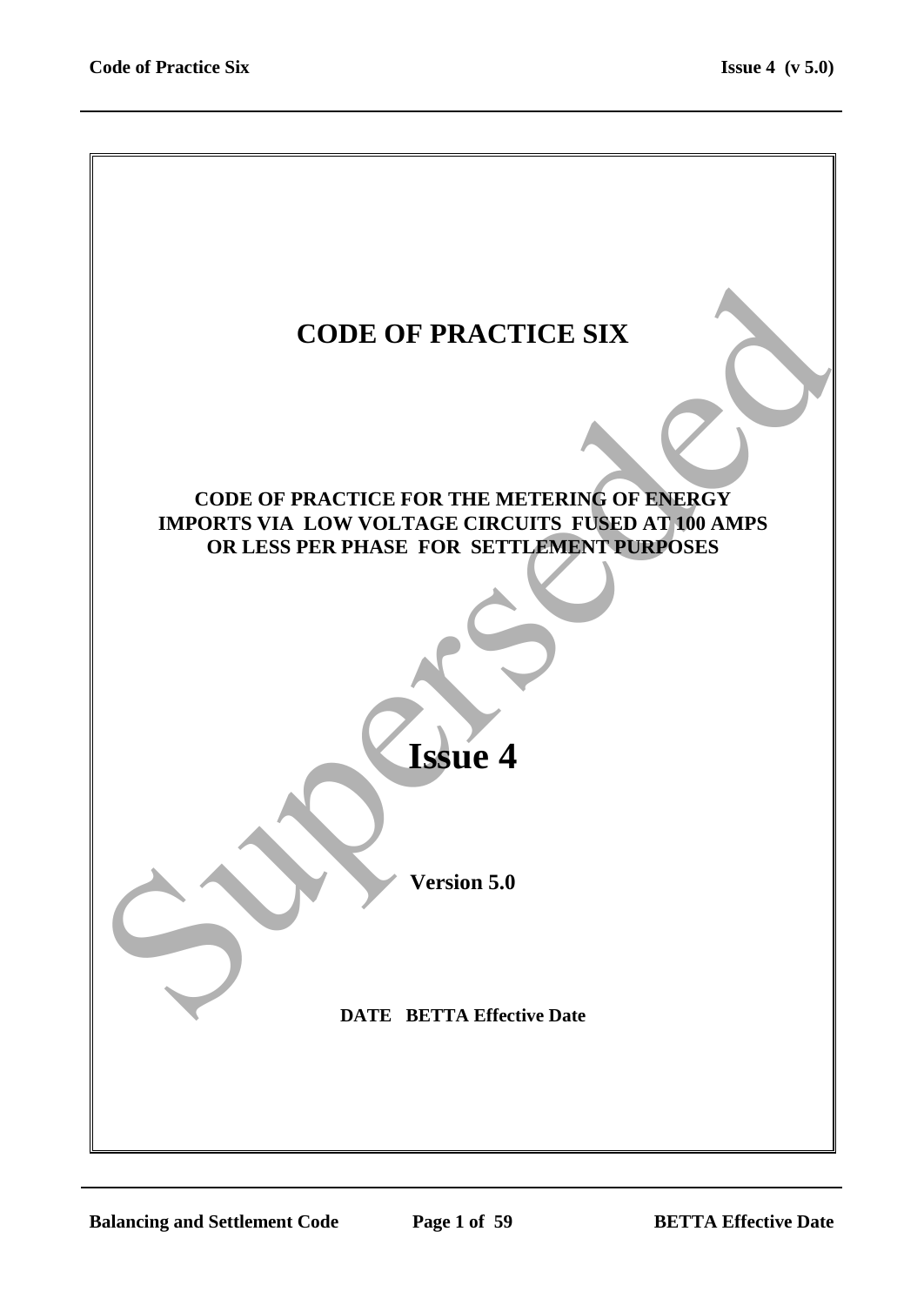# **Code of Practice Six**

#### **CODE OF PRACTICE FOR THE METERING OF ENERGY IMPORTS VIA LOW VOLTAGE CIRCUITS FUSED AT 100 AMPS OR LESS PER PHASE FOR SETTLEMENT PURPOSES.**

- 1. Reference is made to the Balancing and Settlement Code for the Electricity Industry in Great Britain dated BETTA Effective Date and, in particular, to the definitions of "Code of Practice" in Annex X-1 thereof.
- 2. This Code of Practice shall apply to Metering Systems comprising Metering Equipment that are subject to the requirements of Section L of the Balancing and Settlement Code.
- 3. This Code of Practice has been approved by the Panel.

\_\_\_\_\_\_\_\_\_\_\_\_\_\_\_\_\_\_\_\_\_\_\_\_\_ For and on behalf of the Panel

**Intellectual Property Rights and Copyright** - This document contains materials the copyright and other intellectual property rights in which are vested in ELEXON Limited or which appear with the consent of the copyright owner. These materials are made available for you to review and to copy for the purposes of your establishment or operation of or participation in electricity trading arrangements under the Balancing and Settlement Code ("BSC"). All other commercial use is prohibited. Unless you are a person having such an interest in electricity trading under the BSC you are not permitted to view, download, modify, copy, distribute, transmit, store, reproduce or otherwise use, publish, licence, transfer, sell or create derivative works (in whatever format) from this document or any information obtained from this document otherwise than for personal academic or other non-commercial purposes. All copyright and other proprietary notices contained in the original material must be retained on any copy that you make. All other rights of the copyright owner not expressly dealt with above are reserved. **CORPOSES.**<br>
Reference is made to the Balancing and Settlement Code for the Electricity Industry in Great<br>
Britain dated BETTA Effective Date and, in particular, to the definitions of "Code of<br>
Practice" in Amex X-1 thereo

Disclaimer - No representation, warranty or guarantee is made that the information provided is accurate, current or complete. Whilst care is taken in the collection and provision of this information, ELEXON Limited will not be liable for any errors, omissions, misstatements or mistakes in any information or damages resulting from the use of this information or any decision made or action taken in reliance on this information.

.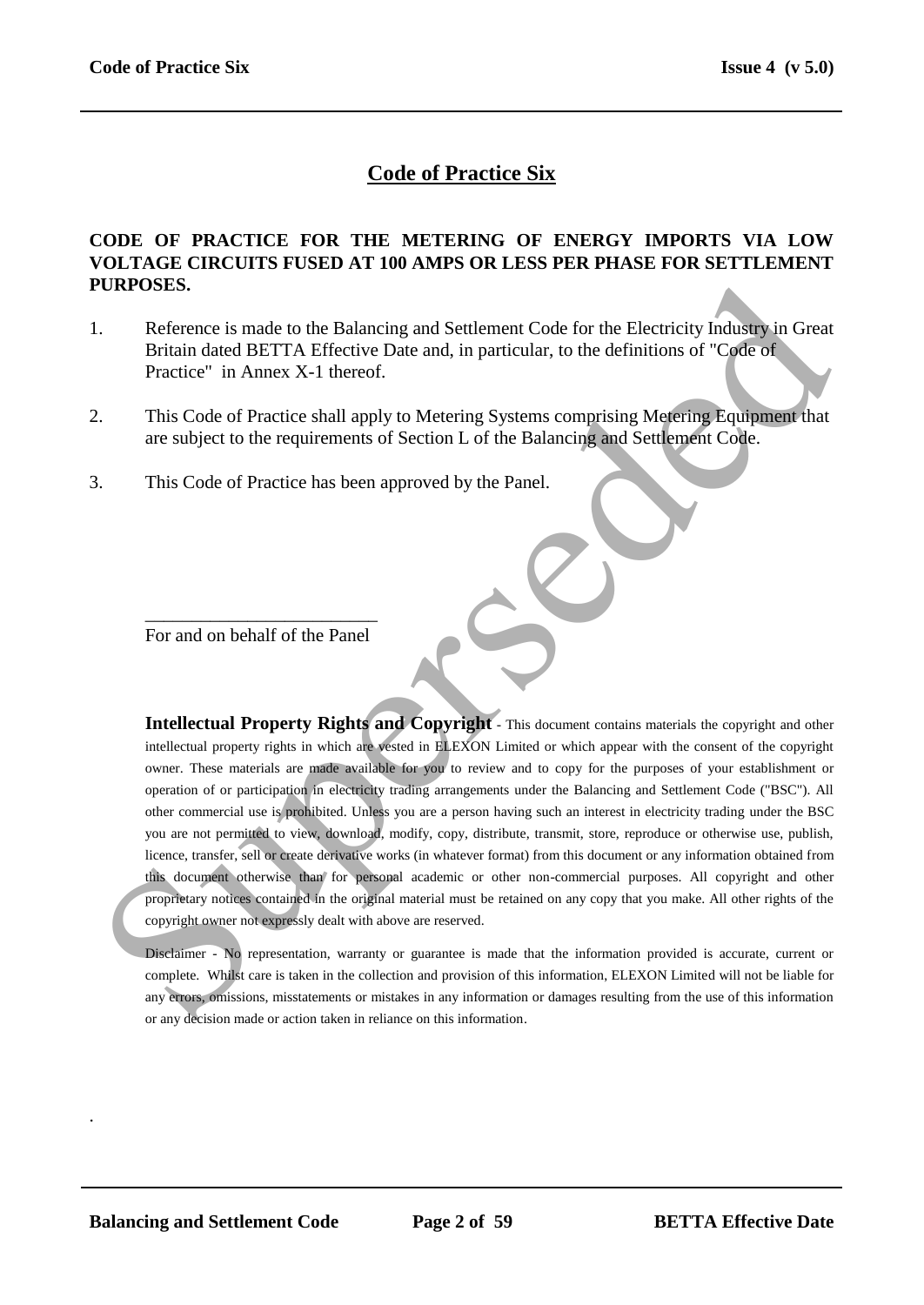# AMENDMENT RECORD

| <b>ISSUE</b>   | <b>DATE</b>       | <b>VERSION</b> | <b>CHANGES</b>         | <b>AUTHOR</b> | <b>APPROVED</b> |
|----------------|-------------------|----------------|------------------------|---------------|-----------------|
| 1              | 29/01/96          | v 3.00         | Approved by MDC        | 1998 MTF      | MDC, 10/01/96   |
| $\overline{c}$ | 18/11/96          | v 3.10         | Approved by MDC        | <b>MDC</b>    | <b>MDC</b>      |
| $\overline{3}$ | 22/01/98          | $v$ 4.10       | Protocol amended       | <b>MDC</b>    | MDC, 22/01/98   |
| $\overline{4}$ | 01/12/98          | $v$ 4.20       | Protocol amended       | <b>JKHC</b>   | TS2, 11/11/98   |
| $\overline{4}$ | Code              | $v$ 4.20       | Re-badging of Code     | <b>BSCCo</b>  | Panel 16/11/00  |
|                | Effective         |                | of Practice Six for    |               | (Paper 07/003)  |
|                | Date <sup>1</sup> |                | the implementation     |               |                 |
|                |                   |                | of the Balancing and   |               |                 |
|                |                   |                | <b>Settlement Code</b> |               |                 |
| $\overline{4}$ | <b>BETTA</b>      | $V$ 5.0        | BETTA 6.3 for the      | <b>BSCCo</b>  | SVG/48/004      |
|                | Effective         |                | SVA February 2005      |               |                 |
|                | Date              |                | Release                |               |                 |
|                |                   |                |                        |               |                 |

<sup>&</sup>lt;sup>1</sup> "Code Effective Date" is the date of the Framework Agreement.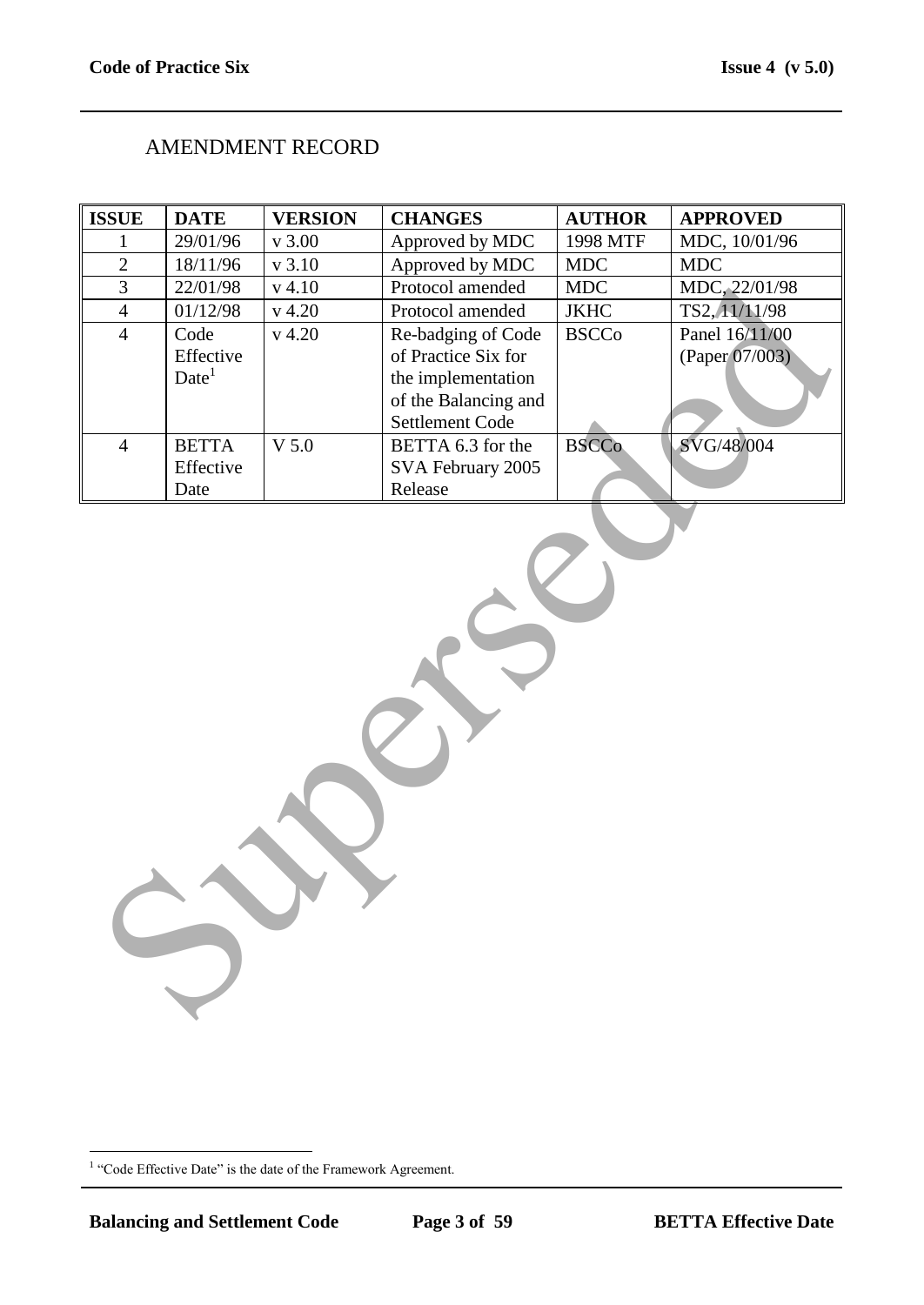#### CODE OF PRACTICE FOR THE METERING OF ENERGY IMPORTS VIA LOW VOLTAGE CIRCUITS FUSED AT 100 AMPS OR LESS PER PHASE FOR SETTLEMENT PURPOSES.

# **CONTENTS**

| 2. |       | $\overline{\mathbf{8}}$ |
|----|-------|-------------------------|
| 3. |       | .10                     |
|    |       |                         |
| 4. |       |                         |
|    |       |                         |
|    |       |                         |
|    |       |                         |
|    |       |                         |
|    |       |                         |
|    |       |                         |
|    |       |                         |
|    |       |                         |
|    |       |                         |
|    | 4.10  |                         |
|    | 4.11  |                         |
|    | 4.12  |                         |
|    | 4.13  |                         |
|    | 4.14  |                         |
|    | 4.15  |                         |
|    | 4.16  |                         |
|    | 4.17  |                         |
|    | 4.18  |                         |
|    | 4.19  |                         |
|    | 4.20  |                         |
|    | 4.21  |                         |
| 5. |       |                         |
|    |       |                         |
|    |       |                         |
|    |       |                         |
|    |       |                         |
|    |       |                         |
|    |       |                         |
|    | 6.2.1 |                         |
|    | 6.2.2 |                         |
|    | 6.2.3 |                         |
|    |       |                         |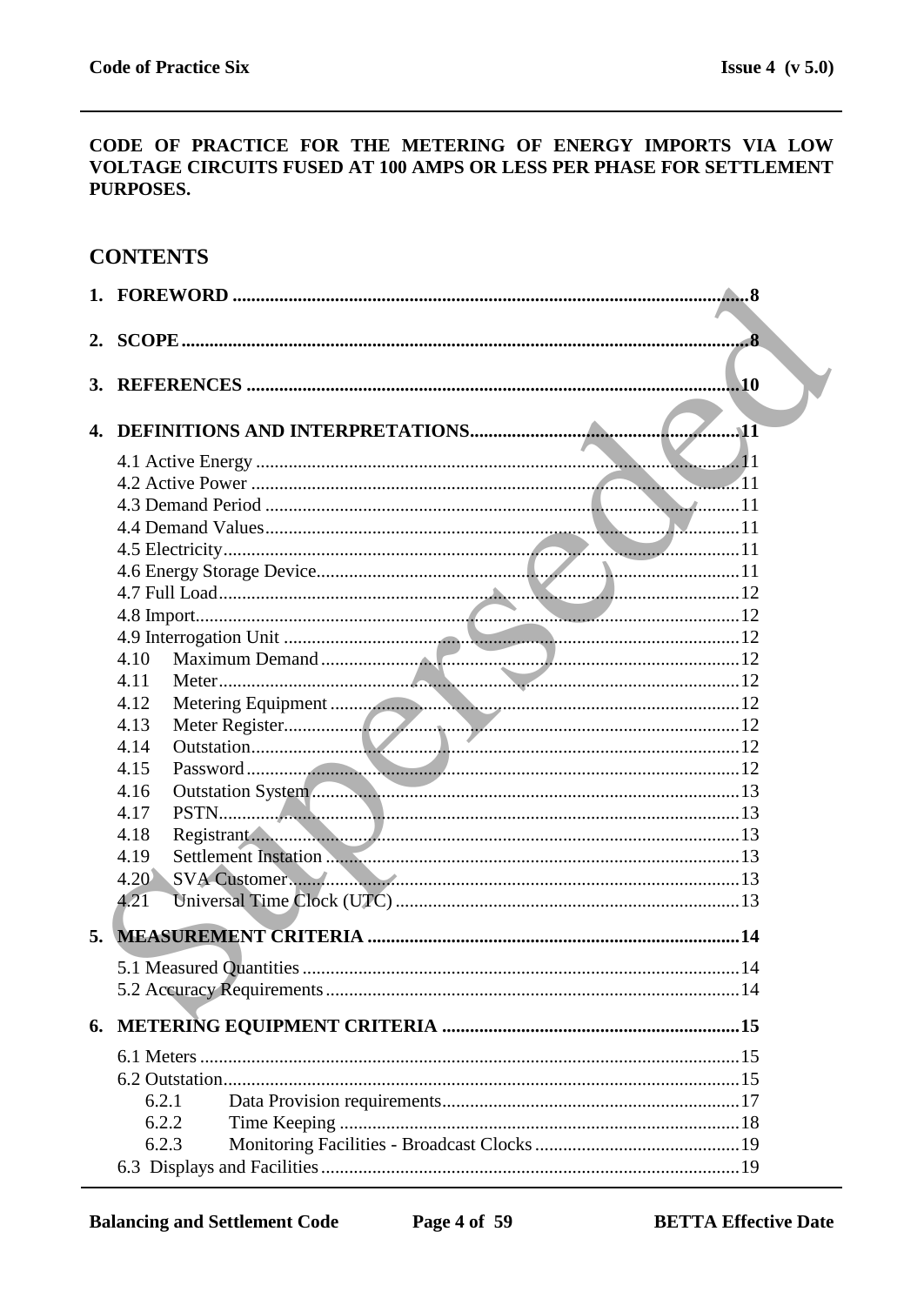|     | 6.4.1 |     |
|-----|-------|-----|
|     | 6.4.2 |     |
|     | 6.4.3 |     |
|     |       |     |
|     |       |     |
| 7.  |       |     |
|     |       | .23 |
|     |       |     |
| 8.  |       | .23 |
|     |       |     |
|     |       |     |
|     |       | .24 |
|     |       |     |
|     | 9.2.1 |     |
|     | 9.2.2 |     |
|     | 9.2.3 |     |
|     | 9.2.4 |     |
| 10. |       |     |
|     | 10.1  |     |
|     |       |     |
|     |       |     |
|     | 10.2  |     |
|     |       |     |
|     |       |     |
|     |       |     |
|     | 10.3  |     |
|     |       |     |
|     |       |     |
|     | 10.4  |     |
|     |       |     |
|     |       |     |
|     | 10.5  |     |
|     |       |     |
|     |       |     |
|     |       |     |
|     |       |     |
|     | 10.7  |     |
|     |       |     |
|     |       |     |
|     | 10.8  |     |
|     |       |     |
|     |       |     |
|     |       |     |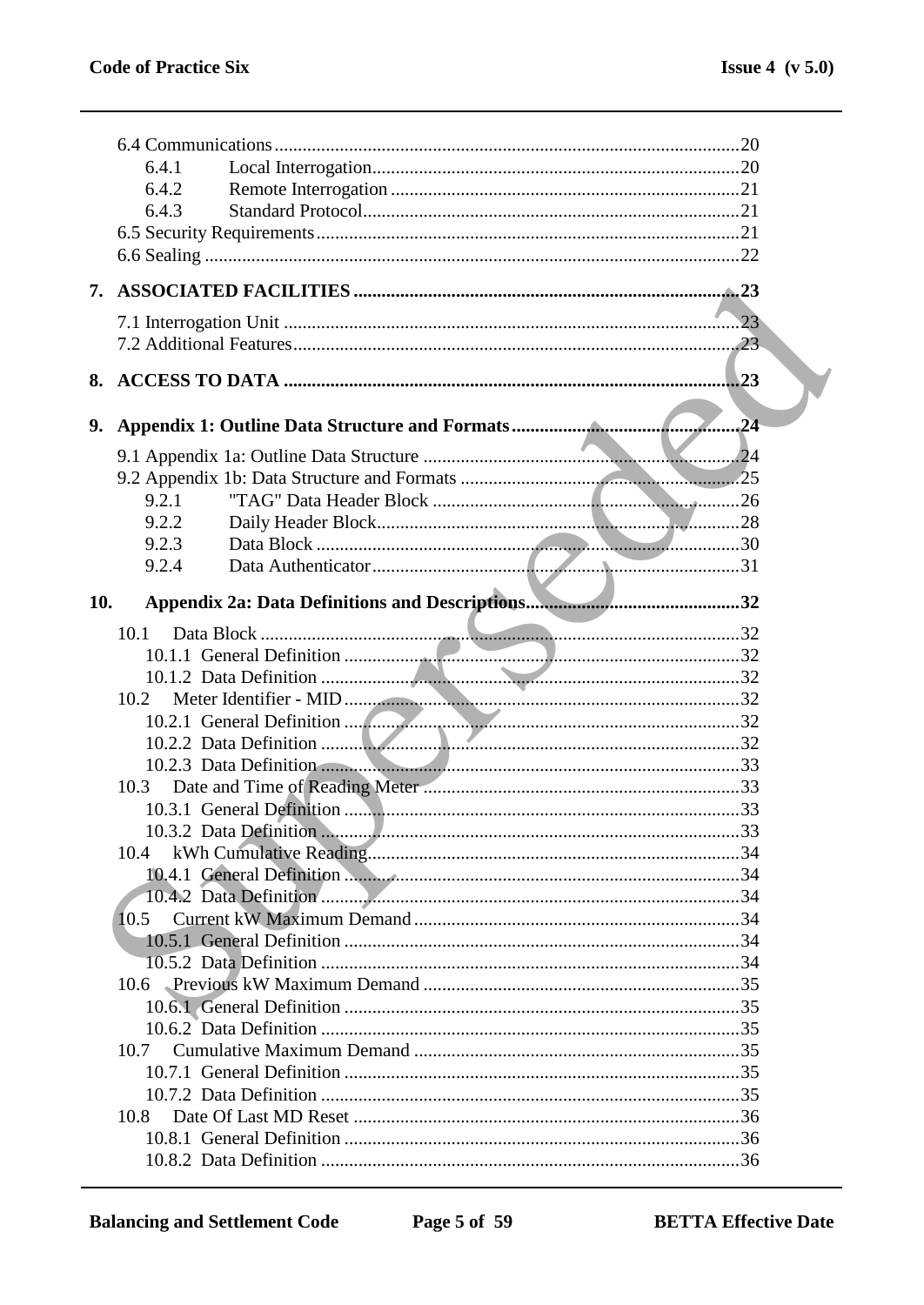| 10.9                                                                                                                                                                                                                                      |  |
|-------------------------------------------------------------------------------------------------------------------------------------------------------------------------------------------------------------------------------------------|--|
|                                                                                                                                                                                                                                           |  |
|                                                                                                                                                                                                                                           |  |
|                                                                                                                                                                                                                                           |  |
| 10.10.1                                                                                                                                                                                                                                   |  |
| 10.10.2                                                                                                                                                                                                                                   |  |
|                                                                                                                                                                                                                                           |  |
| 10.11.1                                                                                                                                                                                                                                   |  |
| 10.11.2                                                                                                                                                                                                                                   |  |
|                                                                                                                                                                                                                                           |  |
| 10.12.1                                                                                                                                                                                                                                   |  |
| 10.12.2                                                                                                                                                                                                                                   |  |
| 10.13.1                                                                                                                                                                                                                                   |  |
| 10.13.2                                                                                                                                                                                                                                   |  |
|                                                                                                                                                                                                                                           |  |
| 10.14.1                                                                                                                                                                                                                                   |  |
| 10.14.2                                                                                                                                                                                                                                   |  |
|                                                                                                                                                                                                                                           |  |
| 10.15.1                                                                                                                                                                                                                                   |  |
| 10.15.2                                                                                                                                                                                                                                   |  |
|                                                                                                                                                                                                                                           |  |
| 10.16.1                                                                                                                                                                                                                                   |  |
| 10.16.2                                                                                                                                                                                                                                   |  |
|                                                                                                                                                                                                                                           |  |
| 10.17.1                                                                                                                                                                                                                                   |  |
| 10.17.2                                                                                                                                                                                                                                   |  |
|                                                                                                                                                                                                                                           |  |
| 10.18.1                                                                                                                                                                                                                                   |  |
| Data Definition 2000 and 2000 and 2000 and 2000 and 2000 and 2000 and 2000 and 2000 and 2000 and 2000 and 2000 and 2000 and 2000 and 2000 and 2000 and 2000 and 2000 and 2000 and 2000 and 2000 and 2000 and 2000 and 2000 and<br>10.18.2 |  |
|                                                                                                                                                                                                                                           |  |
|                                                                                                                                                                                                                                           |  |
| 10.19.2                                                                                                                                                                                                                                   |  |
|                                                                                                                                                                                                                                           |  |
| 10.20.1                                                                                                                                                                                                                                   |  |
| 10.20.2                                                                                                                                                                                                                                   |  |
| 11.                                                                                                                                                                                                                                       |  |
| 11.1                                                                                                                                                                                                                                      |  |
| 11.2                                                                                                                                                                                                                                      |  |
|                                                                                                                                                                                                                                           |  |
|                                                                                                                                                                                                                                           |  |
|                                                                                                                                                                                                                                           |  |
|                                                                                                                                                                                                                                           |  |
| 11.3                                                                                                                                                                                                                                      |  |
| 11.4                                                                                                                                                                                                                                      |  |
| 11.5                                                                                                                                                                                                                                      |  |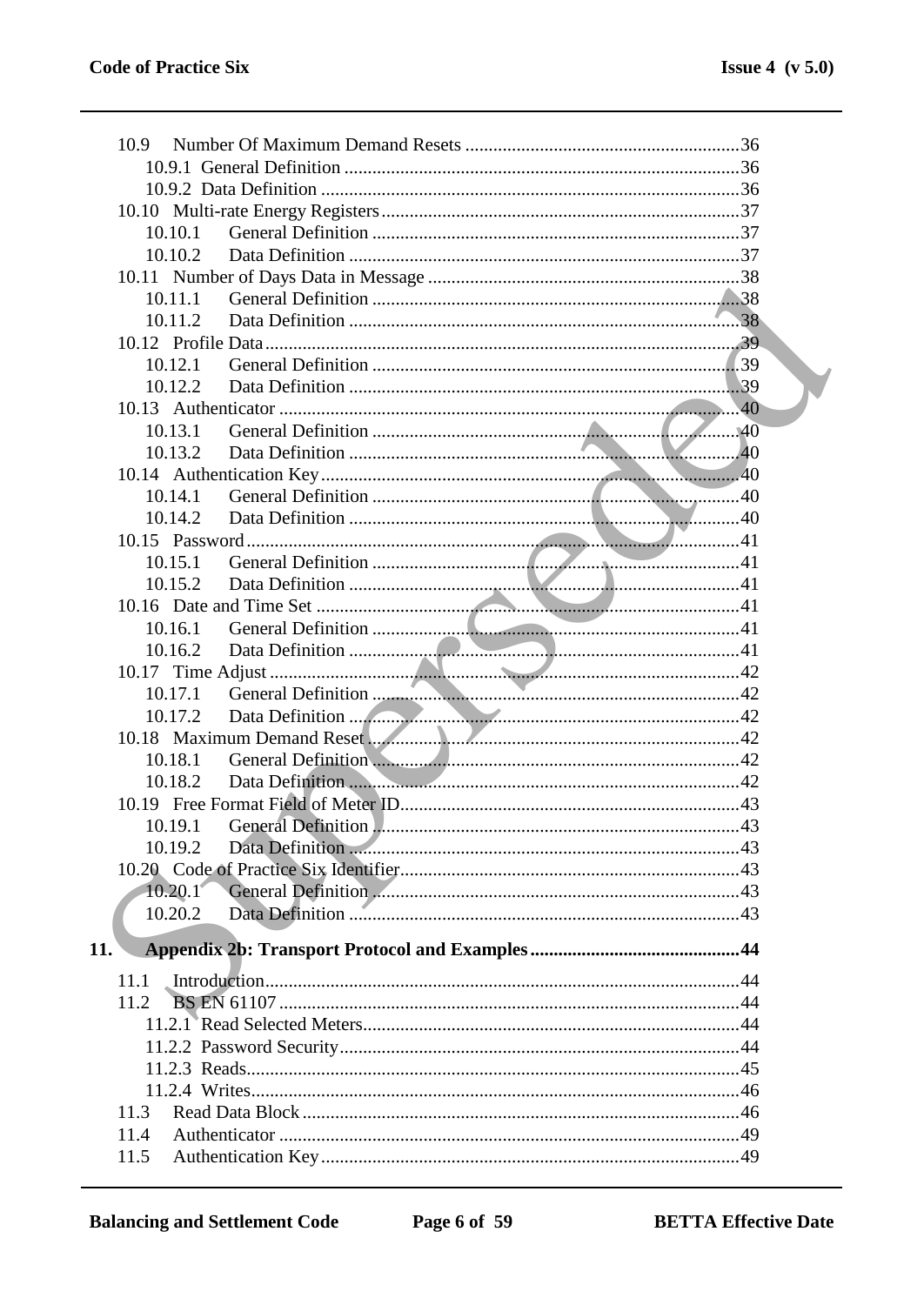| 11.6<br>11.7<br>11.8<br>11.9<br>11.10<br>11.11 |                                                             |
|------------------------------------------------|-------------------------------------------------------------|
| 12.                                            |                                                             |
| 12.1<br>12.2                                   | .52                                                         |
| 13.                                            | 54                                                          |
| 14.                                            | .55                                                         |
| 15.                                            | Annex: Use of Code of Practice Six in CVA Settlements<br>58 |
|                                                |                                                             |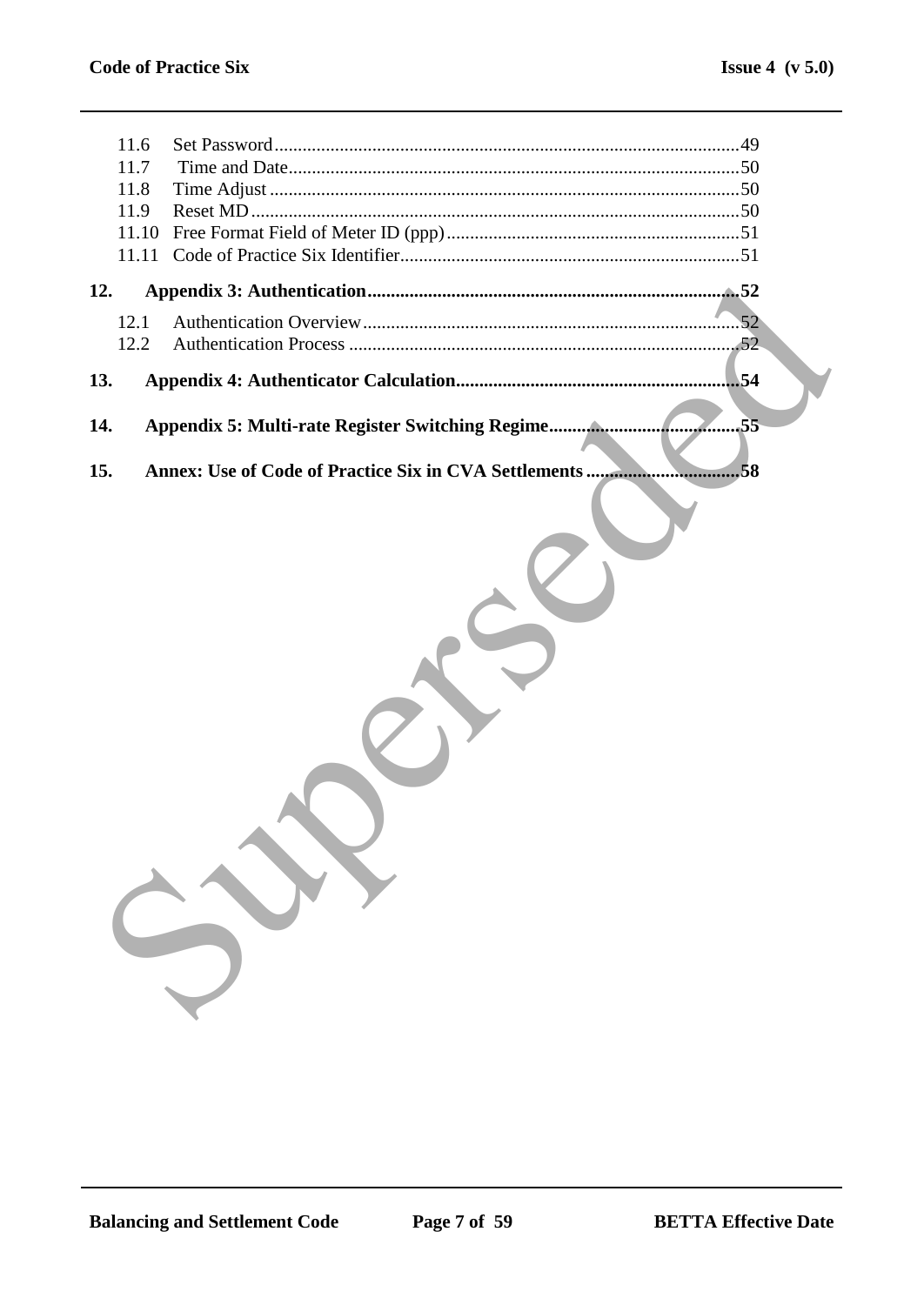# **1. FOREWORD**

This Code of Practice defines the minimum requirements for Direct Connected Metering Equipment at the point of connection and or supply **FOR THE METERING OF ENERGY VIA LOW VOLTAGE CIRCUITS FUSED AT 100 AMPS OR LESS PER PHASE.**

The Panel shall retain copies of, inter alia, the Code of Practice together with copies of all documents referred to in them, in accordance with the provisions of the Balancing and Settlement Code ("the Code").

# **2. SCOPE**

This Code of Practice states the practices that shall be employed, and the facilities that shall be provided for the measurement and recording of the quantities required for Settlement purposes.

This Code of Practice specifically applies to Direct Connected Metering Equipment to be installed **FOR THE METERING OF ENERGY IMPORTS VIA LOW VOLTAGE CIRCUITS FUSED AT 100 AMPS OR LESS PER PHASE.**

Reactive energy measurement is not specifically covered within this Code, where kVA and/or kvar are required Code of Practice Five equipment shall be used.

It will be noted that this Code of Practice and Code of Practice Seven apply to the same circuit consumption. For clarity the distinction is that Code of Practice Six sets out the requirements for Settlement Metering Equipment and Code of Practice Seven specifies the settlement requirements as part of a wider metering and data collection infrastructure providing data to the Data Processing Interface. Code of Practice Seven does not require Code of Practice Six Meters to be used. It would however be possible to construct a Code of Practice Seven system using Code of Practice Six Metering. The Panel shall retain copies of, inter alia, the Code of Practice together with copies of all<br>ocuments referred to in them, in accordance with the provisions of the Balancing and Settlement<br>of certification (Fig. Code of

The Metering Equipment shall be categorised into polyphase and single phase metering and one of the following types, dependent upon the period for which the equipment is able to record the Settlement information:

- i) Code of Practice Six (a) minimum storage period of 20 days;
- ii) Code of Practice Six (b) minimum storage period of 100 days;
- iii) Code of Practice Six (c) minimum storage period of 250 days; or
- iv) Code of Practice Six (d) minimum storage period of 450 days.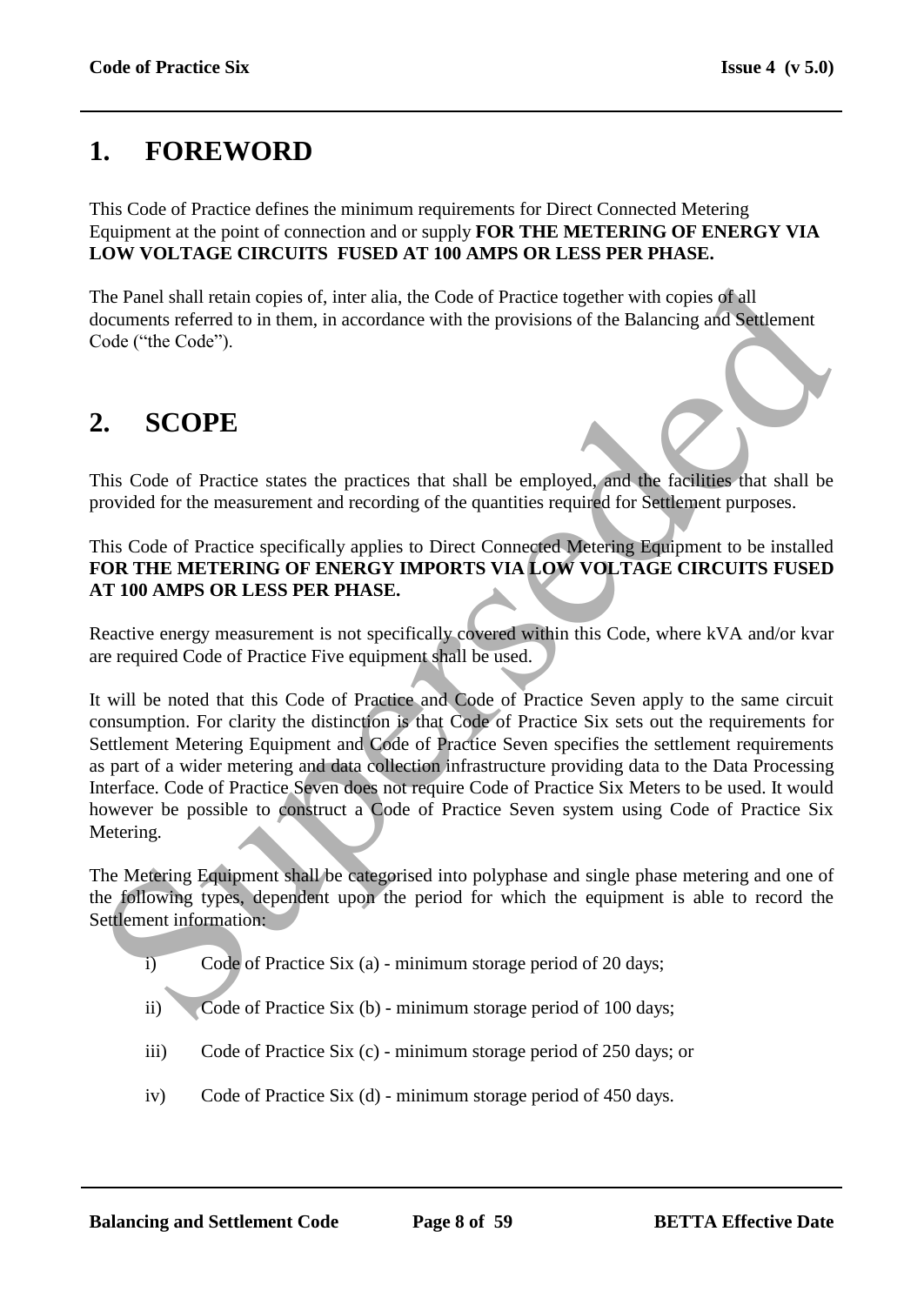This Code of Practice derives force from the metering provisions of the Code and in particular Section L, to which reference should be made and should also be read in conjunction with the relevant BSC Procedures for, inter alia, operation of the data collection systems.

This Code of Practice does not contain the calibration, testing and commissioning requirements for Metering Equipment used for Settlement purposes. These requirements are detailed in Code of Practice Four - "Code of Practice for Calibration, Testing and Commissioning Requirements for Metering Equipment for Settlement Purposes".

Dispensations from the requirements of this Code of Practice may be sought in accordance with the Code and the BSC Procedure BSCP32. Enter tour - Code on France Tor California. Testang and Commissioning Requirements for<br>detering Equipment for Settlement Purposes<sup>1</sup>.<br>Sispensations from the requirements of this Code of Practice may be sought in accordance

In the event of an inconsistency between the provisions of this Code of Practice and the Code, the provisions of the Code shall prevail.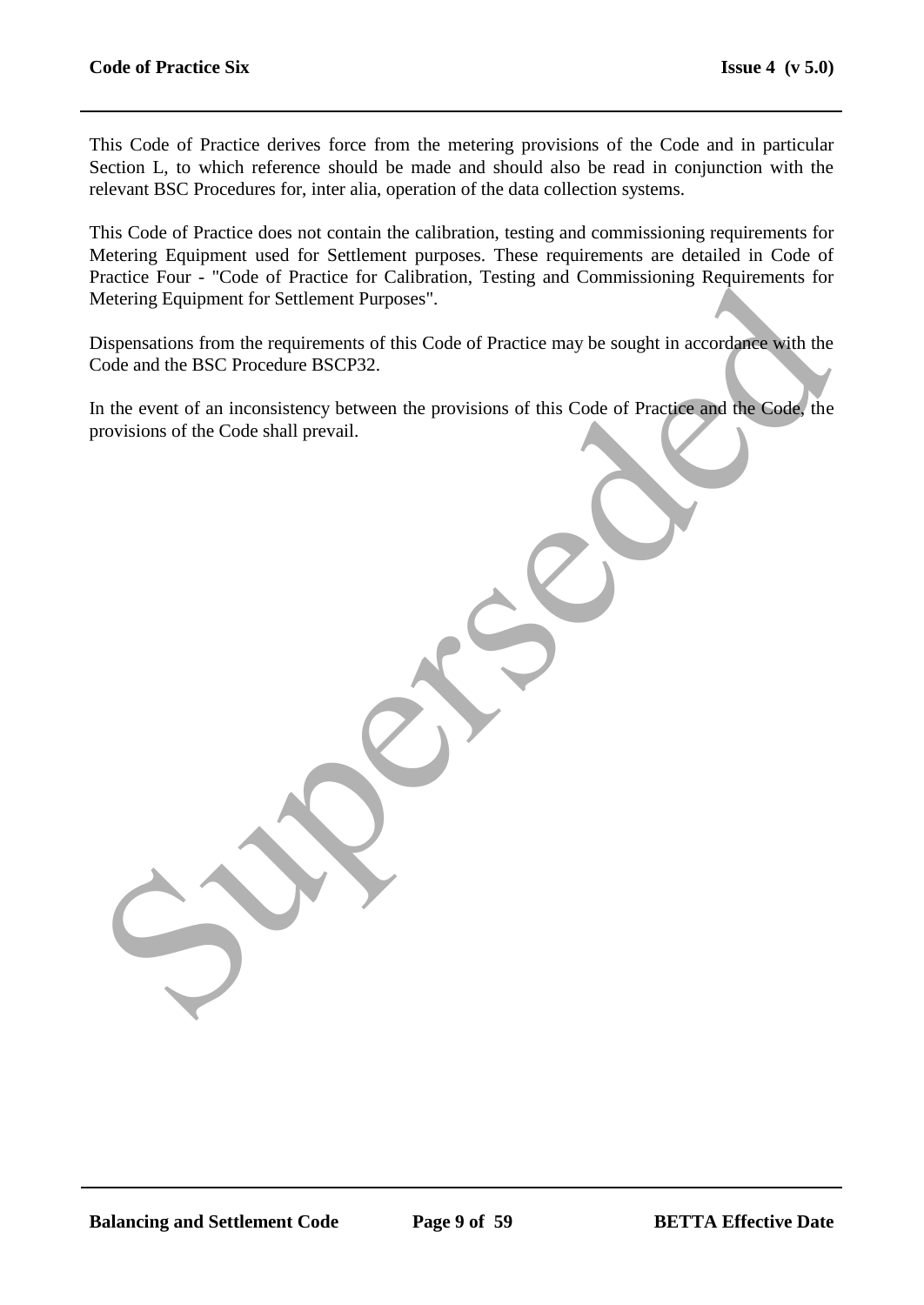# **3. REFERENCES**

The following documents are referred to in the text;

| <b>BS EN 61036</b>                      | AC Static Watt-hour Meters for Active Energy (Classes 1 and 2).                                                                            |
|-----------------------------------------|--------------------------------------------------------------------------------------------------------------------------------------------|
| <b>BS EN 60521</b>                      | Specification of Class 0.5, 1 and 2 Single-Phase and polyphase,<br>single rate and Multi rate Watt hour meters.                            |
| SI 792                                  | The Meters (Certification) Regulations 1990.                                                                                               |
| Electricity Act 1989                    | Schedule 7, as amended by the schedule 1, to the Competition and<br>Services (Utilities) Act 1992.                                         |
| <b>BS EN 61107</b>                      | Data Exchange for Meter Reading, Tariff and Load Control.<br>Direct Local Exchange.                                                        |
| IEC 1334-4-41                           | Application Protocols: Distribution Line Message Specification.                                                                            |
| <b>Balancing and Settlement</b><br>Code | Section X; Annex X-1 and BSC Procedures.                                                                                                   |
| Code of Practice 4                      | Code of Practice for Calibration, Testing and Commissioning<br>Requirements for Metering Equipment for Settlement Purposes.                |
| Code of Practice 5                      | Code of Practice for the Metering of Energy Transfers with a<br>Maximum Demand of up to (and Including) 1MWfor Settlement<br>Purposes.     |
| Code of Practice 7                      | Code of Practice for Metering of Energy Imports via Low Voltage<br>Circuits Fused at 100Amps or Less per Phase for Settlement<br>Purposes. |
|                                         |                                                                                                                                            |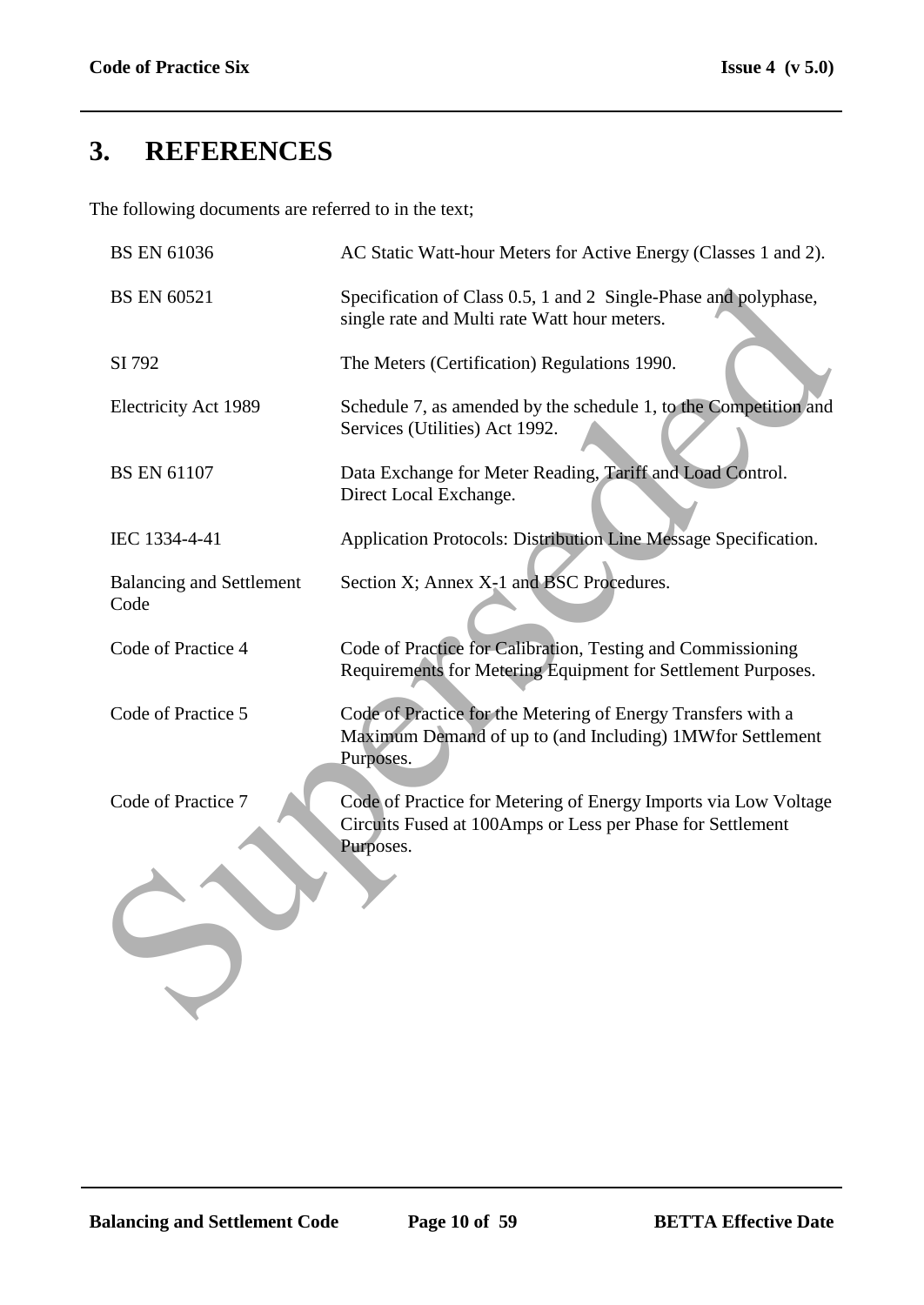# **4. DEFINITIONS AND INTERPRETATIONS**

Save as otherwise expressly provided herein, words and expressions used in this Code of Practice shall have the meanings attributed to them in the Code.

The following definitions, which also apply, supplement or complement those in the Code and are included for the purpose of clarification.

# 4.1 Active Energy

Active Energy means the electrical energy produced, flowing or supplied by an electrical circuit during a time interval, and being the integral with respect to time of the instantaneous Active Power measured in units of watt-hours or standard multiples thereof; The convention of the Demand Period Shall be of 30 minus duration,<br>
Supervisory of the purpose of clarification.<br>
The circle Energy means the electrical energy produced, flowing or supplied by an electrocal<br>
circuit durin

### 4.2 Active Power

Active Power means the product of voltage and the in-phase component of alternating current measured in units of watts and standard multiples thereof, that is;

1,000 Watts  $= 1$  kW  $1,000$  kW = 1 MW

# 4.3 Demand Period

Demand Period means the period over which Active Power is integrated to produce Demand Values. Each Demand Period shall be of 30 minutes duration, one of which shall finish at 24:00 hours.

### 4.4 Demand Values

Demand Values means, expressed in kW twice the value of kWh recorded during any Demand Period. The Demand Values are half hour demands and these are identified by the time of the end of the Demand Period.

# 4.5 Electricity

"electricity" means Active Energy and Reactive Energy.

### 4.6 Energy Storage Device

A device to provide standby power to the Metering Equipment clock in the event of mains failure. e.g. battery or super capacitor.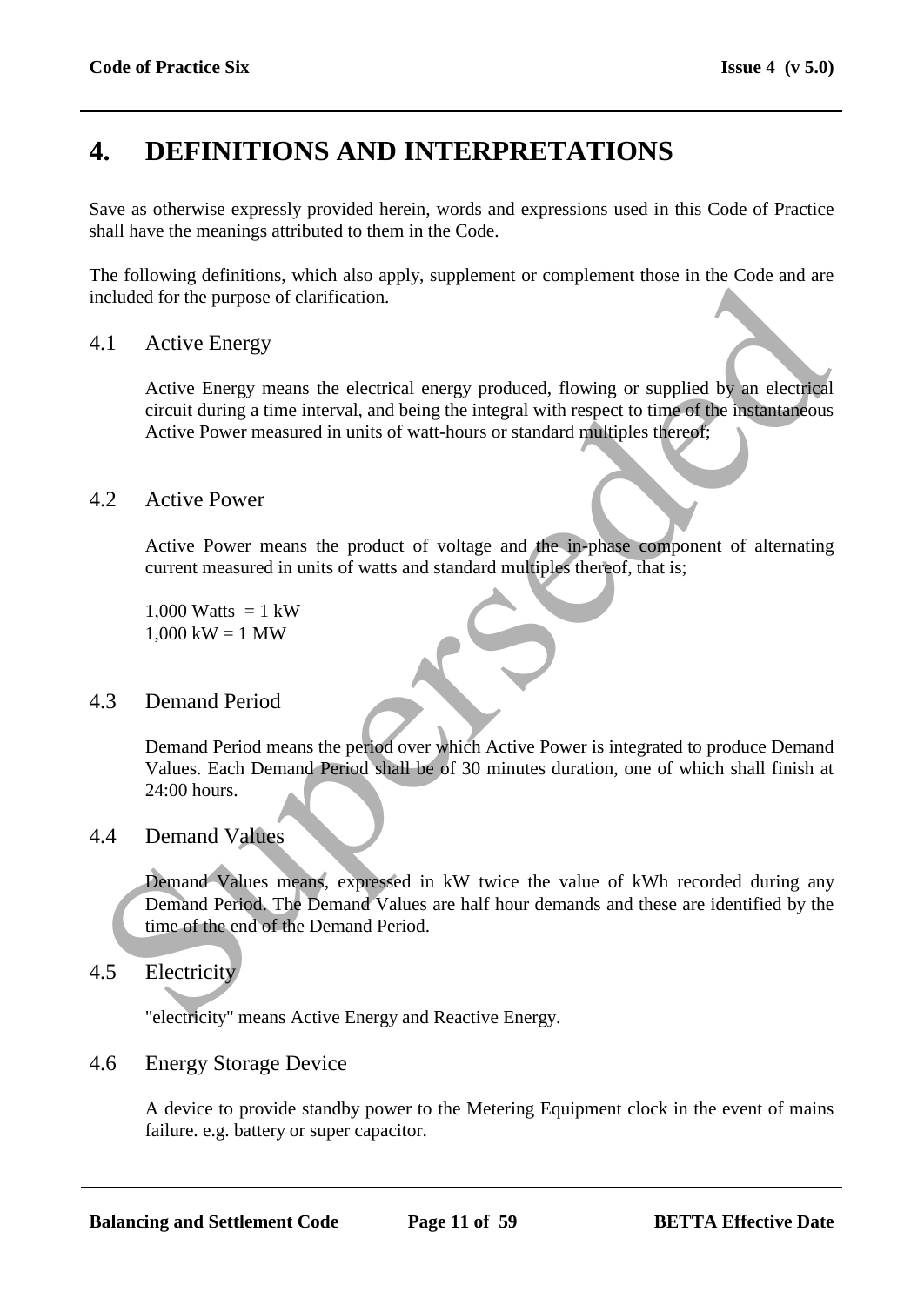### 4.7 Full Load

Full Load means the product of the number of phases, maximum current  $(I_{\text{max}})$ , and rated voltage of the Meter at unity power factor

### 4.8 Import

Import means, for the purposes of this Code of Practice, an electricity flow as specified within the Code.

### 4.9 Interrogation Unit

Interrogation Unit means a Hand Held Unit "HHU" (also known as Local Interrogation Unit "LIU") or portable computer which can program Metering Equipment parameters and extract information from the Metering Equipment and store this for later retrieval. mport means, for the purposes of this Code of Practice, an electricity flow as specified<br>within the Code.<br><br>9. Interrogation Unit<br>thermogation Unit<br>thermogation Unit<br>thermogation Unit<br>thermogation Unit<br>thermogation Unit<br>wit

### 4.10 Maximum Demand

Maximum Demand expressed in kW means twice the greatest number of kWh recorded during any Demand Period.

### 4.11 Meter

Means a device for measuring electrical energy.

# 4.12 Metering Equipment

Metering Equipment means Meters, measurement transformers (voltage, current and combination units), metering protection equipment, including alarms, circuitry, associated Communications Equipment and Outstations and wiring.

# 4.13 Meter Register

Meter Register means a device, normally associated with a Meter, from which it is possible to obtain a reading of the amount of Active Energy that has been supplied by a circuit.

# 4.14 Outstation

Outstation means equipment which receives and stores data from a Meter(s) for the purpose, *inter alia,* of transfer of that metering data to the Central Data Collector Agent (CDCA) or Data Collector as the case may be, and which may perform some processing before such transfer and may be in one or more separate units or be integral with the Meter.

### 4.15 Password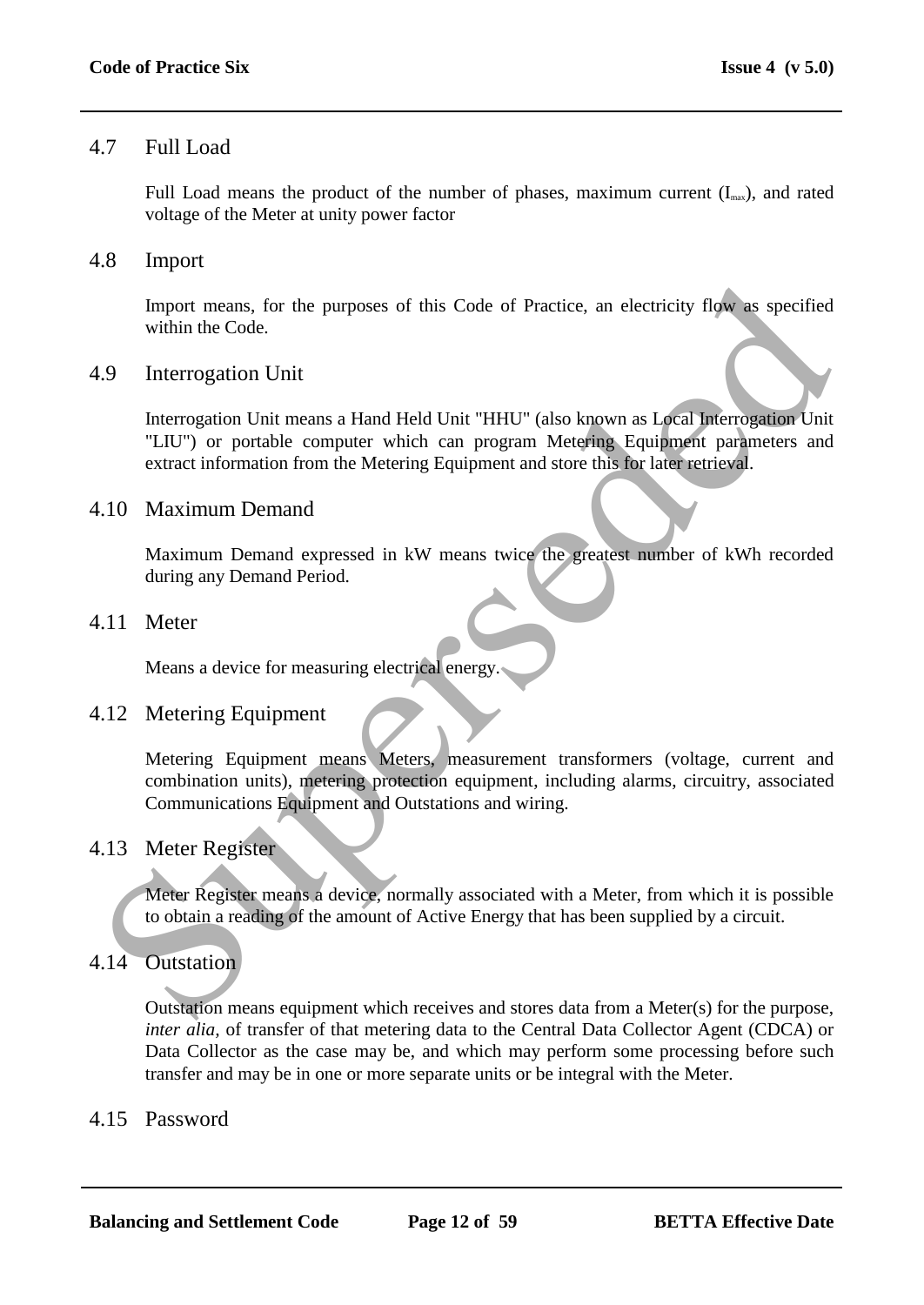Password means a string of characters length 6 characters, where each character is a case sensitive alpha character (A to Z) or a digit (0 to 9) or the underscore character  $(\_)$ .

#### 4.16 Outstation System

Outstation System means one or more Outstations linked to a single communication line.

#### 4.17 PSTN

PSTN means the public switched telephone network.

#### 4.18 Registrant

Registrant means, in relation to a Metering System, the person for the time being registered in CMRS or (as the case may be) SMRS in respect of that Metering System pursuant to Section K of the Balancing and Settlement Code. 17 PSTN<br>
PSTN means the public switched telephone network.<br>
18 Registrant<br>
Registrant means, in relation to a Metering System, the peson for the best<br>
registered<br>
in CMRS or (as the case may be) SMRS in respect of that Met

#### 4.19 Settlement Instation

Settlement Instation means a computer based system which collects or receives data on a routine basis from selected Outstation by the Central Data Collector or (as the case may be) a relevant Data Collector.

#### 4.20 SVA Customer

Means a person to whom electrical power is provided, whether or not that person is the provider of that electrical power; and where that electrical power is measured by a SVA Metering System.

# 4.21 Universal Time Clock (UTC)

Universal Time Clock means Co-ordinated Universal Time based on atomic clocks, as distinct from GMT.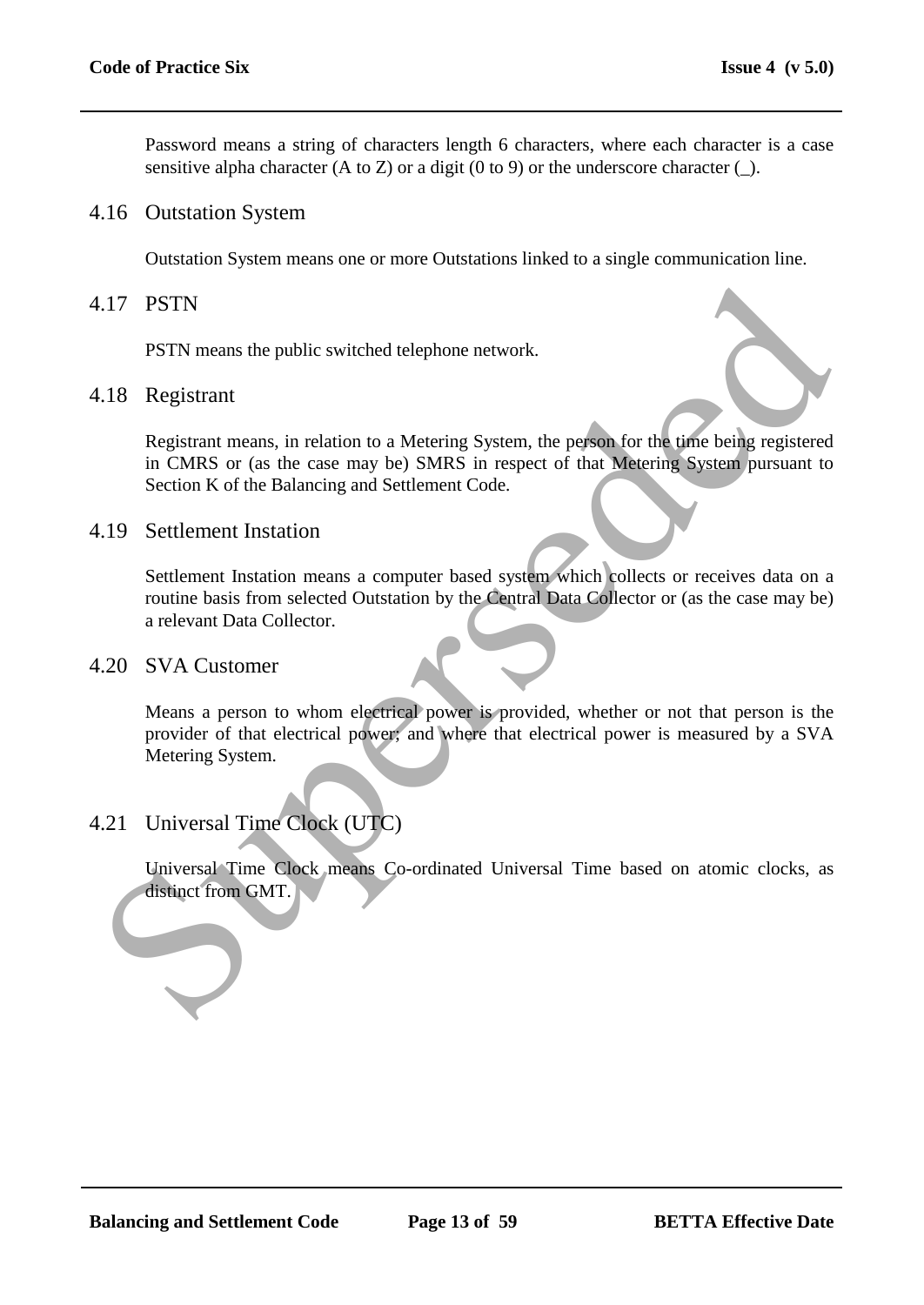# **5. MEASUREMENT CRITERIA**

#### 5.1 Measured Quantities

For each circuit the following energy measurements are required for Settlement purposes:

(i) Import kWh.

#### 5.2 Accuracy Requirements

The overall accuracy of the energy measurements shall at all times be within the limits of error specified in SI 792 Regulation 8 pertaining to Schedule 7 of the Electricity Act 1989. (i) Import kWh.<br>
2. Accuracy Requirements<br>
The overall accuracy of the energy measurements shall at all times be within the limits of<br>
error specified in SI 792 Regulation 8 pertaining to Schedule 7 of the Electricity<br>
Acc

Meters, where certified, shall be certified in accordance with schedule 7 of the Electricity Act 1989.

Appropriate evidence to substantiate that these overall accuracy requirements are met shall be available for inspection to Pool Members or their agent(s).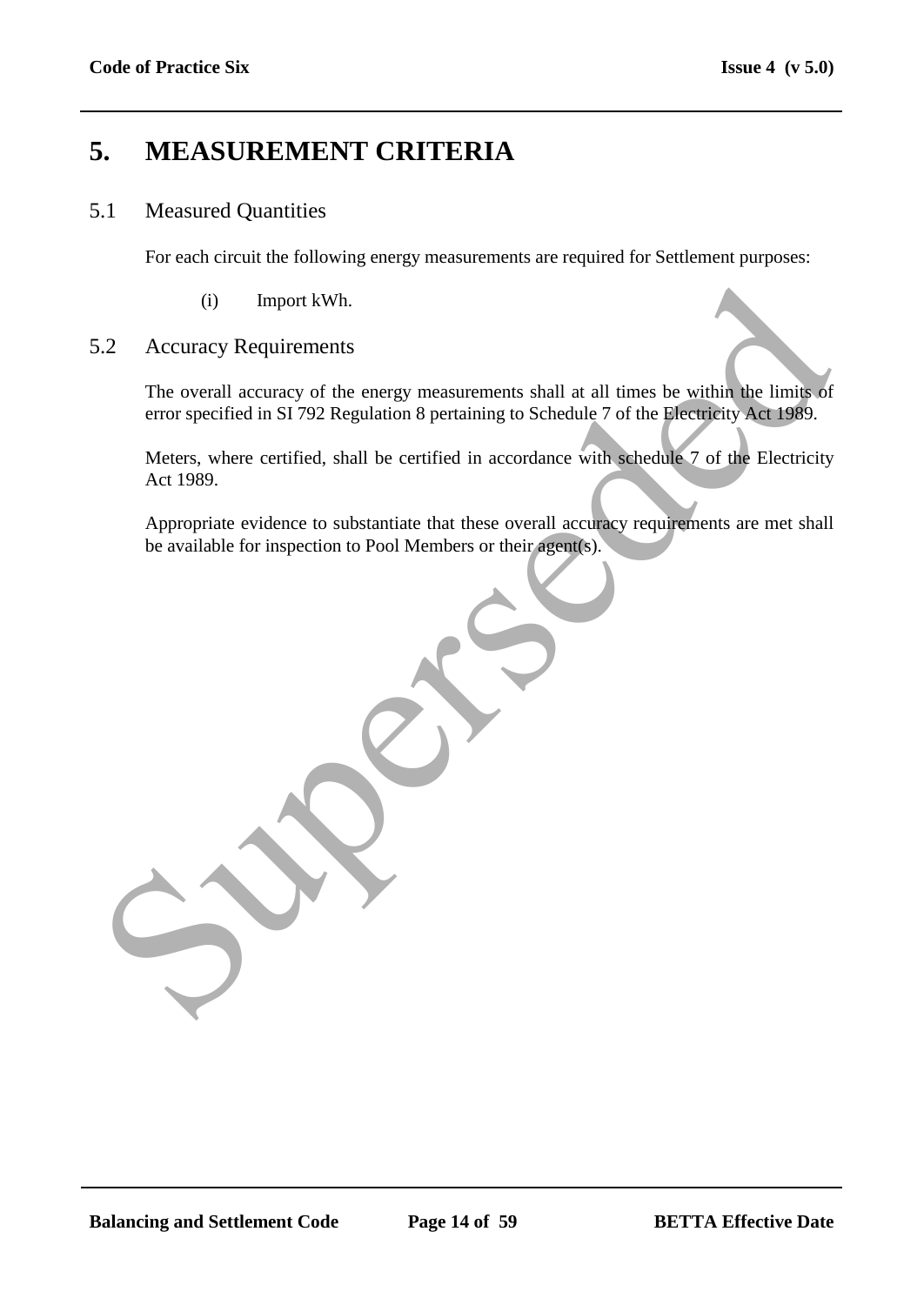# **6. METERING EQUIPMENT CRITERIA**

Although for clarity this Code of Practice identifies separate items of equipment, nothing in it prevents such items being combined to perform the same task provided the requirements of this Code of Practice are met. Where separate items of equipment are provided they shall be individually protected against electrical overload.

All Metering Equipment (including any Energy Storage Device) shall have a minimum design service life, without maintenance, of 10 years from date of manufacture.

### 6.1 Meters

For each circuit direct connected Active Energy Meters shall be used in accordance with Schedule 7 of the Electricity Act 1989.

New Meters shall comply with the requirements of either BS EN 61036 Class 2, for indoor meters or BS EN 60521 Class 2. The rating for single phase meters shall be 230 volts, 50Hz, 20 Amps basic or less and 100 Amps maximum and for polyphase meters 230/400 volts, 50Hz, 40 Amps basic or less and 100 Amps maximum current. Substituting Equipment (including any Energy Storage Device) shall have a minimum design<br>
Substitute Electric maintenance, of 10 years from date of manufacture.<br>
For each circuit direct connected Active Energy Meters shall

Existing meters may be used provided they were manufactured to the relevant British Standards. Ratings different to those quoted for new meters may be utilised provided they are appropriate for the supply being metered.

Meters which provide data to separate Outstations shall provide an output for this purpose.

#### 6.2 Outstation

An Outstation System shall be provided which transfers data to and receives data from a Settlement Instation(s). Outstations shall comply with all relevant requirements contained within BS EN 61036 for indoor conditions.

Separate Outstations storing data from a number of different circuits, up to a maximum consumption of 1GWh, and Meters with integral Outstation facilities may be cascaded onto one communication channel.

Metering data will normally be collected by the Settlement Instations in accordance with the following time scales, dependent upon which category of Metering Equipment that has been installed:

a) Code Six (a) - daily interrogation; b) Code Six (b) - up to monthly interrogation; c) Code Six (c) - up to quarterly interrogation; or d) Code Six (d) - up to yearly interrogation.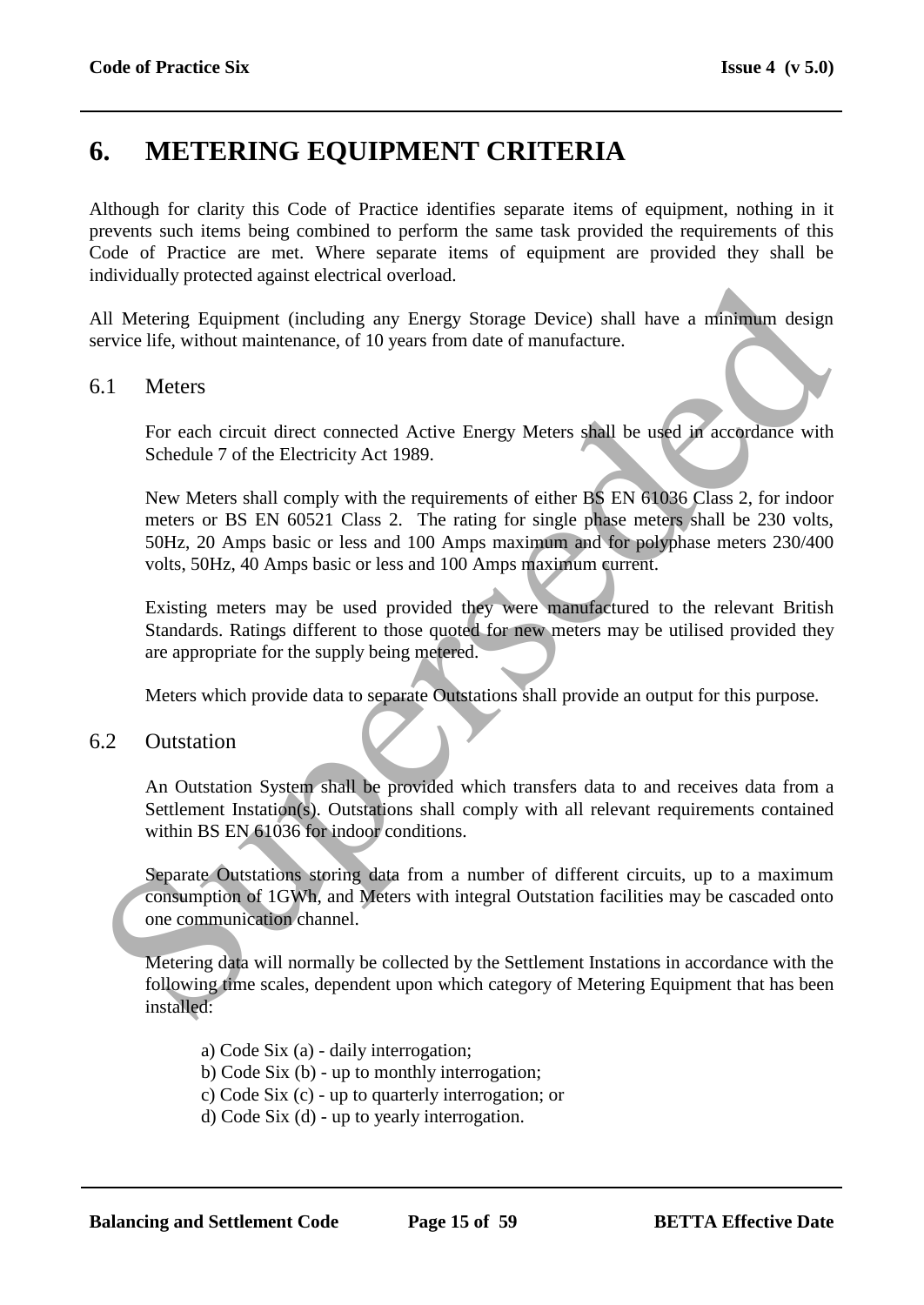Repeat collections of metering data shall be possible throughout the Outstation data storage period.

The Outstation shall have the ability to allow the metering data to be read by Instations other than the Settlement Instation provided the requirements of Section 8 of this Code of Practice are satisfied.

For the purpose of transferring stored metering data from the Outstation to the Settlement Instation, a unique Outstation identification code shall be provided.

Where an Outstation has a primary battery to provide back-up for the clock and calendar, this battery shall have a minimum standby service life of 3 years from the date of manufacture of the Outstation i.e. supporting the clock for 3 years without mains power.

Where Energy Storage Devices other than primary batteries are used, the clock and calendar shall be supported for a period of 7 days without an external supply connected to cater for extended supply failure.

In the event of an Outstation supply failure, the Outstation shall retain all data stored up to the time of the failure, and maintain the time accuracy in accordance with paragraph 6.2.2. These time accuracy requirements do not apply where the Outstation clock is resynchronised from a broadcast clock when re-energised. (refer to section 6.2.3.)

Any "reading" or "reprogramming" operation shall not delete or alter any stored energy consumption data or associated alarms.

Where the Outstation is storing data for more than one circuit it shall continue to operate while any one circuit is energised.

The Outstation shall be clearly marked with the relevant part of Code of Practice 6. i.e. a, b, c or d.

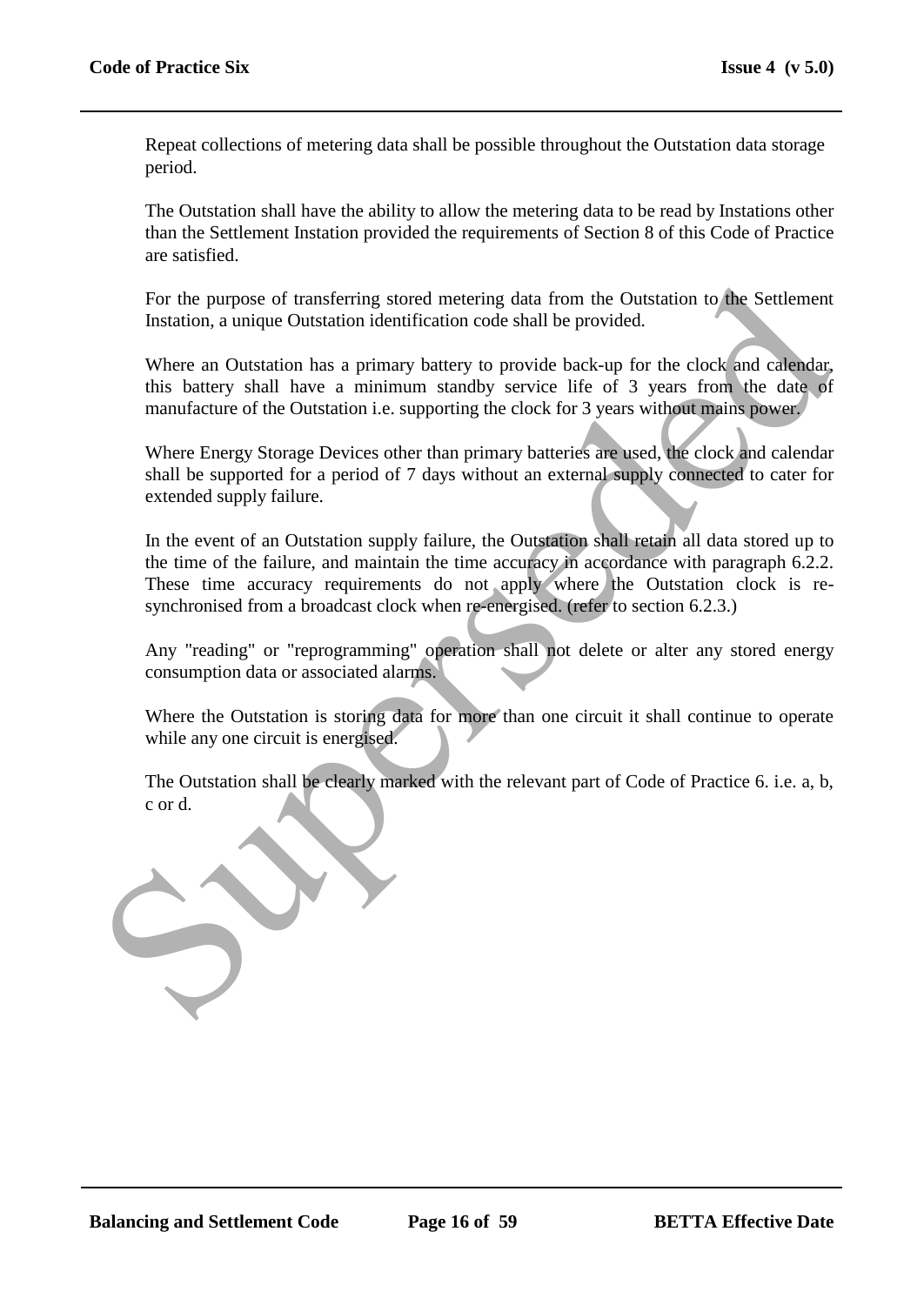#### **6.2.1 Data Provision requirements**

This section sets out the data to be provided by the Outstation and the duration of storage required. For the avoidance of doubt all Metering data shall be output in engineering units i.e. kWh.

Data shall be provided as follows and is specifically defined in Appendix 1.

- (i) For Each Interrogation of the Outstation the data provided shall be:
- The meter identifier 12 characters alphanumeric as defined in Appendix 1b. Where a separate Outstation is used the channel ID shall be the meter ID;
- The date and time of interrogation [YYMMDDhhmmss];
- kWh cumulative total meter advance register value for each Meter to 6 digit integer kWh value padded with leading zeroes where appropriate;
- For polyphase metering Maximum Demand (MD), 6 digit (4 integer and 2 decimal places) kW value, padded with leading zeros where appropriate, for each meter for both the current and previous programmable charging period e.g. monthly, statistical review period, as required by the Supplier, and cumulative Maximum Demand; Data shall be provided as follows and is specifically defined in Appendix 1.<br>
(i) For Each Interrogation of the Outstation the data provided shall be<br>
• The meter identifier 12 characters alphanumeric as defined in Append
	- date of Maximum Demand reset [YYMMDD];
	- number of Maximum Demand resets;
	- multi-rate cumulative Active Energy registers as specified by Supplier; and
	- number of days data returned from the meter.
	- (ii) The Outstation shall provide the following information for each Day and for the current day up to the time of interrogation:



- Calendar day date [YYMMDD];
- kWh cumulative total register value for each Meter to 8 digit (including 2 decimal place) kWh value padded with leading zeroes where appropriate;
- Where a battery is fitted, a battery change maintenance flag shall be provided based on standby battery service life;
- An indication should clock failure occur e.g. When the system clock has failed due to power or battery failure;
- The number of level 2 successful password accesses made on that day to a maximum of 7:
- MD reset flag as appropriate; and
- A flag to indicate a power outage for the whole of a Settlement Day.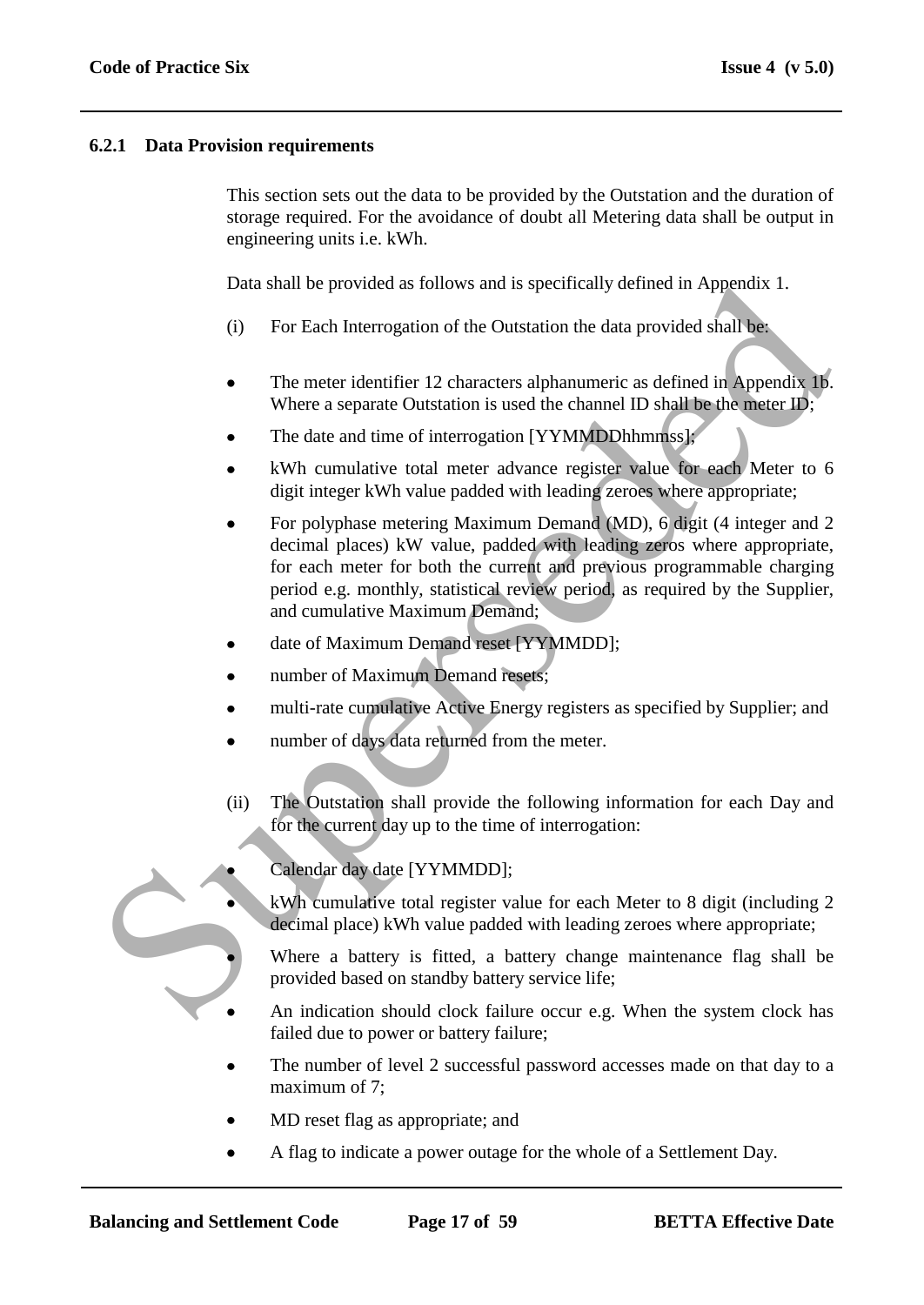- (iii) For each Demand Period the Outstation will provide, for each Meter:
- Truncated absolute cumulative register reading in the range 10"s of kWh, kWh, 1/10 kWh and 1/100 kWh;
- A flag to indicate if net reverse energy flow has taken place over all phases;
- A flag to indicate successful level 2 password access; and
- A flag to indicate that the power supply to the Outstation has failed.

A data capacity of 48 periods per day for the number of days specified below dependent upon the category of Metering Equipment shall be provided:

- *Code of Practice Six (a) - minimum storage period of 20 days;*
- *Code of Practice Six (b) - minimum storage period of 100 days;*
- *Code of Practice Six (c) - minimum storage period of 250 days; or*
- *Code of Practice Six (d) - minimum storage period of 450 days.*

Where the prescribed data storage period is exceeded the meter shall begin to wrap data i.e. replace the first reading with that of the latest reading.

The value of energy measured in a Demand Period but not stored in that Demand Period shall be carried forward to the next Demand Period.

Any discrepancy between the measured value of Active Energy at each individual metering point and the equivalent data presented by the Outstation for the same metering point shall not exceed  $+/- 0.5\%$  at full load at that metering point. A flag to indicate successful level 2 password access; and<br>
A flag to indicate that the power supply to the Outstation has failed<br>
A data capacity of 48 periods per day for the number of days specified below<br>
dependent up

An Outstation shall provide any portion of the data stored upon request by an Instation.

#### **6.2.2 Time Keeping**

The Outstation time shall be set to the Universal Time Clock (UTC). No switching between UTC and British Summer Time (BST) shall occur for settlements data storage requirements.

Routine time synchronisation may be carried out using 30 minute synchronising pulses or broadcast clocks up to a maximum limit of  $+/-1$ second per Demand Period without setting any password access flags.

The clock of the Outstation shall be capable of being set or adjusted using the local or remote communication ports but only once during any demand period.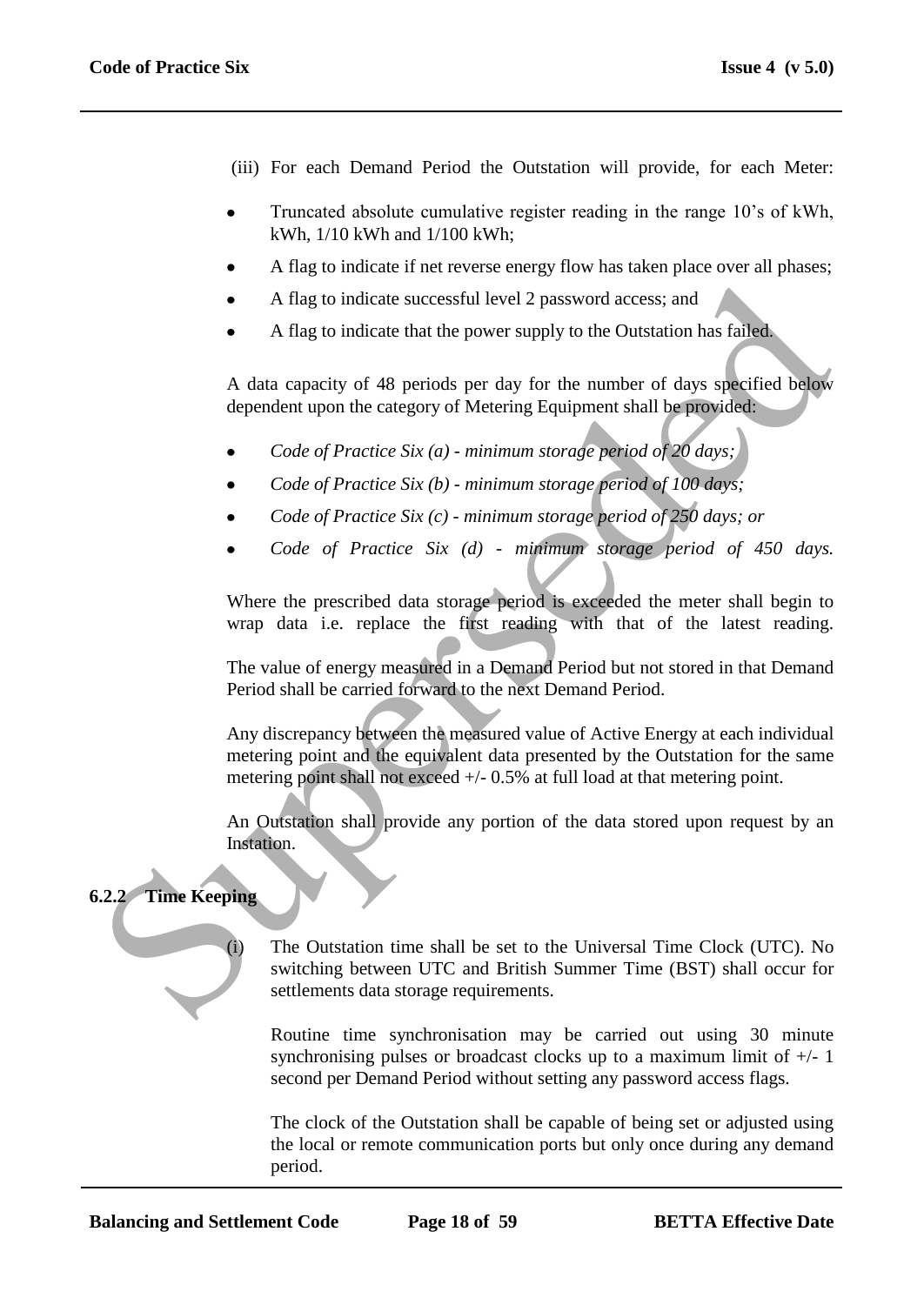- (ii) The overall limits of error for the time keeping shall be:
- The completion of each Demand Period shall be at a time which is within  $\pm$ 6 minutes of UTC; and
- The duration of each Demand Period shall be within  $\pm$  0.6%, except where time synchronisation has occurred in a Demand Period.
- The variation in the completion of each Demand Period shall not exceed 20 seconds over 20 day period.

#### **6.2.3 Monitoring Facilities - Broadcast Clocks**

- (i) For complete power outages up to 3 seconds in duration, the real time clock shall continue without interruption. This power outage event shall not cause the power outage flag or the successful level two password flag to be set at the time of power restoration.
- (ii) For power outages longer than three seconds and where power has now been restored, the clock shall start and continue from the time of failure until the broadcast clock is detected and successfully decoded, within the normal operating constraints of the broadcast clock system, the clock shall reset to UTC and the power failure flag and successful level two access password flag shall be set for the returning Demand Periods where the power outage existed. time synchronisation has occurred in a Demand Period.<br>
The variation in the completion of each Demand Period shall not exceed 20<br>
Seconds over 20 day period.<br>
2.3 Monitoring Facilities - Broadcast Clocks<br>
(i) For complete
	- (iii) Where the broadcast clock cannot be detected by the Outstation, within the normal operating constraints and messaging protocols of the broadcast clock system, the clock failure flag shall be set for that day. The Outstation shall continue to maintain system clock accuracy as detailed in section 6.2.2. of this code of practice in the absence of the broadcast clock.

# 6.3 Displays and Facilities

The Metering Equipment shall display the following information (not necessarily simultaneously):

> total Import cumulative kWh per circuit, 6 digit integer kWh value padded with leading zeroes where appropriate for polyphase and 5 digit integer kWh value padded with leading zeroes where appropriate for single phase Meters; and

current UTC or clock time and date as defined by the supplier.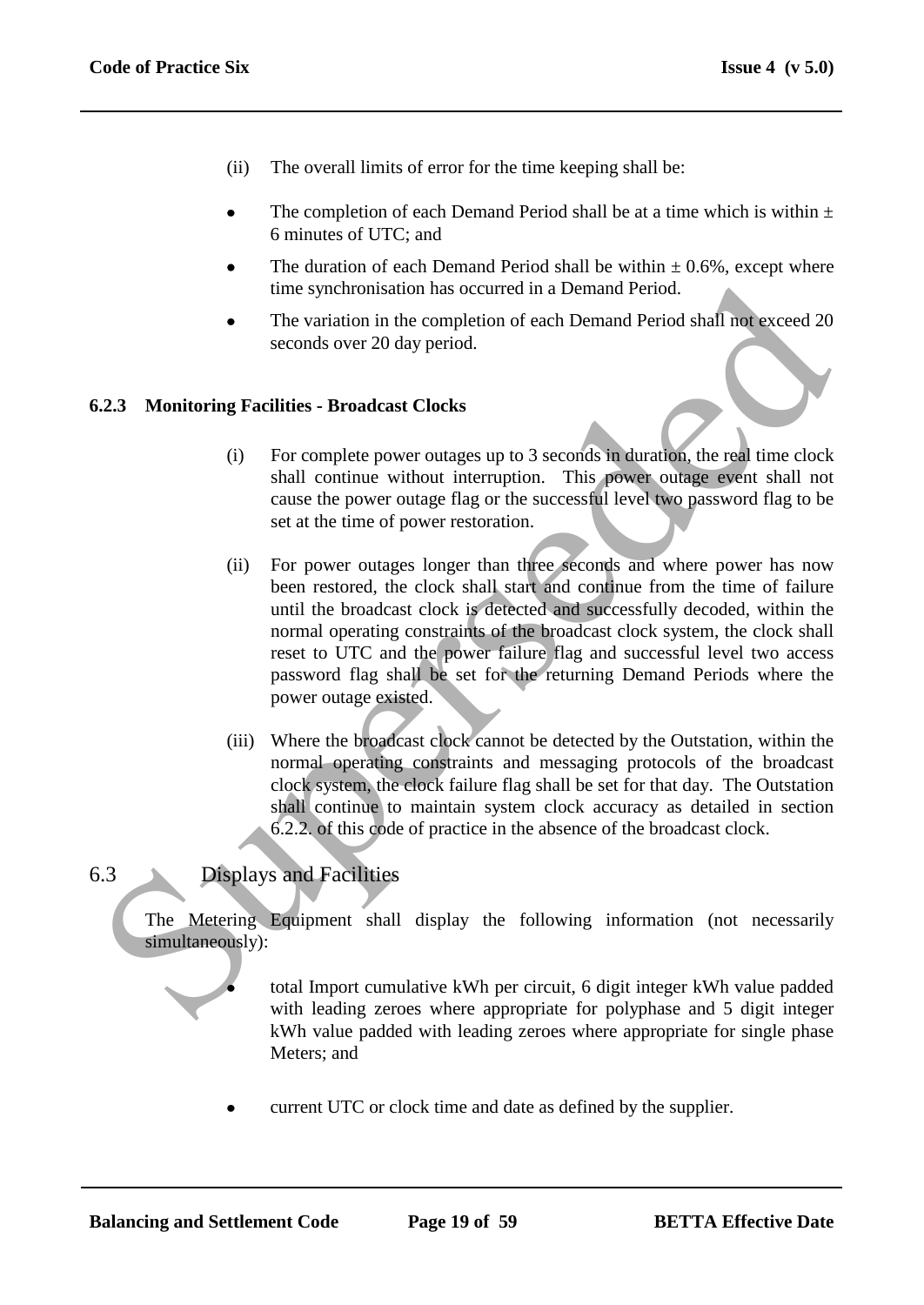The Metering Equipment shall be capable of enabling the display of the following information:

- (i) For polyphase meters:
- Maximum Demand ("MD") in 6 digit (4 integer and 2 decimal places) kW  $\bullet$ value padded with leading zeroes where appropriate for the current and historic programmable charging period;
- twice the kWh advance since the commencement of a current Demand Period, (i.e. "kW rising demand") to 6 digits (4 integer and 2 decimal places) kW value padded with leading zeroes where appropriate for the current and historic programmable charging period;
- cumulative MD, 6 digit (4 integer and 2 decimal places) kW value padded with leading zeroes where appropriate;
- the last two digits of the number of MD resets (99 rollover to zero); and
- multi-rate display sequence as specified by Supplier, with a minimum of 8 registers selectable over the calendar year. Further details are set out in Appendix 4.
- (ii) For single phase meters:
- multi-rate display sequence as specified by Supplier, with a minimum of 4 registers selectable over the calendar year. Further details are set out in Appendix 4.

Where a multi-rate display sequence is enabled on a Meter, the default display shall be the cumulative kWh register of the active rate and the rate identifier. The initial operation of the display selector shall display the test display and the next operation shall display the total Import cumulative kWh. Subsequent operation of the display selector shall display registers in a sequence specified by the supplier. Value place to the content incomparation of the display selection and the content into the content of a current window phase in the two resines the commencement of a current Demand places) KW value padded with leading zero

### 6.4 Communications

The Outstation shall always provide local interrogation facilities via an accessible port.

### **6.4.1 Local Interrogation**

An interrogation port shall be provided:

- Physically: shall be an optical port to BS EN 61107;
- Data Protocol: Standard as defined in Appendix 1 (a and b), Appendix 2 (a and b) and Appendix 3.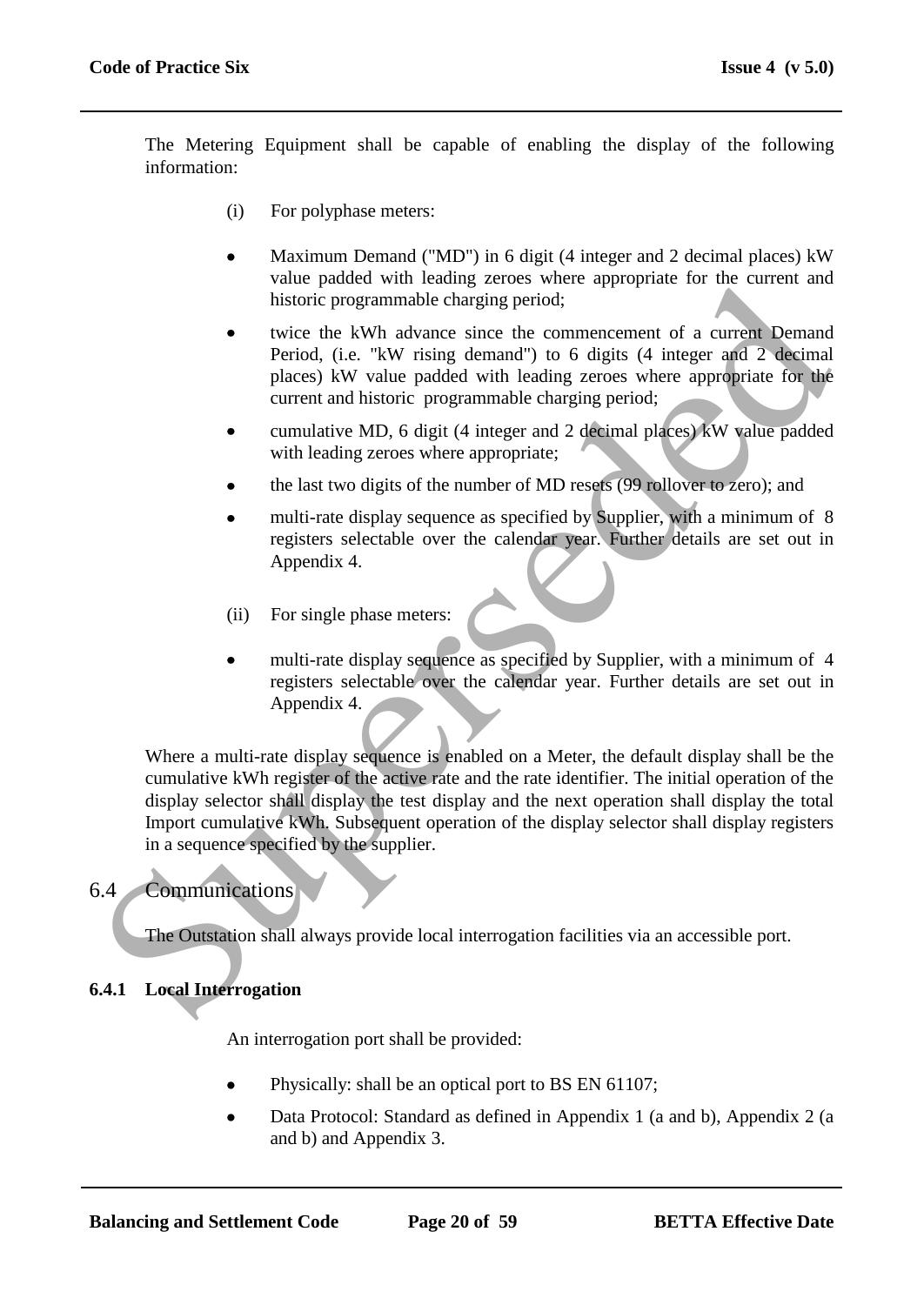The outline Data structure for the information required in 6.2.1. is detailed in Appendix 1a.

The detailed application data structure and format for the data items specified in section 6.2.1. is detailed in Appendix 1b.

The data definitions and descriptions are detailed in Appendix 2a. The functional overlay specified in section 6.4.3. is detailed in Appendix 2b (protocol examples). The tast definitions and uses triplematic methods are denoted in section of 4.3. is detailed in Appendix 2th (protocol<br>examples).<br>The Outstation shall have a maximum transfer time of 90 seconds per 100 days<br>for each Meter

The Outstation shall have a maximum transfer time of 90 seconds per 100 days for each Meter through the local data port for the data specified above.

#### **6.4.2 Remote Interrogation**

Where a remote interrogation facility is provided it shall not be possible to disconnect this link at the Outstation without the breaking of a seal.

The data shall be to the standard data structure as set out in Appendix 1b.

#### **6.4.3 Standard Protocol**

The protocol shall be standard for all Outstations for the following settlement functions for the data specified in 6.2.1:

- Read complete 30 minute database, (see note below and 11.2.3);
- Last 'n' days of data, where 'n' is the number of days ( $n = 1$  is the current day);
- Read selected Meters (if appropriate);
- Set time and date;
- Set password;
- Reset MD; and

Change Authentication key at level 2 password access.

Note: The complete 30 minute database can be read by setting "n" (number of days) to a value equal to or greater than the storage capacity of the meter.

### 6.5 Security Requirements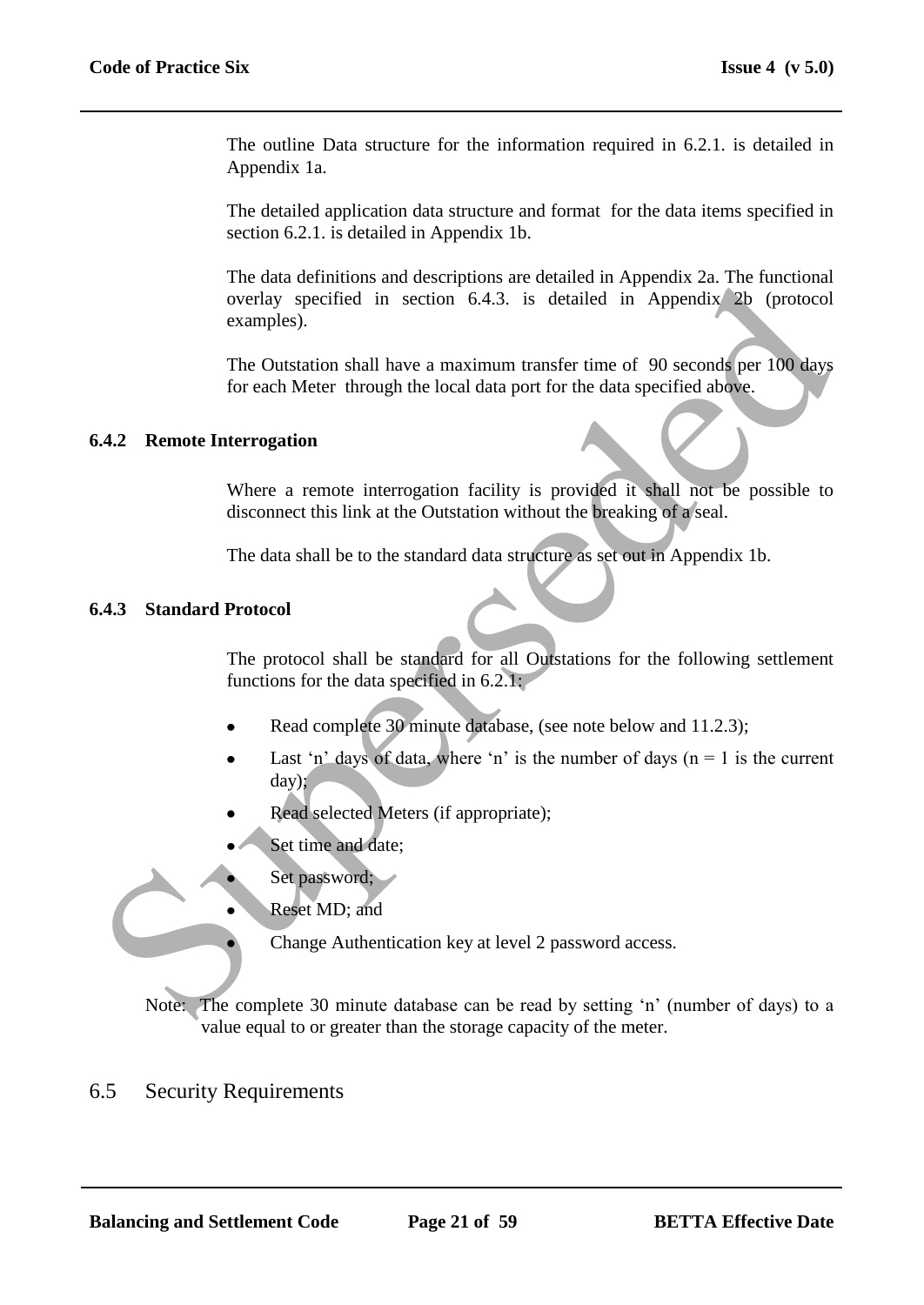To prevent unauthorised access to the data in the Metering Equipment a security scheme, as defined below, shall be incorporated for both local and remote communications access. Separate security levels shall be provided for the following activities;

- (i) Level 1 No Password Required to access data on a read only basis as described in section 6.4.
- (ii) Level 2 Password access for:
	- programming the Displays and Facilities as defined in Displays and Facilities;
	- programming the time by communication port access;
	- reprogramming the password for level 2;
	- reading additional information within the Metering Equipment;
	- resetting of the MD if appropriate; and
	- Changing the meter authentication key.
- (iii) Level 3 Removal of Metering Equipment cover(s) necessitating the breaking of a seal for: (ii) Level 2 - Password access for:<br>
• programming the Displays and Facilities as defined in Displays and<br>
Facilities;<br>
• programming the time by communication port access:<br>
• reprogramming the password for level 2:<br>
• rea
	- calibration of the Metering Equipment; and
	- programming the level 2 password.

In addition to the functions specified for each level it shall be feasible to undertake the functions at the preceding level(s). This need not apply at level 3.

### 6.6 Sealing

 $\overline{a}$ 

All SVA Metering Equipment shall be sealed in accordance with Appendix 8 and 9 of the Meter Operator Code of Practice Agreement<sup>2</sup>.

 $<sup>2</sup>$  The Meter Operator Code of Practice Agreement is a voluntary agreement between Public Distribution System Operators and</sup> Meter Operator Agents.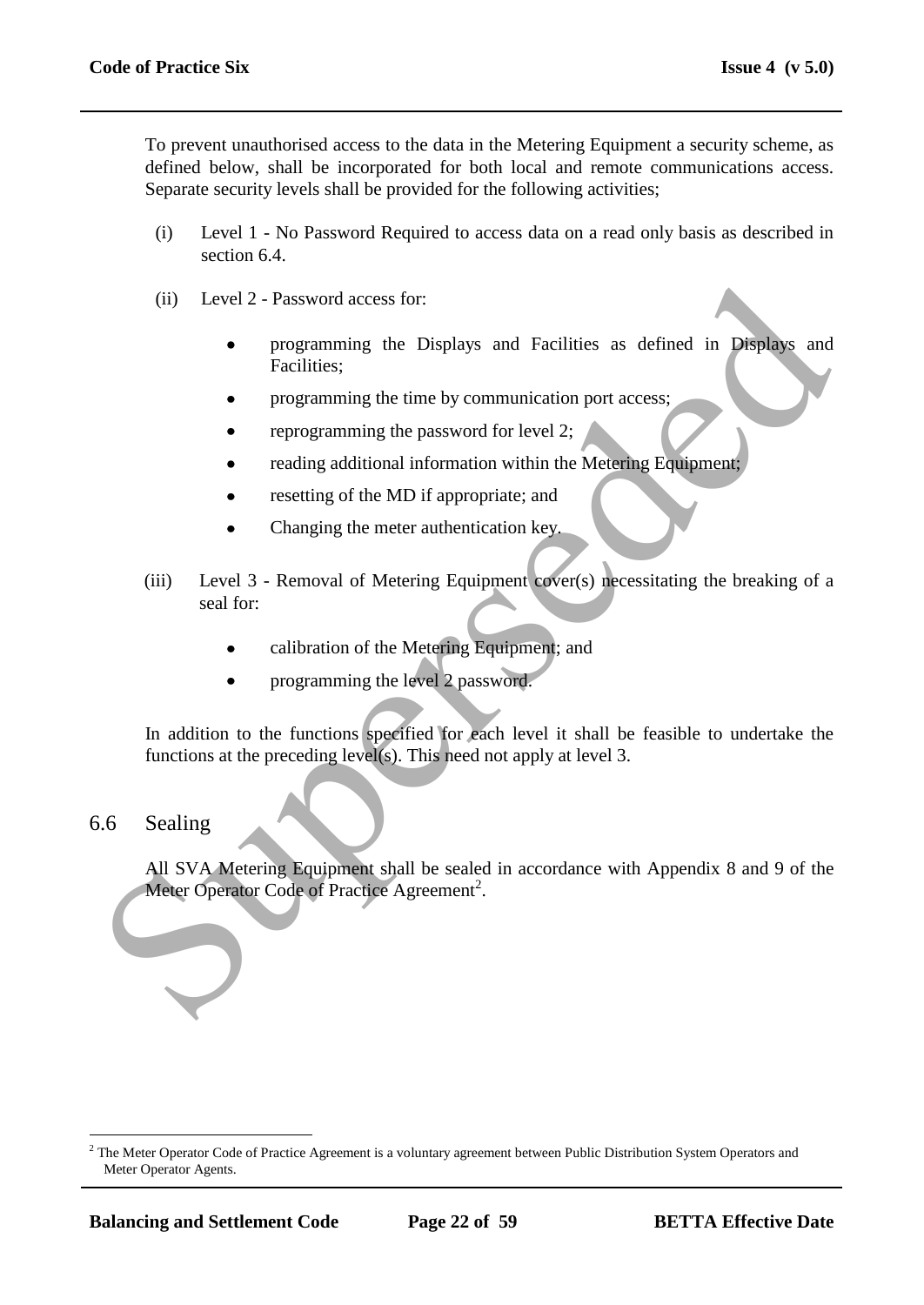# **7. ASSOCIATED FACILITIES**

### 7.1 Interrogation Unit

The Operator may interrogate the Metering Equipment using an Interrogation Unit (IU). The Interrogation Unit may be used for programming*,* commissioning, maintenance and fault finding and when necessary the retrieval of stored metering data. The data retrieved by the Interrogation Unit shall be compatible with the Settlement Instation.

The IU shall have a built-in security system, such as a password, so that the IU becomes inoperative and non-interrogatable if it is lost, stolen, etc. The password can be applied at power-on of the device and/or on entry to the IU software application.

#### 7.2 Additional Features

Additional features may be incorporated within or associated with the Metering Equipment provided but these must not interfere with or endanger the operation of the Settlement process.

# **8. ACCESS TO DATA**

Access to metering data shall be in accordance with the provisions of the Code and the BSC Procedures referred to therein. Such access must not interfere with or endanger the security of the data or the collection process for Settlement purposes. meroganon om may el astead of stored methods. The data of the strength inding and when necessary the retrieval of stored metering data. The data of the velocity the interrogation Unit shall he compatible with the Settlemen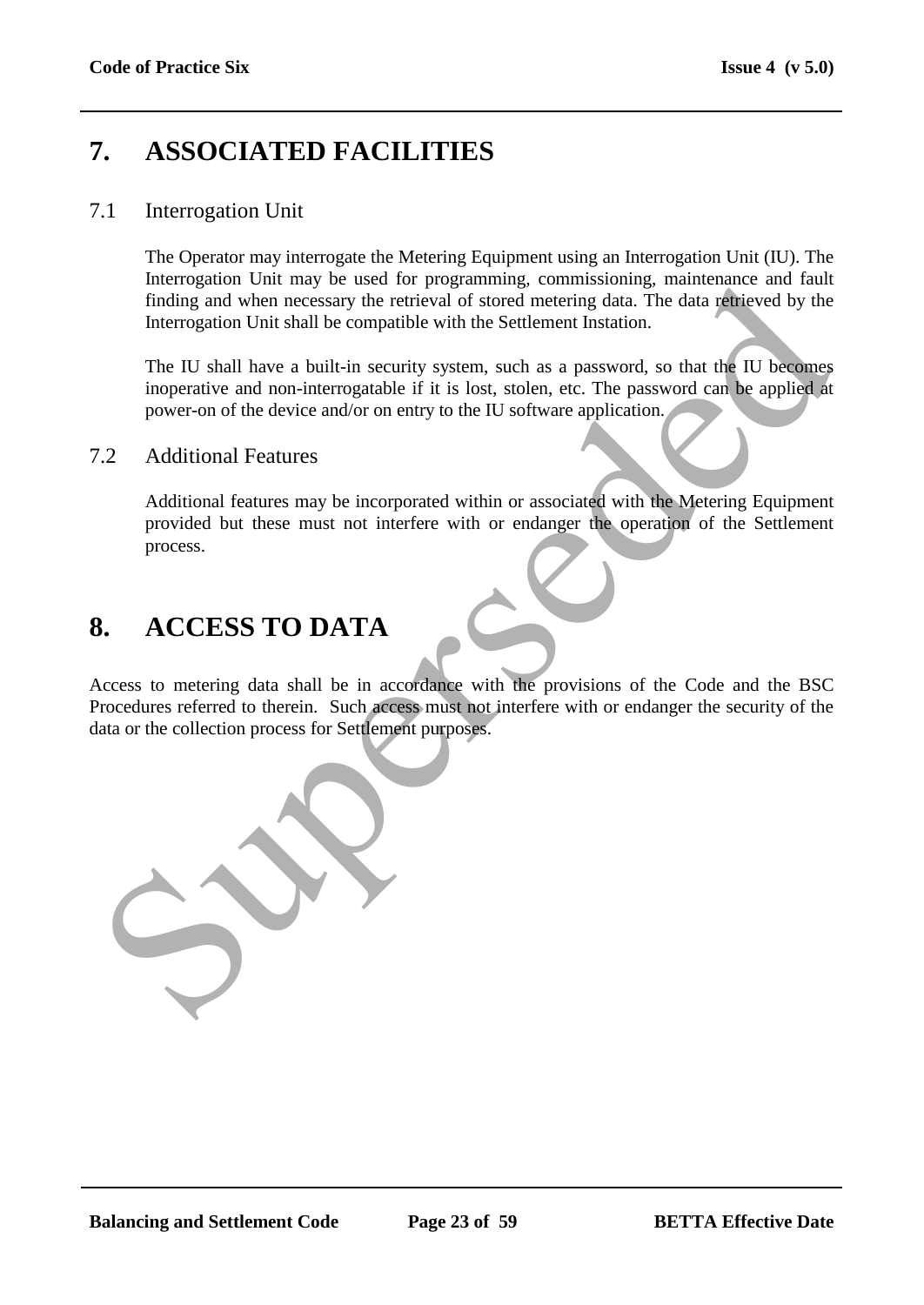# **9. Appendix 1: Outline Data Structure and Formats**

## 9.1 Appendix 1a: Outline Data Structure

The physical definition of the local optical data port is detailed in BS EN 61107. The general protocol specification is as detailed in BS EN 61107, augmented by the specifications contained herein.

The outline data structure described in Appendix 1a is expanded in Appendix 1b to provide more detail of the precise data structures and formats. Appendix 2a contains the data definitions and descriptions. Appendix 2b details the protocol examples to meet the functional requirements of the standard protocol. The data authentication process is outlined in Appendix 3.

The following guidelines have been established for local communications:

- (i) The outstation transmits complete day information only, i.e. the current day's information is transmitted and "filled" where appropriate, if a period has not yet been completed. "Partial days" and "Missing days" must be "filled" in the data transmission from the outstation - see point (ii) below.
- (ii) Chronological inconsistencies in the data block are not allowed. i.e. all data must be contiguous. "Partial days" or "Missing days" information, (due for example to power outages), must be "filled" in the data block that is transmitted by the outstation via its local communication port. Data shall be presented as if no Level 2 password access occurred during these periods and no consumption was recorded (i.e. the repetition of the last four digits of the kWh cumulative reading for the appropriate demand periods). general processor specifications contained herein.<br>
Specifications contained herein.<br>
The outline data structure described in Appendix I a is expanded in Appendix. Uro provide<br>
more detail of the precise dust structures an
	- (iii) Data is transmitted in chronological order with current day's partial information transmitted first, oldest day's information transmitted last.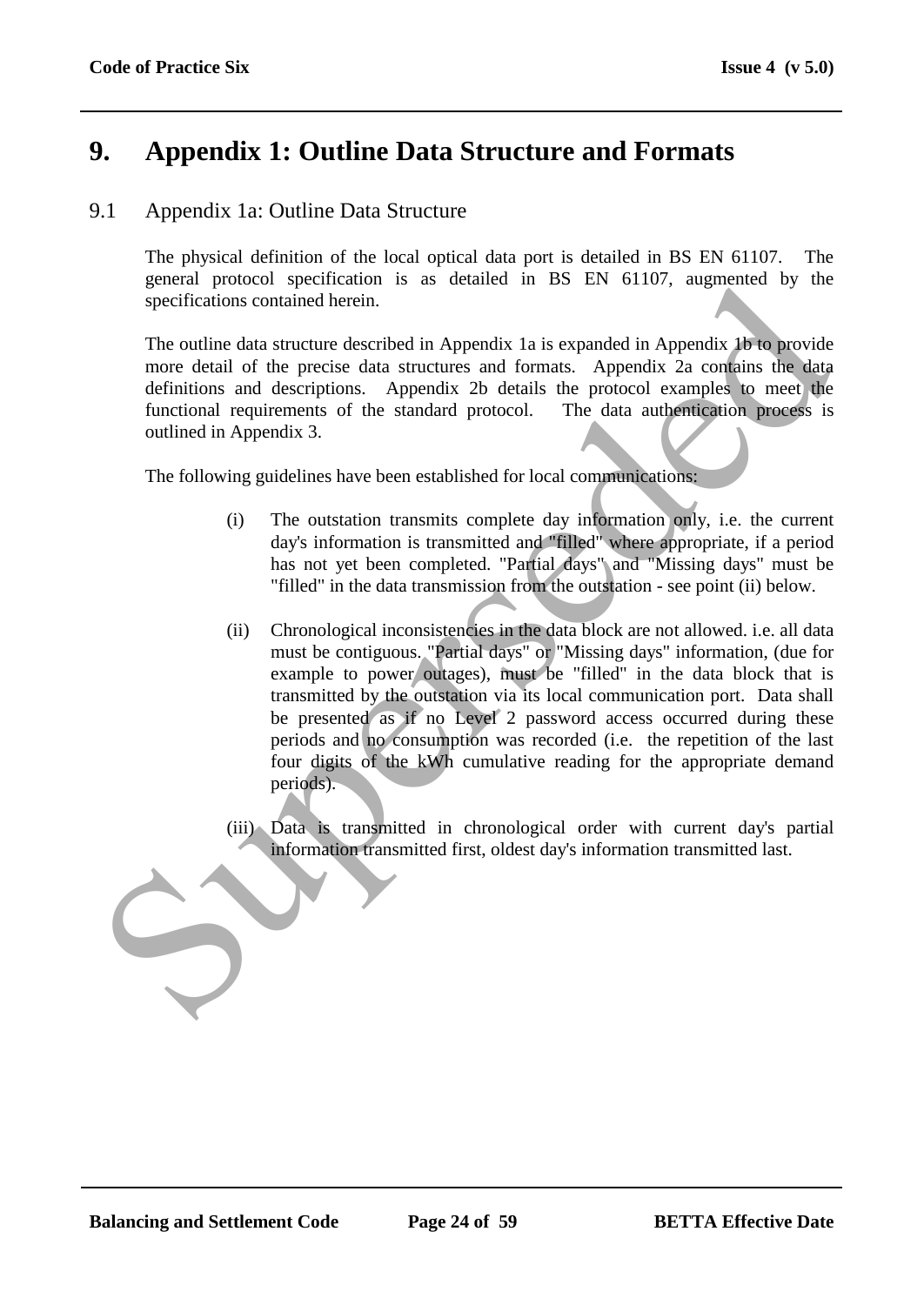# 9.2 Appendix 1b: Data Structure and Formats



#### **OUTLINE DATA**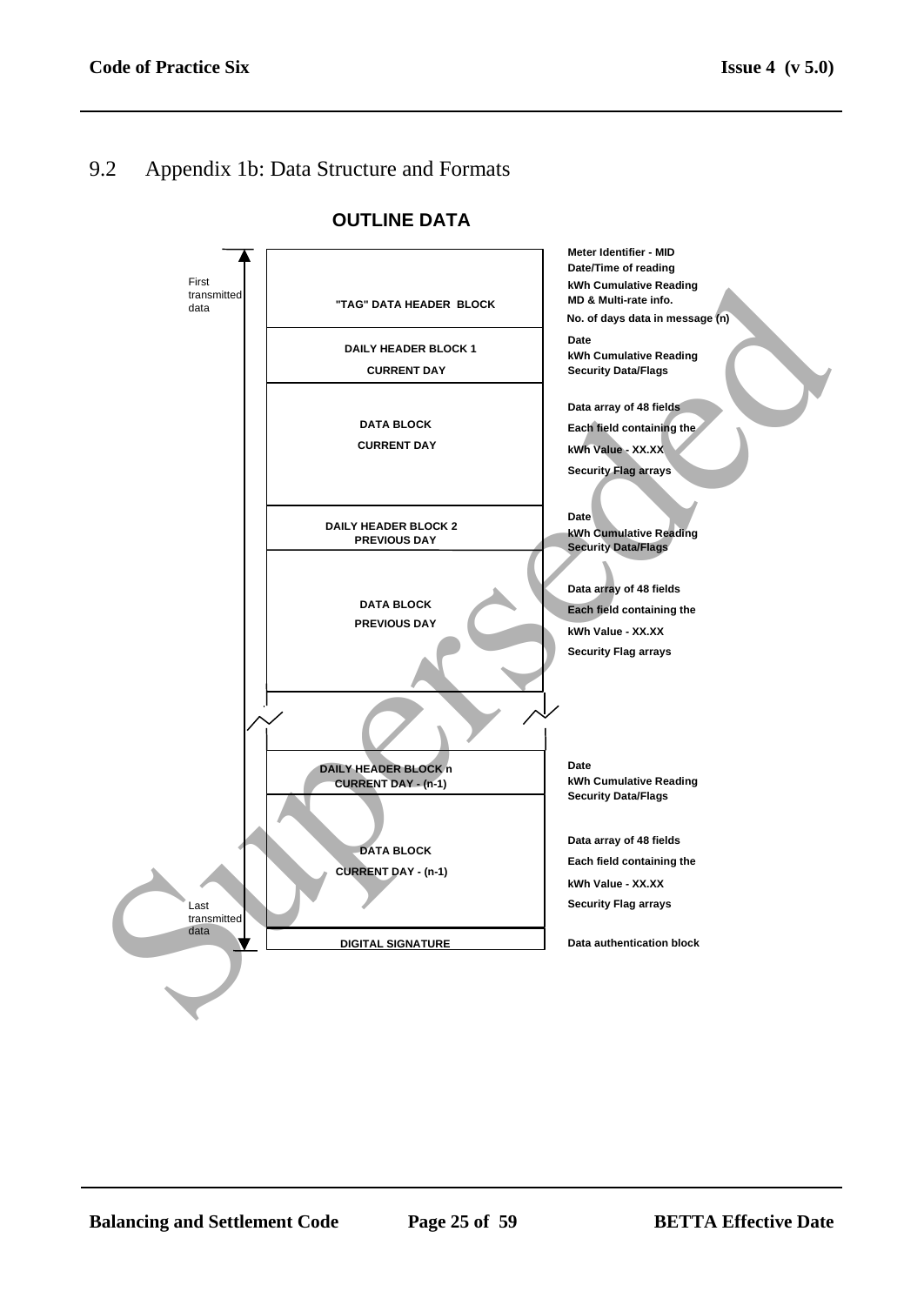#### **9.2.1 "TAG" Data Header Block**

#### *9.2.1.1 Meter Identifier-MID*



| Field         | <b>Character</b> | Type    | <b>Range</b>  | <b>Field Padding</b> | <b>Allowed Case</b>    |
|---------------|------------------|---------|---------------|----------------------|------------------------|
| <b>PPP</b>    |                  | Alpha-  | $A-Z, 0-9$    | Leading              | <b>Upper or Lower</b>  |
|               |                  | numeric |               | <b>Zeroes</b>        | Case                   |
| M             | М                | Alpha   | A-Z           |                      | <b>Upper Case Only</b> |
| YY            |                  | Numeric | $0-9$         |                      |                        |
| <b>XXXXXX</b> | X                | Alpha-  | $A-Z$ , $0-9$ | Leading              | <b>Upper Case Only</b> |
|               |                  | numeric |               | Zeroes               |                        |

#### *9.2.1.2 Date and Time of Reading of Meter (UTC)*



*9.2.1.3 kWh Cumulative Reading*

The absolute value of the cumulative meter register at the time of the interrogation. Expressed as :- 6 digit integer kWh value, padded with leading zeroes where appropriate.

| Hundred  | Ten      | <b>Thousands</b> | Hundreds | Tens | Jnits |
|----------|----------|------------------|----------|------|-------|
| Thousand | Thousand |                  |          |      |       |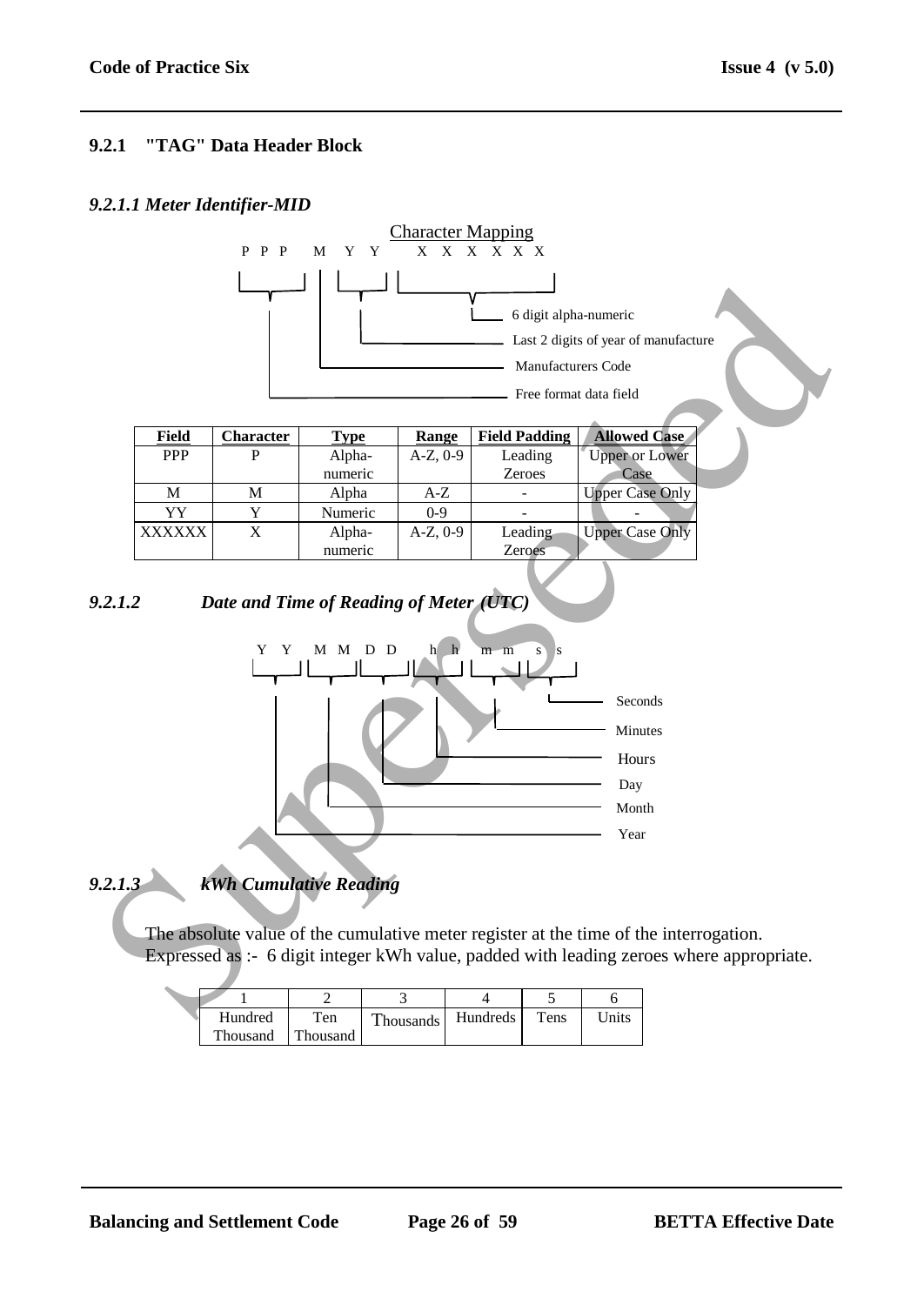#### *9.2.1.4 Maximum Demands - MDs*

MD register data block consisting of 6 digit (4 integer and two decimal places) kW values with an implied decimal place, padded with leading zeroes where appropriate.

- i) MD in kW in current charging period
- ii) MD in kW in previous charging period
- iii) Cumulative Maximum Demand

| <b>Register ID</b> | 1000's |  |  | $100$ 's Tens Units $1/10$ ths $1/100$ ths |
|--------------------|--------|--|--|--------------------------------------------|
| Current kW MD      |        |  |  |                                            |
| Previous kW MD     |        |  |  |                                            |
| Cumulative MD      |        |  |  |                                            |

#### *9.2.1.5 Date of Last MD Reset*

Date of the last MD reset consisting of:-



*9.2.1.6 Number of Maximum Demand Resets*

The numerical value representing the last two digits of the number of Maximum Demand Resets, rollover to zero after value  $NN = 99$ .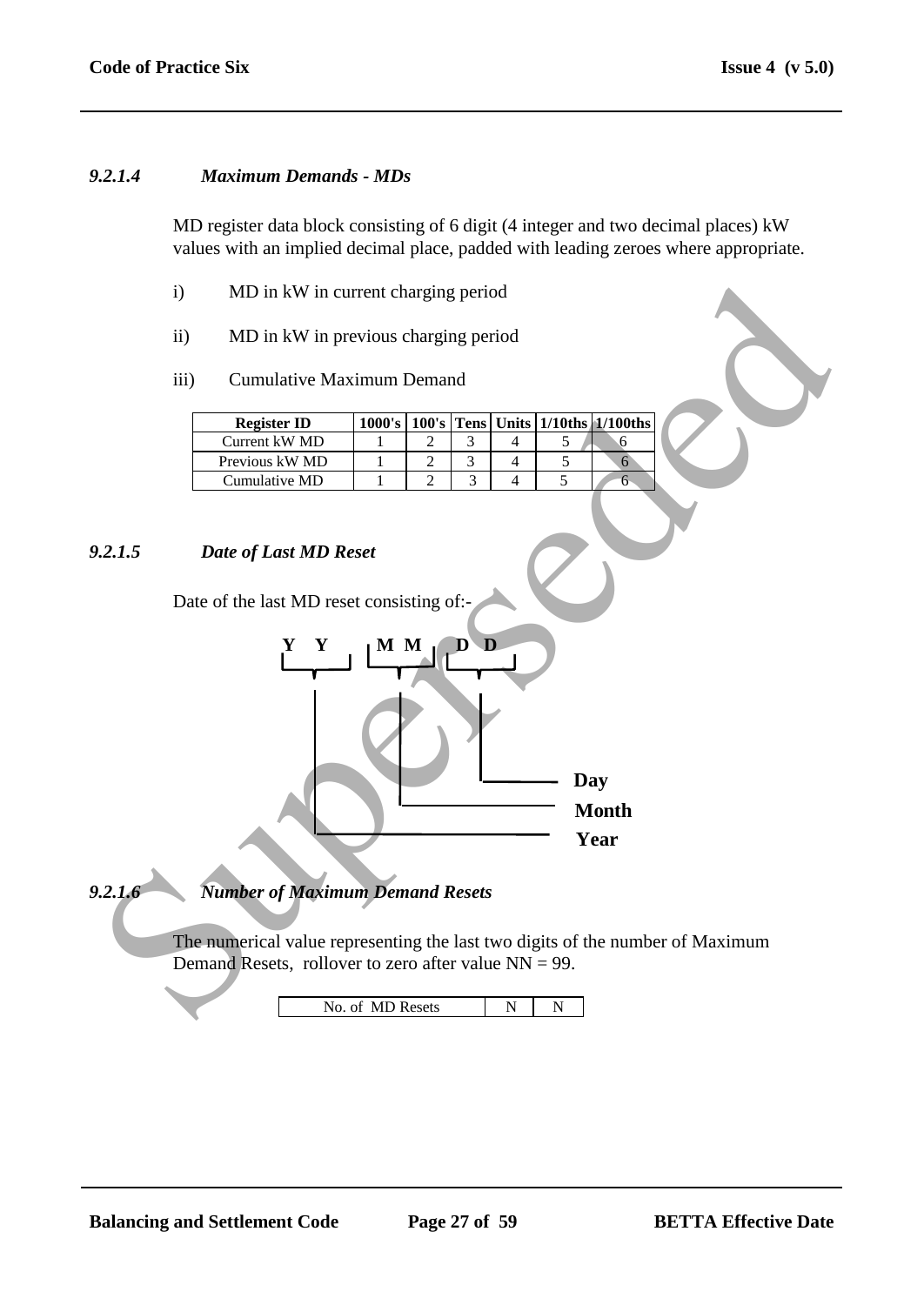#### *9.2.1.7 Multi-rate Energy Registers*

Multi-rate energy registers at time of data read out consisting of 6 digit integer kWh values, padded with leading zeroes where appropriate.

| <b>Register ID</b> | 100k's |   | 10k's 1000's | 100's | <b>Tens</b> | <b>Units</b> |
|--------------------|--------|---|--------------|-------|-------------|--------------|
| Rate 1             |        |   |              |       |             |              |
| Rate 2             |        |   |              |       |             |              |
| Rate 3             |        |   |              |       |             |              |
| Rate 4             |        |   |              |       |             |              |
| Rate 5             |        |   | 3            |       |             |              |
| Rate 6             |        |   | 3            |       |             |              |
| Rate 7             |        |   | 3            |       |             |              |
| Rate 8             |        | ◠ | 3            |       |             |              |

This data block should always be of the same size. All data items should be transmitted, even if never initialised or used e.g. MD register on single phase meter, 8 rate register block even if 4 rate single phase meter, or if rate currently inactive e.g. due to tariff change.

#### *9.2.1.8 Number of Days Data in Message*

The numerical value representing the number of days of data to be transmitted by the outstation in response to a request for a data output.

No. of days of data in message N N N

#### **9.2.2 Daily Header Block**

#### *9.2.2.1 Day Identifier*

Day identifier for the 24 hour period to which the 30 minute data relates.

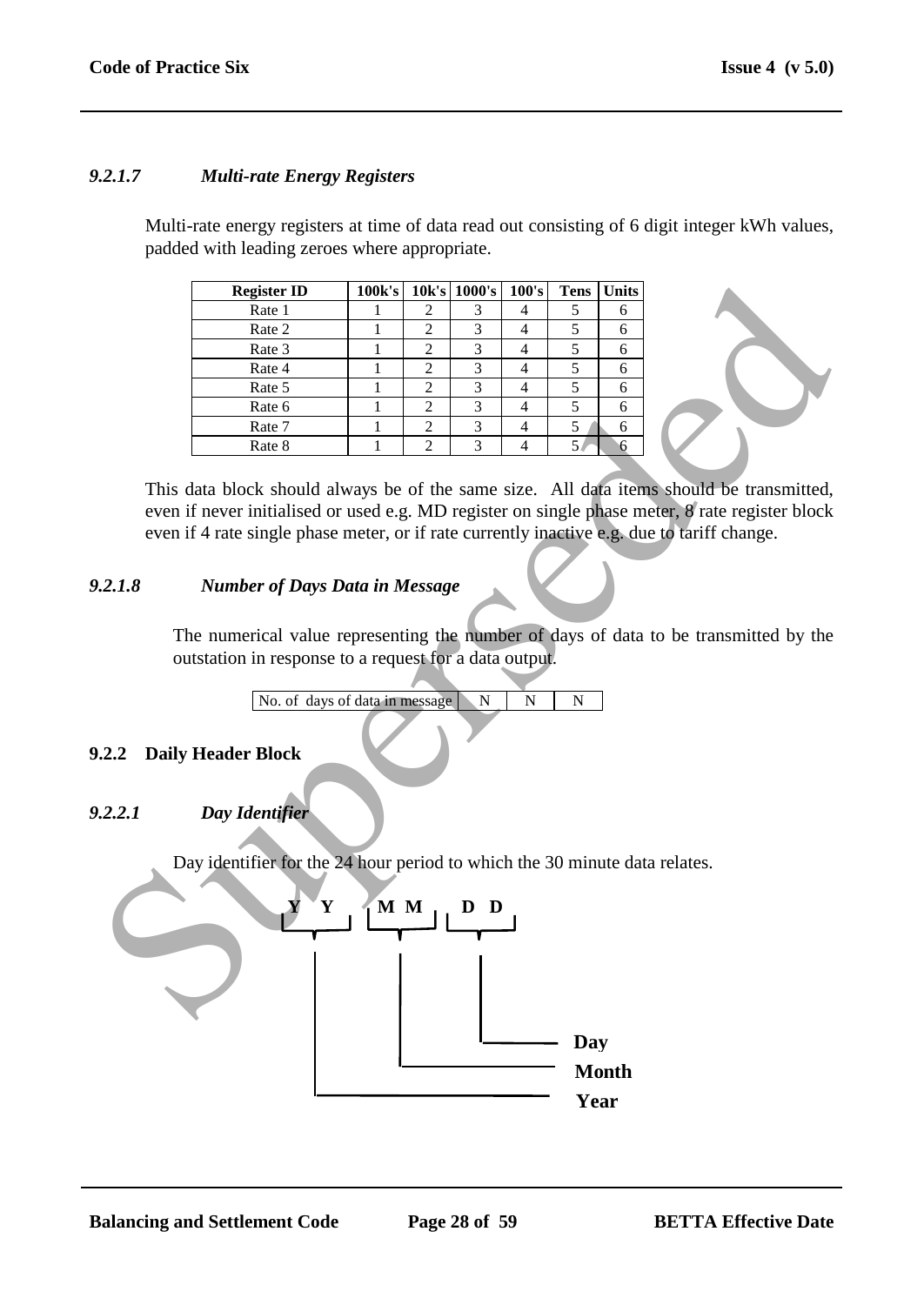#### *9.2.2.2 Start of Day kWh Cumulative Reading*

The absolute value of the cumulative meter (channel) register at 00:00 hours, at the start of the 24 hour period, to which the 48 periods of information relate.

| implied decimal place, padded with leading zeroes where appropriate.      |                      |                                       |                                                                     |                                         |                |        | Expressed as:- 8 digit kWh value, comprising 6 integers and 2 decimal digits with an |  |
|---------------------------------------------------------------------------|----------------------|---------------------------------------|---------------------------------------------------------------------|-----------------------------------------|----------------|--------|--------------------------------------------------------------------------------------|--|
| 1                                                                         | $\overline{2}$       | $\overline{3}$                        | $\overline{4}$                                                      | $\overline{5}$                          | 6              | 7      | 8                                                                                    |  |
| Hundred<br>Thousand                                                       | Ten<br>Thousand      | Thousands                             | Hundreds                                                            | Tens                                    | Units          | Tenths | Hundredths                                                                           |  |
| (in kWh units)<br>.2.2.3 Security Data and Flags                          |                      |                                       |                                                                     |                                         |                |        |                                                                                      |  |
|                                                                           |                      |                                       |                                                                     |                                         |                |        |                                                                                      |  |
| identified event is signalled by setting the flag to logic 1.             |                      |                                       |                                                                     |                                         |                |        | The normal status of each flag is logic zero and the presence or occurrence of an    |  |
| $\mathbf{i}$                                                              |                      |                                       | NNN - No. of successful level 2 accesses (maximum count $= 7$ );    |                                         |                |        |                                                                                      |  |
| $\ddot{i}$                                                                |                      | <b>BM</b> - Battery Maintenance Flag; |                                                                     |                                         |                |        |                                                                                      |  |
| iii)                                                                      | CF - Clock Failure;  |                                       |                                                                     |                                         |                |        |                                                                                      |  |
| iv)                                                                       |                      |                                       |                                                                     |                                         |                |        | MD - MD reset flag, set for the day on which the MD was reset; and                   |  |
| V)                                                                        |                      |                                       | PO - 24 hour continuous power outage of the outstation.             |                                         |                |        |                                                                                      |  |
| The security data and flags shall be coded into a single byte as follows: |                      |                                       |                                                                     |                                         |                |        |                                                                                      |  |
| Bit<br>7<br>Type<br>$\overline{\phantom{a}}$                              | 6 <sub>o</sub><br>PO | 5<br>4<br><b>MD</b><br>CF             | $\mathfrak{Z}$<br>${\bf BM}$<br>(Bit 7 is reserved for future use). | 2<br>1<br>$\overline{N}$<br>$\mathbf N$ | 0<br>${\bf N}$ |        |                                                                                      |  |
|                                                                           |                      |                                       |                                                                     |                                         |                |        |                                                                                      |  |

#### *9.2.2.3 Security Data and Flags*

- i) NNN No. of successful level 2 accesses (maximum count  $= 7$ );
- ii) BM Battery Maintenance Flag;
- iii) CF Clock Failure;
- iv) MD MD reset flag, set for the day on which the MD was reset; and
- v) PO 24 hour continuous power outage of the outstation.

|  |   | ິ |      |        |            |  |  |
|--|---|---|------|--------|------------|--|--|
|  | - |   | **** | -<br>ິ | <b>TAT</b> |  |  |
|  |   |   |      |        |            |  |  |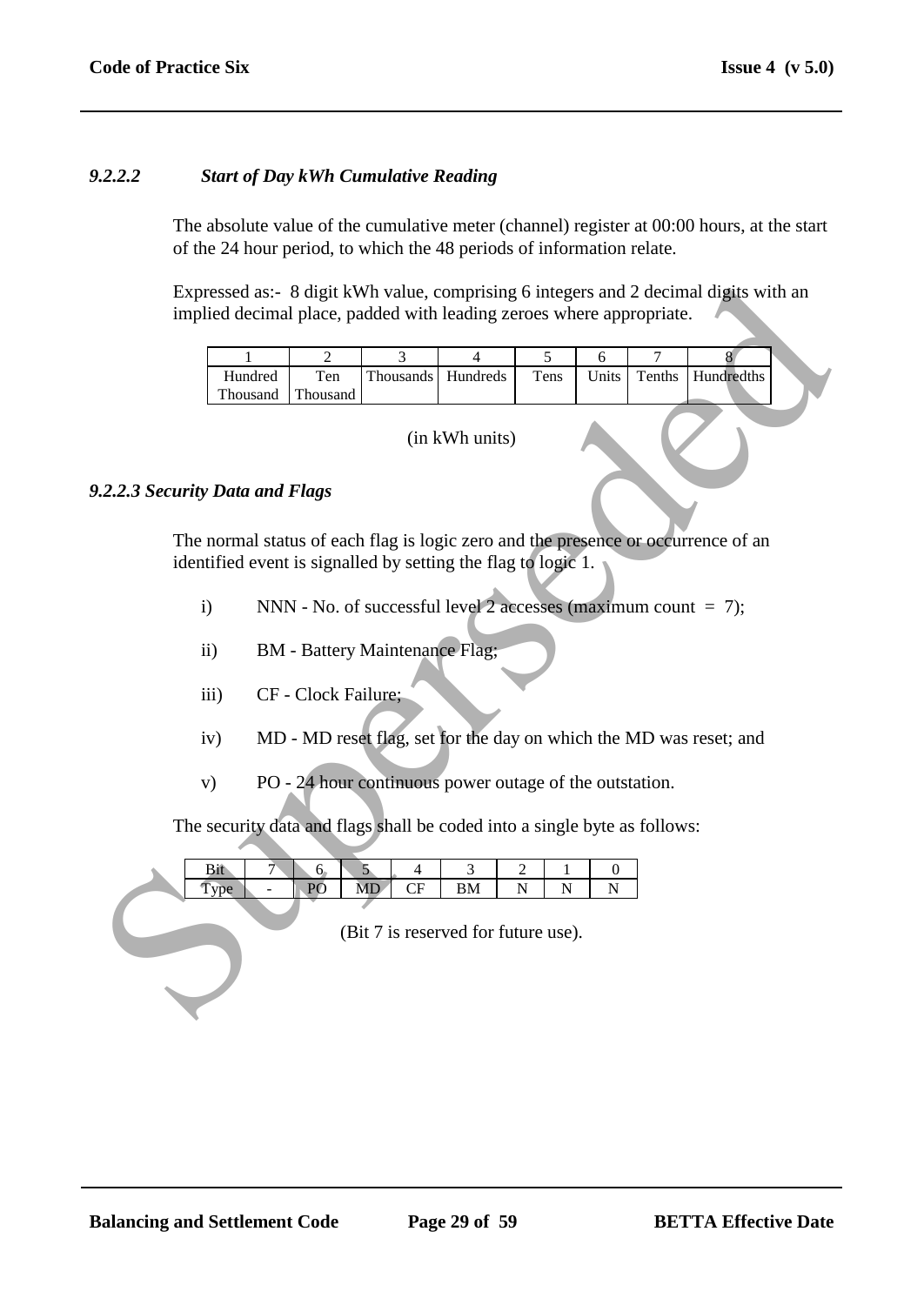#### **9.2.3 Data Block**

The truncated absolute value of the cumulative meter (channel) register at the end of the 30 minute period, to which the value relates. Expressed as :- 4 digit kWh value, comprising two integers and two decimal digits, with an implied decimal place.

| ≏ | $\cdots$ | $T_{\alpha}$ nthe | Hundredths |
|---|----------|-------------------|------------|

Appended for each 30 minute record are three security flags:

- i) Reverse running indication;
- ii) Successful level 2 password access; and
- iii) Power Failure.

The normal status of these flags is logic zero and the presence or occurrence of an identified event is signalled by setting the flag to logic 1.

The data block will consist of a contiguous data array of 48, 4 digit values representing the value (truncated kWh cumulative register) for each respective demand period of the day e.g.

> 2220 2221 2222 2223 2224 2225 2226 2227 2228 2229 2230 2231 2232 2233 2234 2235 2236 2237 2238 2239 2240 2241 2242 2243 2244 2245 2246 2247 2248 2249 2250 2252 2252 2253 2254 2255 2256 2257 2258 2259 2260 2262 2262 2263 2264 2265 2266 2267

The data flags shall be presented as individual bit arrays with a flag for each demand period of the day in the array (48 bits per day). The sequence and location of individual bits within the data flag array corresponds directly to the demand period number of the respective 30 minute data value. i.e. bit 1 associated with demand period 1 (00:00 to 00:30) bit 48 associated with demand period 48 (23:30 to 24:00). Superseded

Data that has not yet been generated for the individual 30 minute demand periods i.e. in current day block for times following the time of data readout, shall be represented by FFFF. All flags for these associated periods shall be set to logic 0.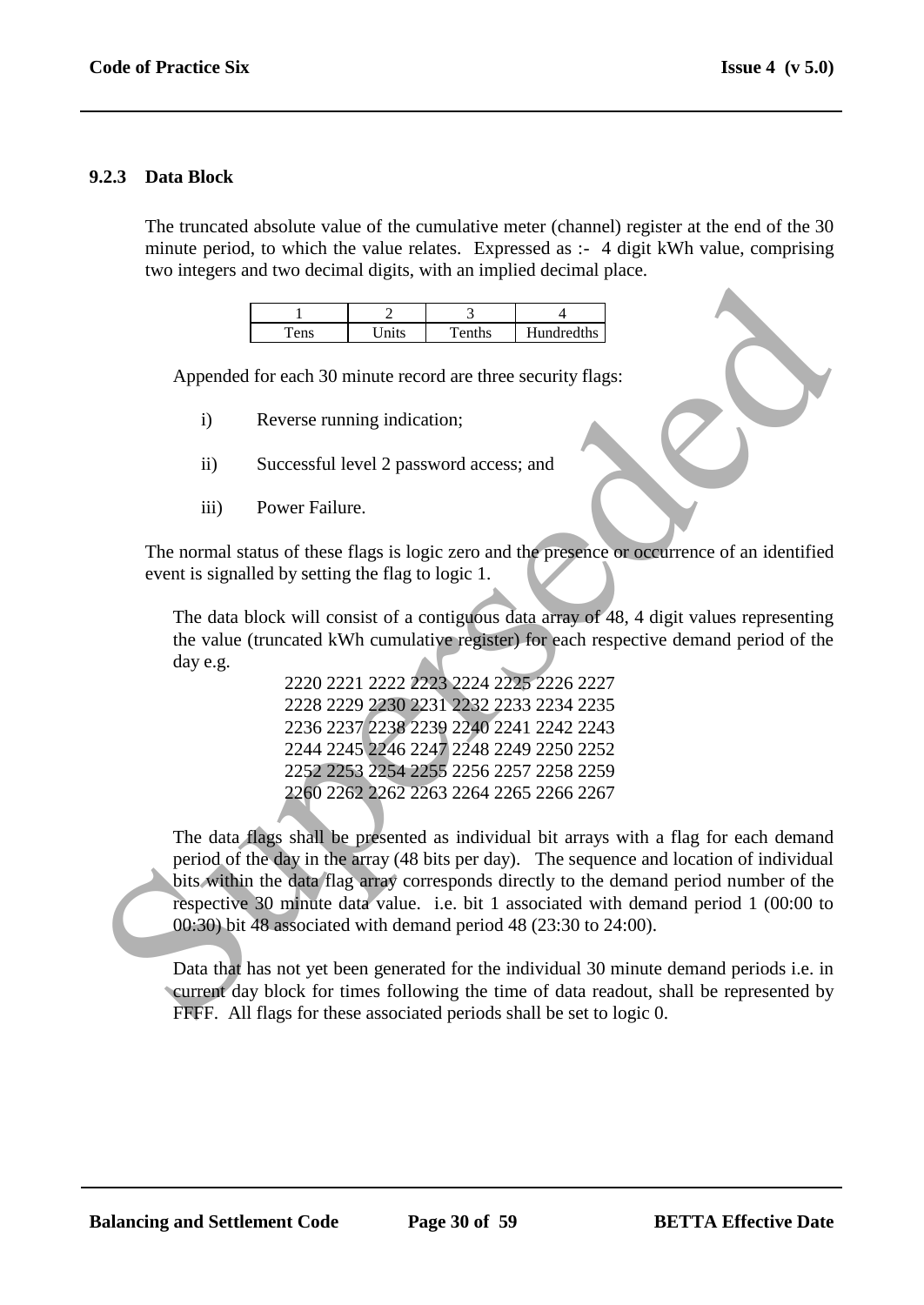#### **9.2.4 Data Authenticator**

The data authenticator is automatically appended to the data at the end of reading out all the daily data records, resulting from a read "n" days request. The data authenticator is detailed in Appendix 3. Superseded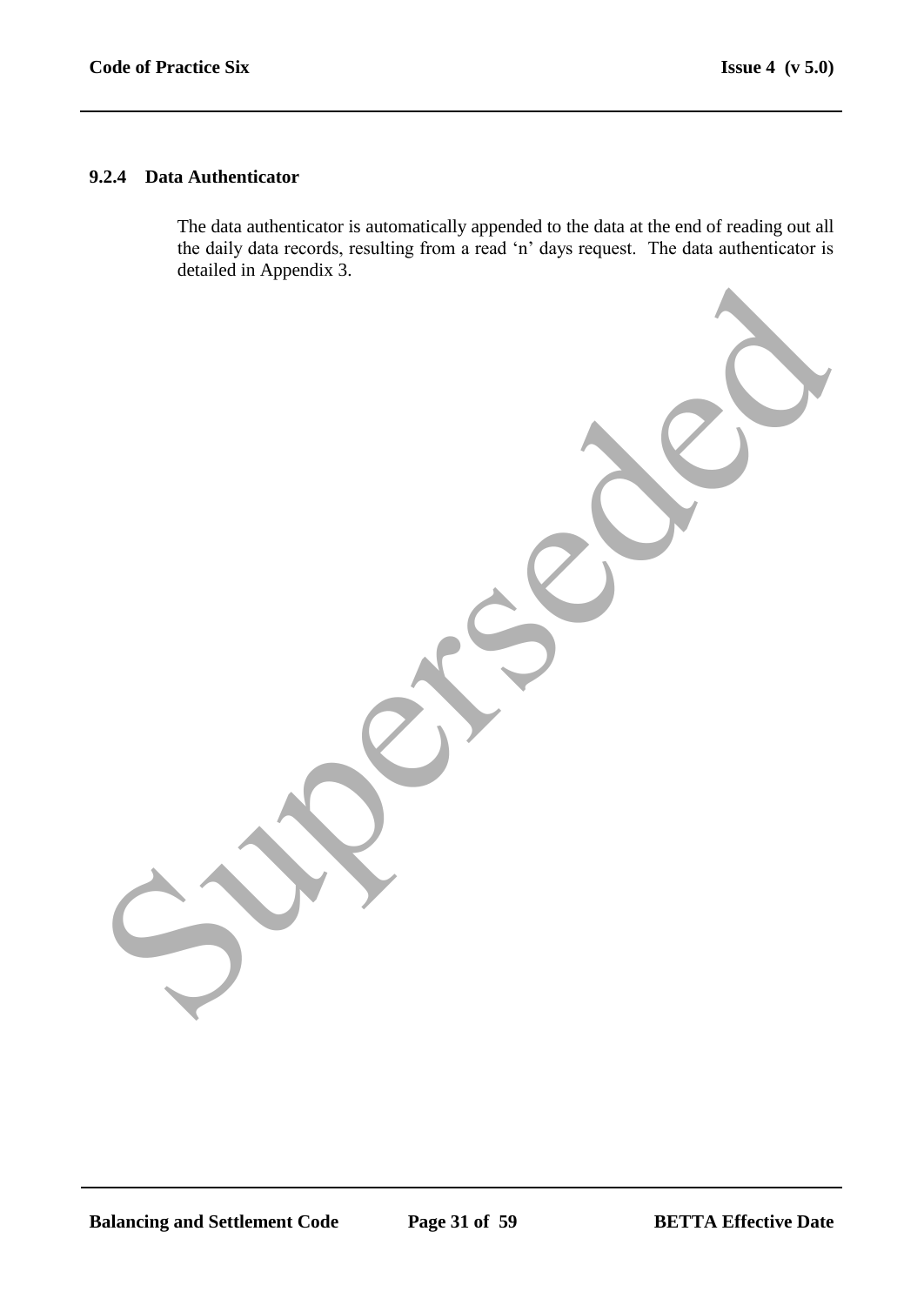# **10. Appendix 2a: Data Definitions and Descriptions**

## 10.1 Data Block

### **10.1.1 General Definition**

Complete set of data for one communications session

#### **10.1.2 Data Definition**

# Identifier ::= NamedVariableList

{

variable list name 0 scope of access VDE-specific scope may change FALSE life time VDE

list of named variables 8, 16, 24, 32, 40, 48, 56, 64, 72, 80, 88

# 10.2 Meter Identifier - MID

}

#### **10.2.1 General Definition**

12 characters representing the Meter Identifier - MID

#### **10.2.2 Data Definition**

Identifier ::= NamedVariableObject



variable name 8 scope of access VDE-specific scope may change FALSE life time VDE type description visible-string( $SLE(12)$ ) read-write flag READ-ONLY available TRUE Complete set of data for one communications session<br>
1.1.2 Data Definition<br>
Identifier ::= Named VariableList<br>
(some of access<br>
scope of access<br>
scope of access<br>
inte time<br>
list of named variables<br>
list of named variables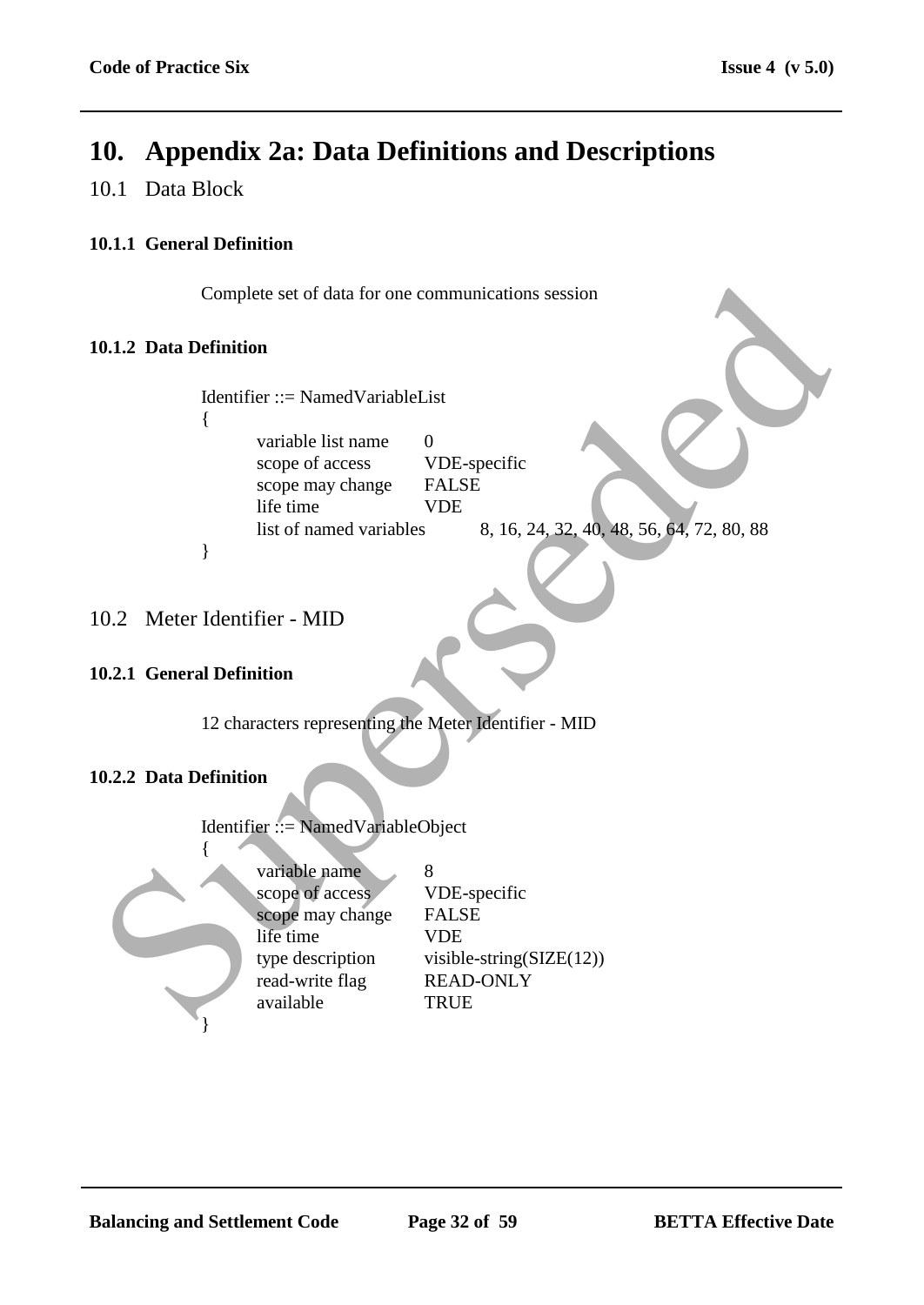#### **10.2.3 Data Definition**

{

}

Identifier ::= NamedVariableObject

variable name 152 scope of access VDE-specific scope may change FALSE life time VDE type description visible-string(SIZE(12)) read-write flag READ-ONLY available TRUE

### 10.3 Date and Time of Reading Meter

#### **10.3.1 General Definition**

12 characters representing the date and time

#### **10.3.2 Data Definition**

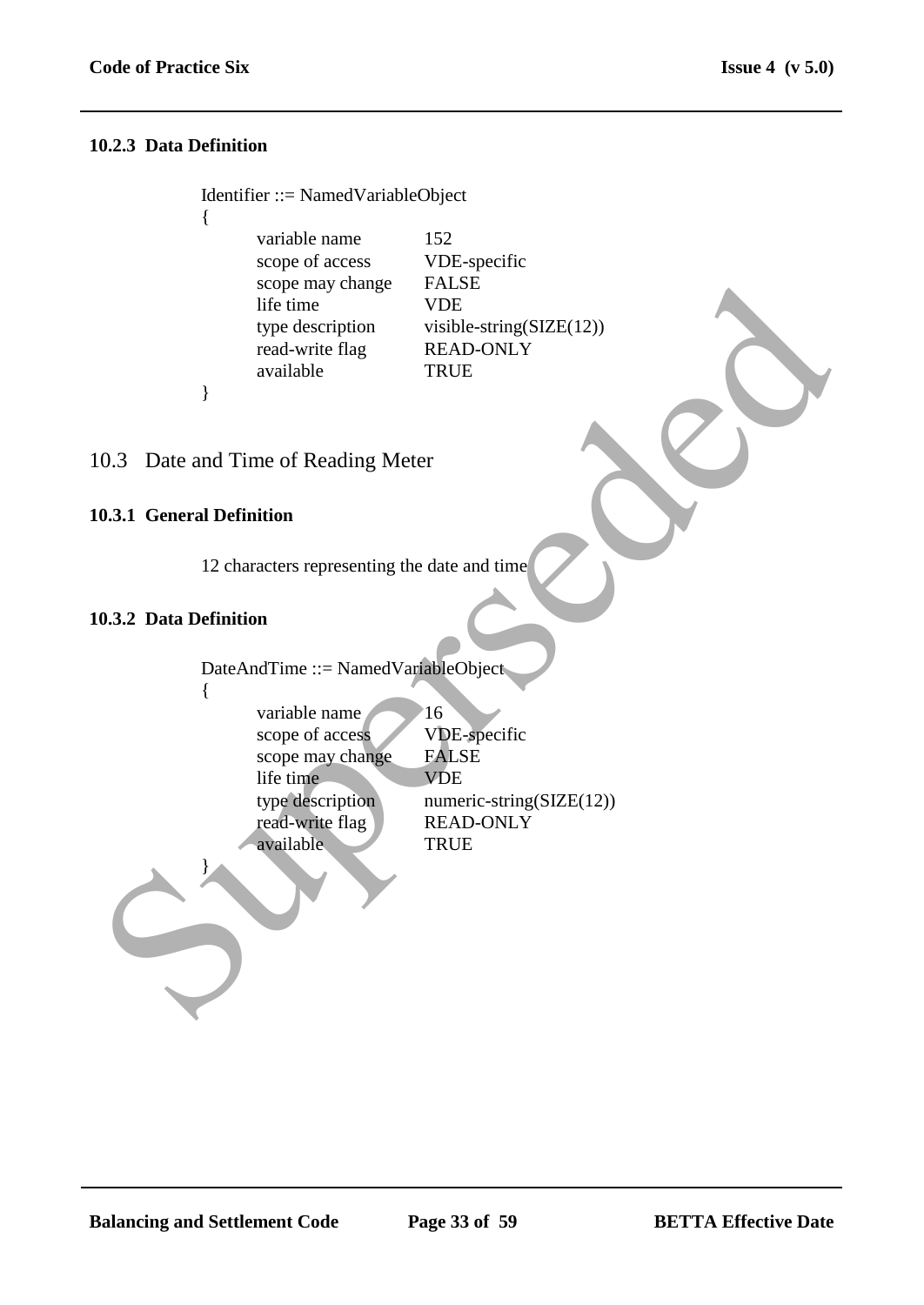# 10.4 kWh Cumulative Reading

#### **10.4.1 General Definition**

6 characters representing the total cumulative kWh in kWh

#### **10.4.2 Data Definition**

CumulativekWh ::= NamedVariableObject

{

variable name 24 scope of access VDE-specific scope may change FALSE life time VDE type description numeric-string(SIZE(6) read-write flag READ-ONLY available TRUE

}

### 10.5 Current kW Maximum Demand

#### **10.5.1 General Definition**

6 characters representing the current kW MD in 1/100s of a kW.

### **10.5.2 Data Definition**

CurrentkWMD ::= NamedVariableObject { variable name 32 scope of access VDE-specific scope may change FALSE life time VDE type description numeric-string(SIZE(6)) read-write flag READ-ONLY available TRUE 0.4.2 Data Definition<br>
Cumulative kWh ::= Named VariableObject<br>
(contrast)<br>
scope of access<br>
scope of access<br>
THE signe are very compared with the contrast of the time<br>
tree description<br>
available<br>
(a) available<br>
(b) a sc }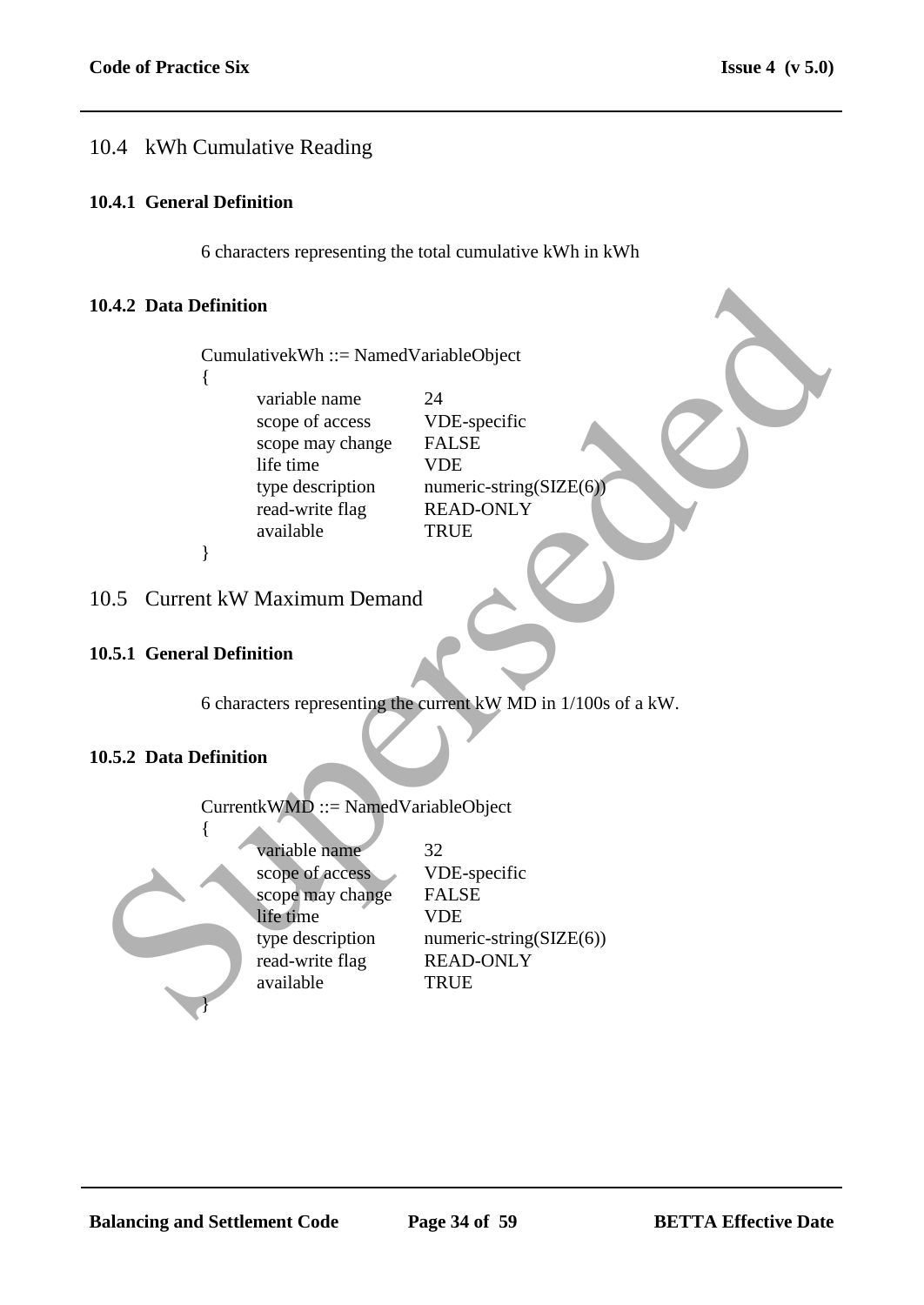# 10.6 Previous kW Maximum Demand

#### **10.6.1 General Definition**

6 characters representing the previous kW MD in 1/100s of a kW.

#### **10.6.2 Data Definition**

PreviouskWMD ::= NamedVariableObject {

> variable name  $40$ scope of access VDE-specific scope may change FALSE life time VDE read-write flag READ-ONLY available TRUE

type description numeric-string(SIZE(6)

# 10.7 Cumulative Maximum Demand

### **10.7.1 General Definition**

}

6 characters representing the cumulative MD in 1/100s of a kW.

### **10.7.2 Data Definition**

CumulativeMD ::= NamedVariableObject { variable name 48 scope of access VDE-specific scope may change FALSE life time VDE type description numeric-string(SIZE(6)) read-write flag READ-ONLY available TRUE 0.6.2 Data Definition<br>
Previous KWMD ::= Named VariableObject<br>
(some of access VDB-specific<br>
scope of access VDB-specific<br>
ifte time<br>
the time<br>
the description<br>
available<br>
2 available<br>
(available READ-ONLY<br>
2 available<br>
1 }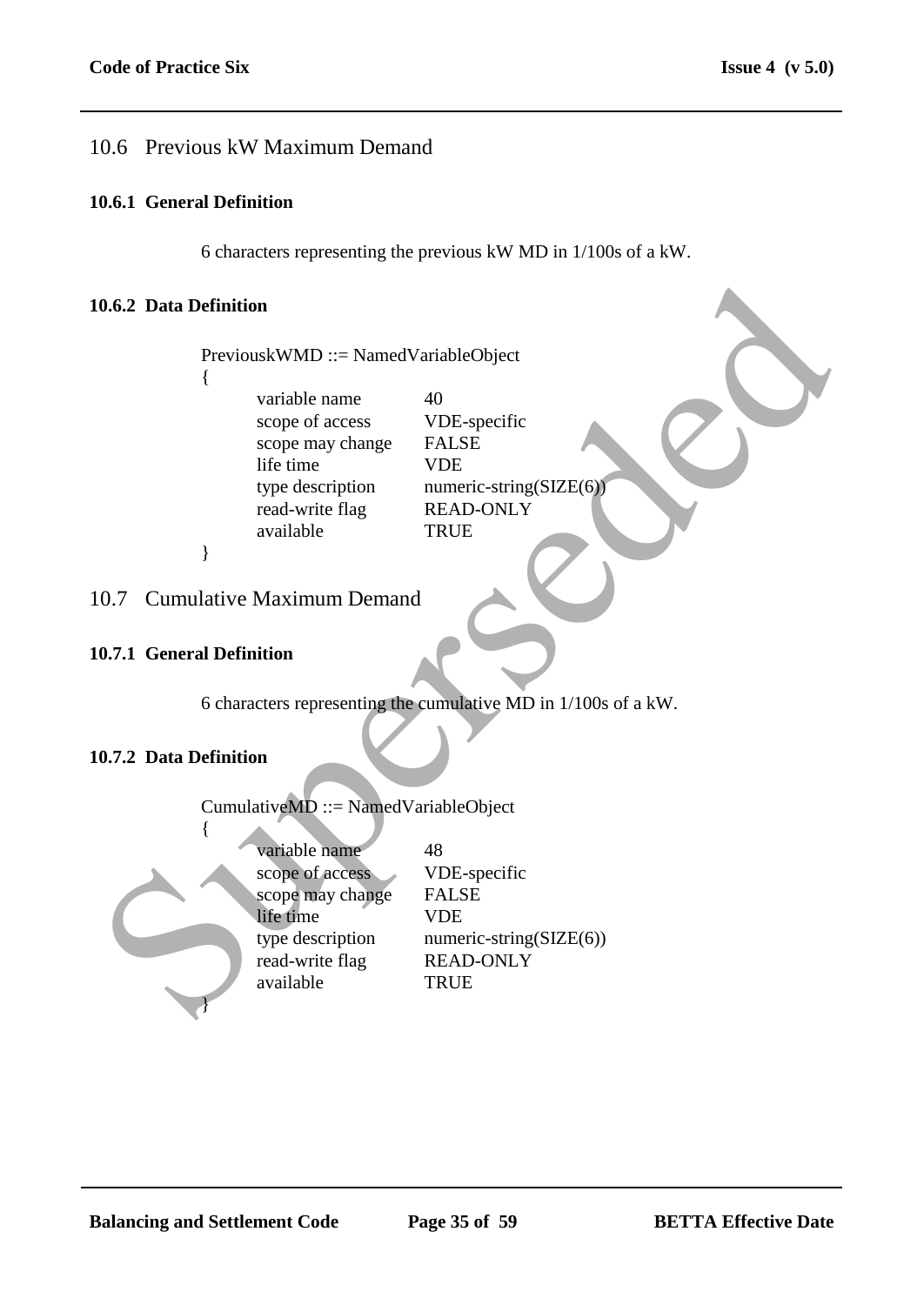# 10.8 Date Of Last MD Reset

#### **10.8.1 General Definition**

6 characters representing the date of the last maximum demand reset.

#### **10.8.2 Data Definition**

#### **10.9.1 General Definition**

#### **10.9.2 Data Definition**

|     | 0.8.2 Data Definition                                                                                                 |                                                                                                                    |
|-----|-----------------------------------------------------------------------------------------------------------------------|--------------------------------------------------------------------------------------------------------------------|
|     | $MDResetDate :: = NamedVariableObject$<br>ł                                                                           |                                                                                                                    |
|     | variable name<br>scope of access<br>scope may change<br>life time<br>type description<br>read-write flag<br>available | 56<br>VDE-specific<br><b>FALSE</b><br><b>VDE</b><br>numeric-string( $SIZE(6)$ )<br><b>READ-ONLY</b><br><b>TRUE</b> |
|     | }                                                                                                                     |                                                                                                                    |
| 0.9 | <b>Number Of Maximum Demand Resets</b>                                                                                |                                                                                                                    |
|     | 0.9.1 General Definition                                                                                              |                                                                                                                    |
|     |                                                                                                                       | 2 characters representing the number of maximum demand resets, 00 - 99.                                            |
|     | 0.9.2 Data Definition                                                                                                 |                                                                                                                    |
|     | NumMaxDemandResets :: = NamedVariableObject                                                                           |                                                                                                                    |
|     | variable name<br>scope of access<br>scope may change<br>life time<br>type description<br>read-write flag<br>available | 64<br>VDE-specific<br><b>FALSE</b><br><b>VDE</b><br>numeric-string( $SLE(2)$ )<br><b>READ-ONLY</b><br><b>TRUE</b>  |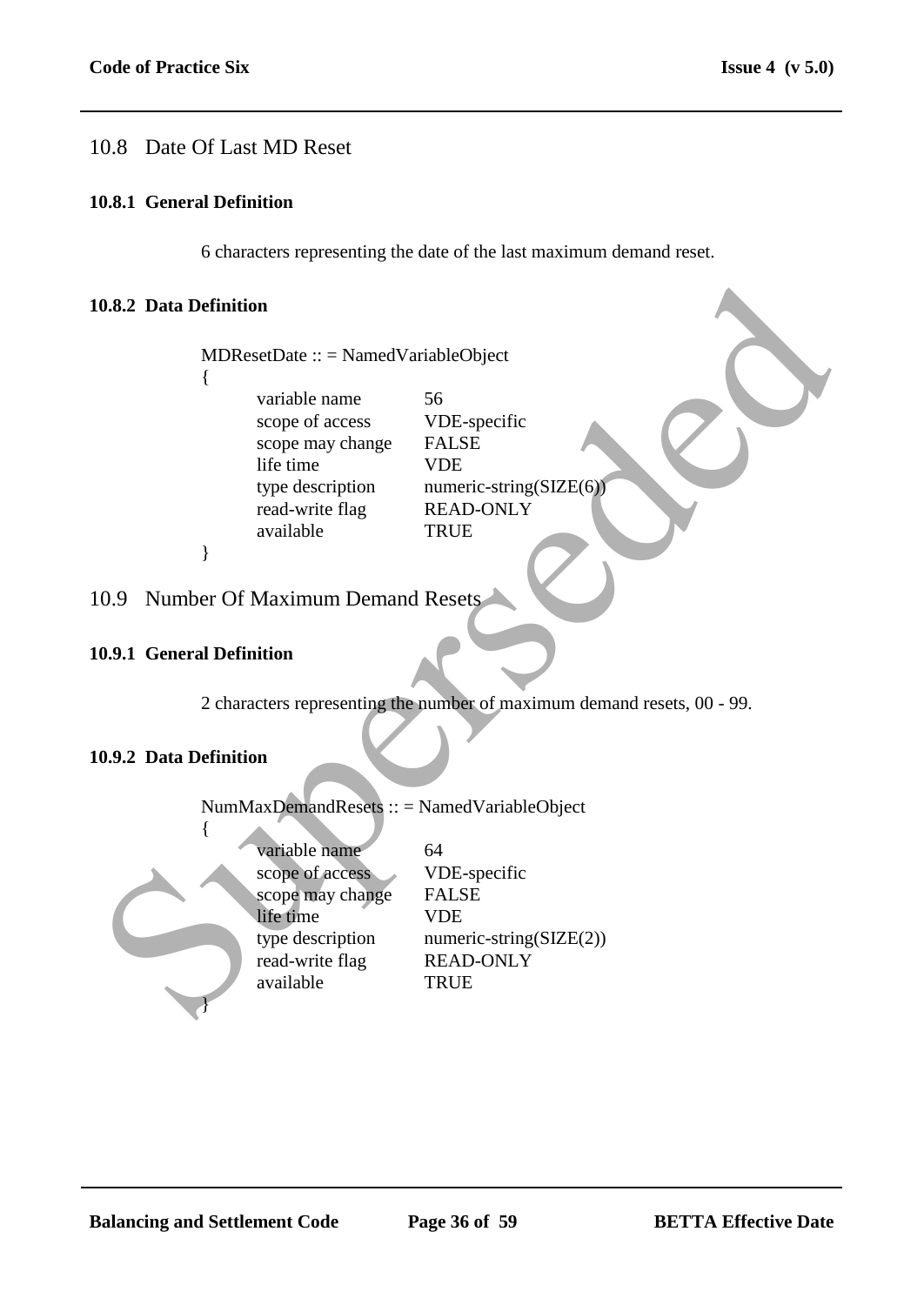# 10.10 Multi-rate Energy Registers

#### **10.10.1 General Definition**

Eight registers containing the multi-rate kWh energy in kWh.

numeric-string(SIZE(6))

#### **10.10.2 Data Definition**

{

}

MultiRatekWh ::= NamedVariableObject

variable name 72<br>scope of access 7DE-specific scope of access VDE-sp<br>scope may change FALSE scope may change life time VDE type description compact-array(SIZE(8)) OF **Data Definition**<br>
MultiRatekWh ::= NamedVariableObject<br>
( $\frac{1}{\text{variable name}}$  and  $\frac{1}{\text{2}}$ <br>
scope of access<br>
ifte time<br>
the time<br>
type description<br>  $\frac{1}{\text{varivative flag}}$  and  $\frac{1}{\text{varivative f}}$ <br>  $\frac{1}{\text{varivative f}}$ <br>  $\frac{1}{\text{varivative f}}$ <br>  $\frac{1}{\$ 

read-write flag READ-ONLY available TRUE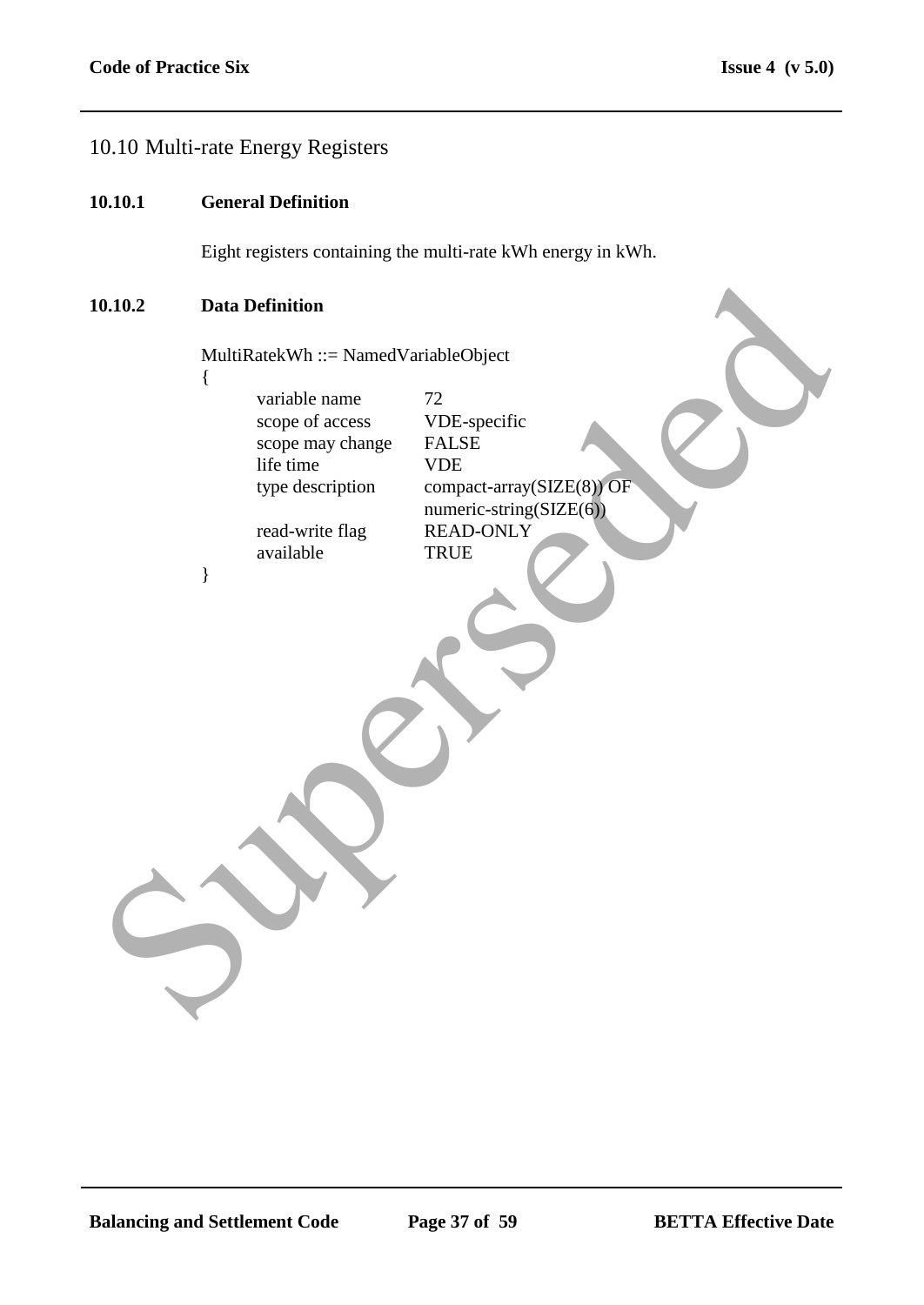# 10.11 Number of Days Data in Message

#### **10.11.1 General Definition**

Three characters representing the number of days of data to be transmitted.

#### **10.11.2 Data Definition**

{

}

NumberOfDays ::= NamedVariableObject

variable name 80<br>scope of access VDE-specific scope of access scope may change FALSE life time VDE<br>type description nume read-write flag READ-ONLY available TRUE 0.11.2 Data Definition<br>
NumberOfDays ::= Named VariableObject<br>
variable name<br>
scope may change<br>
scope may change<br>
scope may change<br>
FALSE<br>
life time<br>
read write than<br>
the NAD-ONLY<br>
available<br>
TRUE<br>
(TRUE

numeric-string( $SLZE(3)$ )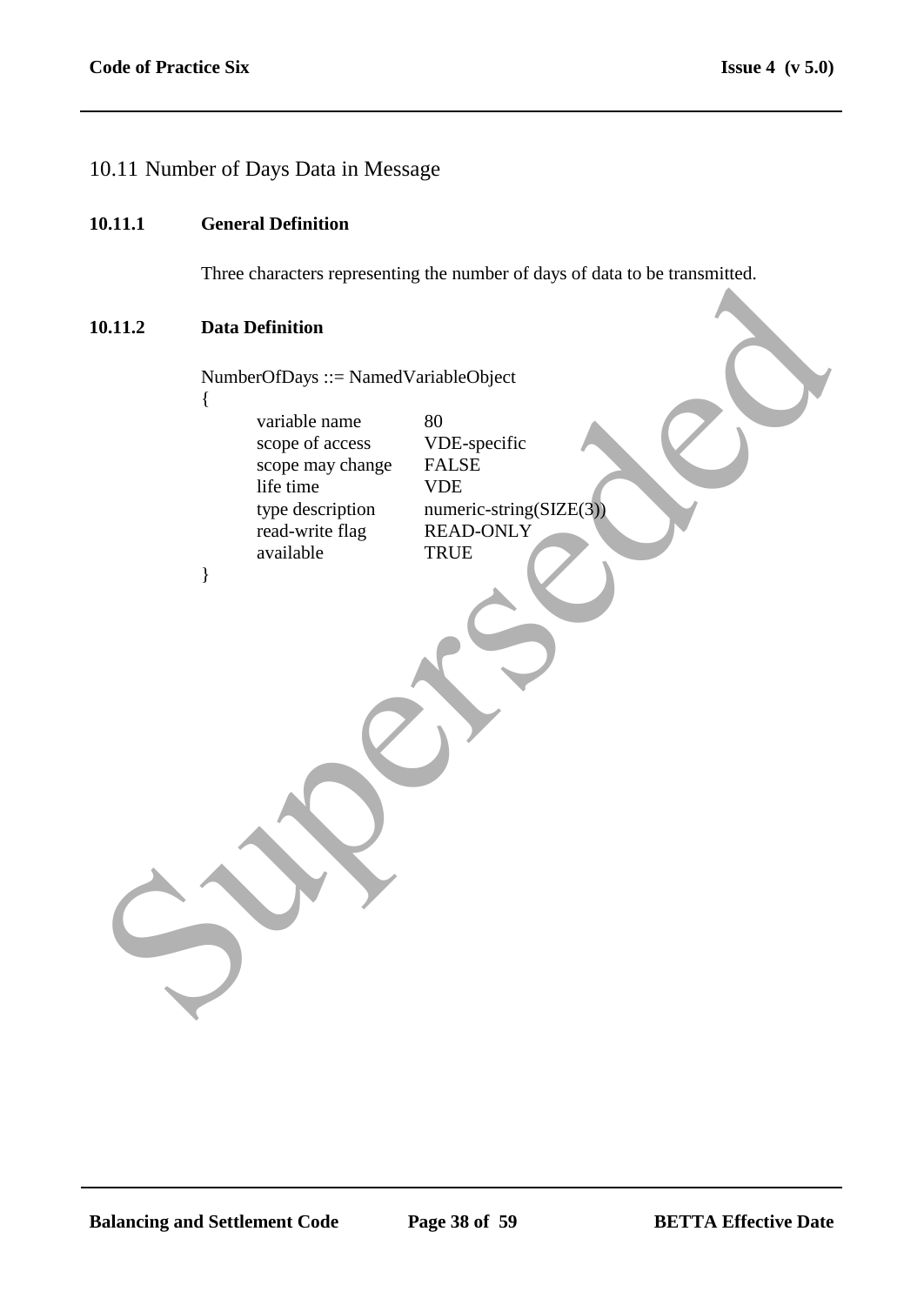### 10.12 Profile Data

#### **10.12.1 General Definition**

Daily data block comprising header data and profile data.

#### **10.12.2 Data Definition**

```
DailyData ::= NamedVariableObject
             {
                    variable name 88
                    scope of access VDE-specific
                    scope may change FALSE
                    life time VDE
                    type description array OF DailyDataType SIZE(N)
                    read-write flag READ-ONLY
                    available TRUE
             }
             Where N = 20, 100, 250 or 450
             DailyDataType :: = structure
             \left\{ \right.DayIdentifier numeric-string(SIZE(6))
                    StartCumulativekWh numeric-string(SIZE(8))
                    DailyFlags bit-string(SIZE(8))
                    HalfHourData compact-array(SIZE(48)) OF
                                           numeric-string (SIZE(4))
                    ReverseRunning bit-string(SIZE(48))
                    Level2 bit-string(SIZE(48))
                    PowerFail bit-string(SIZE(48))
             }
Data Definition<br>
Data Definition<br>
Cariy and Mariable Object<br>
(Cariy and Supersede and Supersede and Supersede and Supersede and Supersede and Supersede and Supersede and Supersede and Supersede and Supersede and Superse
```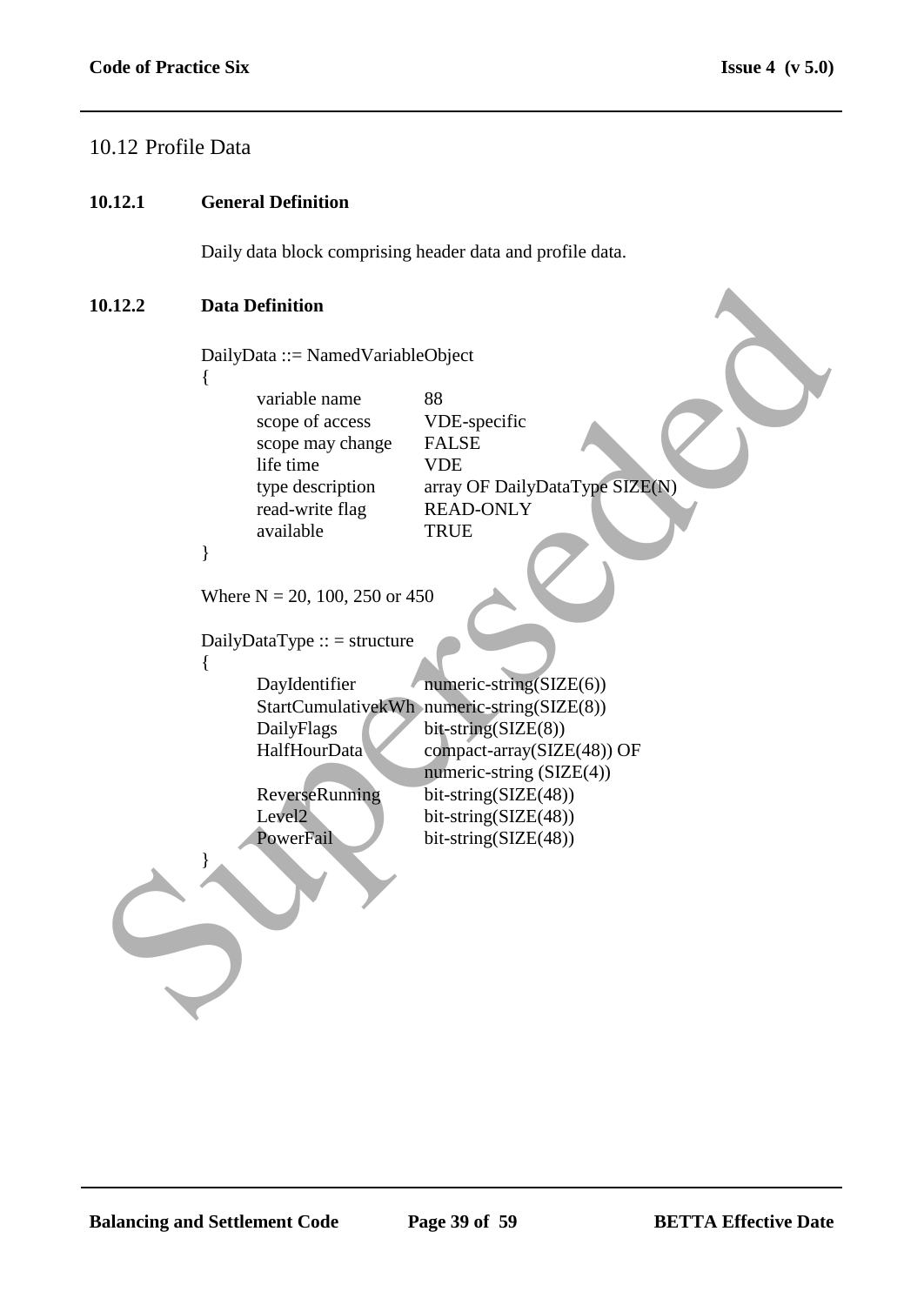### 10.13 Authenticator

#### **10.13.1 General Definition**

Eight byte string calculated using an authentication algorithm, an internal 8 byte authentication key and the preceding data.

#### **10.13.2 Data Definition**

- {
- variable name 96 scope of access VDE-specific scope may change FALSE life time VDE type description octet-string(SIZE(8)) read-write flag READ-ONLY available TRUE

# 10.14 Authentication Key

#### **10.14.1 General Definition**

### **10.14.2 Data Definition**

|        | $\frac{1}{2}$ and $\frac{1}{2}$ and the preceding data.                                                                           |                                                                                                                                            |
|--------|-----------------------------------------------------------------------------------------------------------------------------------|--------------------------------------------------------------------------------------------------------------------------------------------|
| 0.13.2 | <b>Data Definition</b>                                                                                                            |                                                                                                                                            |
|        | Authenticator ::= NamedVariableObject                                                                                             |                                                                                                                                            |
|        | variable name<br>scope of access<br>scope may change<br>life time<br>type description<br>read-write flag<br>available             | 96<br>VDE-specific<br><b>FALSE</b><br><b>VDE</b><br>$octet\text{-string}(SIZE(8))$<br><b>READ-ONLY</b><br><b>TRUE</b>                      |
|        | }                                                                                                                                 |                                                                                                                                            |
|        | 0.14 Authentication Key                                                                                                           |                                                                                                                                            |
| 0.14.1 | <b>General Definition</b>                                                                                                         |                                                                                                                                            |
| 0.14.2 | authenticator.<br><b>Data Definition</b>                                                                                          | Eight byte string used by the authentication algorithm when calculating the                                                                |
|        | AuthenticationKey ::= NamedVariableObject                                                                                         |                                                                                                                                            |
|        | variable name<br>scope of access<br>VAA name<br>scope may change<br>life time<br>type description<br>read-write flag<br>available | 104<br>VAA-specific<br>39<br>-- VAAManagement<br><b>FALSE</b><br><b>VDE</b><br>$octet\text{-string}(SIZE(8))$<br>WRITE-ONLY<br><b>TRUE</b> |
|        |                                                                                                                                   |                                                                                                                                            |

}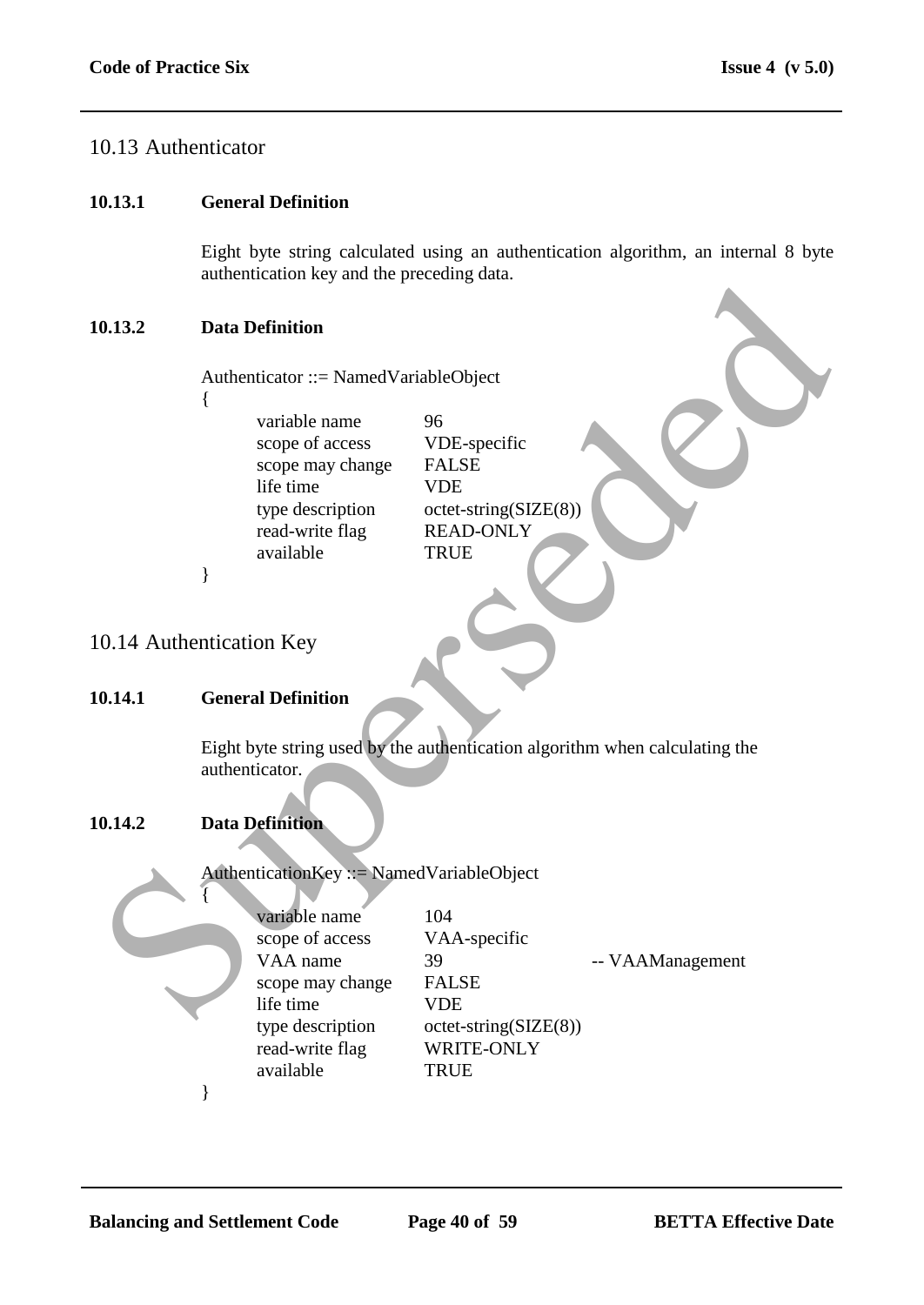## 10.15 Password

#### **10.15.1 General Definition**

Six character string consisting of case sensitive alpha characters (A to Z), digits (0 to 9) or the underscore character (\_).

#### **10.15.2 Data Definition**

|                        |   | $\sim$ ) of the underscore enargement ( $\sim$ ). |                             |                  |
|------------------------|---|---------------------------------------------------|-----------------------------|------------------|
| 0.15.2                 |   | <b>Data Definition</b>                            |                             |                  |
|                        |   | Level2Password ::= NamedVariableObject            |                             |                  |
|                        | ₹ |                                                   |                             |                  |
|                        |   | variable name                                     | 112                         |                  |
|                        |   | scope of access                                   | VAA-specific                |                  |
|                        |   | VAA name                                          | 39                          | -- VAAManagement |
|                        |   | scope may change<br>life time                     | <b>FALSE</b><br><b>VDE</b>  |                  |
|                        |   | type description                                  | visible-string( $SIZE(6)$ ) |                  |
|                        |   | read-write flag                                   | WRITE-ONLY                  |                  |
|                        |   | available                                         | <b>TRUE</b>                 |                  |
|                        | ∤ |                                                   |                             |                  |
|                        |   |                                                   |                             |                  |
|                        |   |                                                   |                             |                  |
| 0.16 Date and Time Set |   |                                                   |                             |                  |
|                        |   |                                                   |                             |                  |
| 0.16.1                 |   | <b>General Definition</b>                         |                             |                  |
|                        |   |                                                   |                             |                  |
|                        |   | 12 characters representing the date and time      |                             |                  |
|                        |   |                                                   |                             |                  |
|                        |   |                                                   |                             |                  |
| 0.16.2                 |   | <b>Data Definition</b>                            |                             |                  |
|                        |   |                                                   |                             |                  |
|                        |   | DateAndTimeSet ::= NamedVariableObject            |                             |                  |
|                        |   | variable name                                     | 120                         |                  |
|                        |   | scope of access                                   | VAA-specific                |                  |
|                        |   | VAA name                                          | 39                          | -- VAAManagement |
|                        |   | scope may change                                  | <b>FALSE</b>                |                  |
|                        |   | life time                                         | <b>VDE</b>                  |                  |
|                        |   |                                                   |                             |                  |

#### **10.16.1 General Definition**

### **10.16.2 Data Definition**



| variable name    | 120                      |                  |
|------------------|--------------------------|------------------|
| scope of access  | VAA-specific             |                  |
| VAA name         | 39                       | -- VAAManagement |
| scope may change | <b>FALSE</b>             |                  |
| life time        | VDE                      |                  |
| type description | numeric-string(SIZE(12)) |                  |
| read-write flag  | <b>READ-WRITE</b>        |                  |
| available        | <b>TRUE</b>              |                  |
|                  |                          |                  |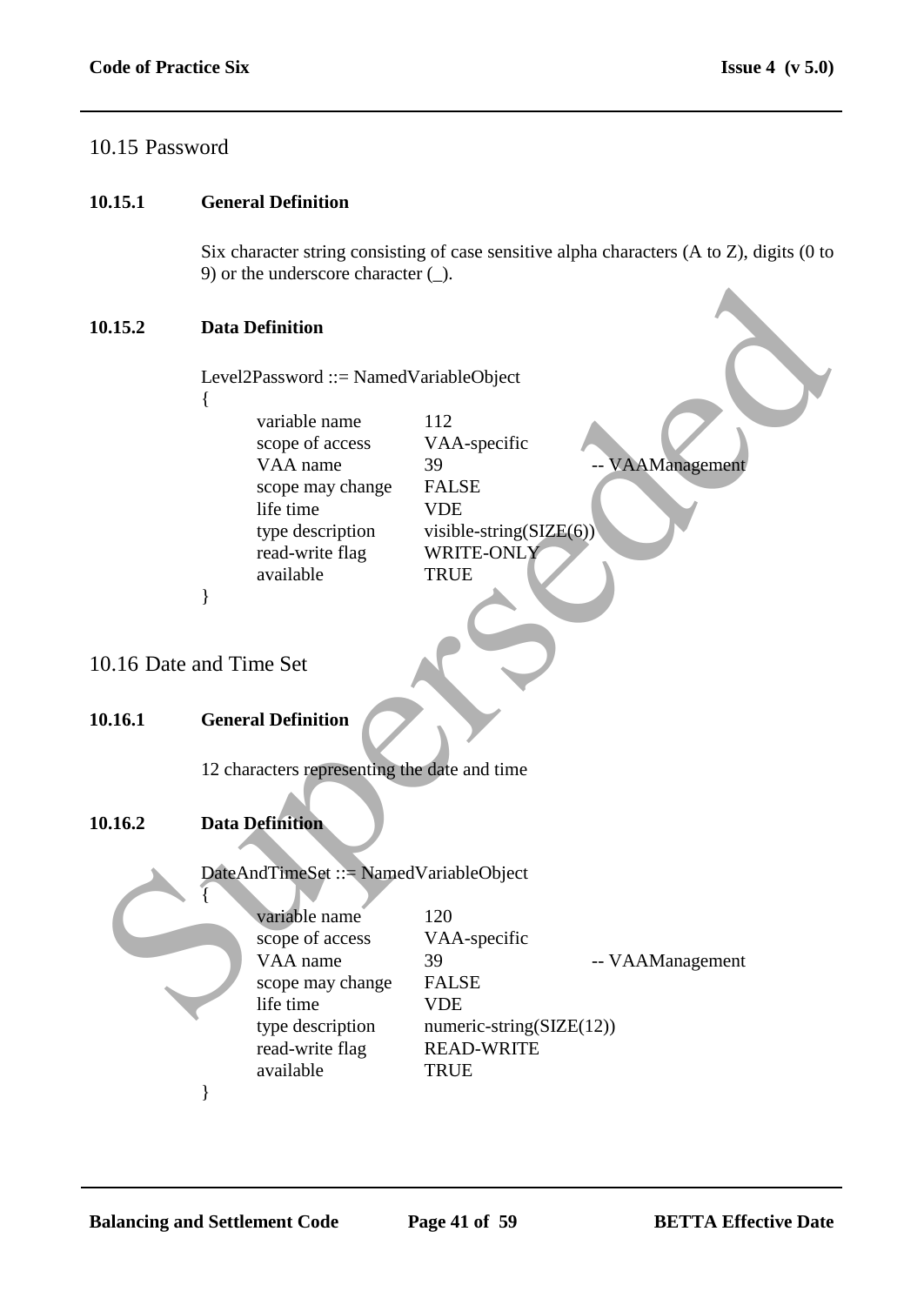# 10.17 Time Adjust

#### **10.17.1 General Definition**

Signed integer representing the number of seconds by which to adjust the time. The maximum permissible value is  $\pm 900$  seconds.

#### **10.17.2 Data Definition**

- {
- variable name 128 scope of access VAA-specific VAA name 39 -- VAAManagement scope may change FALSE life time VDE type description integer16 read-write flag WRITE-ONLY available TRUE

# 10.18 Maximum Demand Reset

#### **10.18.1 General Definition**

### **10.18.2 Data Definition**



| <b>Data Definition</b>                                                                                                                 |                                                                                                   |                                                                                                                                                                                                                                          |
|----------------------------------------------------------------------------------------------------------------------------------------|---------------------------------------------------------------------------------------------------|------------------------------------------------------------------------------------------------------------------------------------------------------------------------------------------------------------------------------------------|
|                                                                                                                                        |                                                                                                   |                                                                                                                                                                                                                                          |
| variable name<br>scope of access<br>VAA name<br>scope may change<br>life time<br>type description<br>read-write flag<br>available<br>∤ | 128<br>VAA-specific<br>39<br><b>FALSE</b><br><b>VDE</b><br>integer16<br>WRITE-ONLY<br><b>TRUE</b> | VAAManagement                                                                                                                                                                                                                            |
|                                                                                                                                        |                                                                                                   |                                                                                                                                                                                                                                          |
| <b>General Definition</b>                                                                                                              |                                                                                                   |                                                                                                                                                                                                                                          |
| <b>Data Definition</b>                                                                                                                 |                                                                                                   |                                                                                                                                                                                                                                          |
|                                                                                                                                        |                                                                                                   |                                                                                                                                                                                                                                          |
| variable name<br>scope of access<br>VAA name<br>scope may change<br>life time<br>type description<br>read-write flag<br>available      | 136<br>VAA-specific<br>39<br><b>FALSE</b><br><b>VDE</b><br>integer8<br>WRITE-ONLY<br><b>TRUE</b>  | -- VAAManagement                                                                                                                                                                                                                         |
|                                                                                                                                        | 0.18 Maximum Demand Reset                                                                         | $max$ $min$ $min$ $sum$ $sum$ $sum$ $sum$ $sum$ $sum$ $sum$ $sum$ $sum$ $sum$<br>DateAndTimeSet ::= NamedVariableObject<br>Boolean which when written to will initiate a maximum demand reset.<br><b>MDReset ::= NamedVariableObject</b> |

}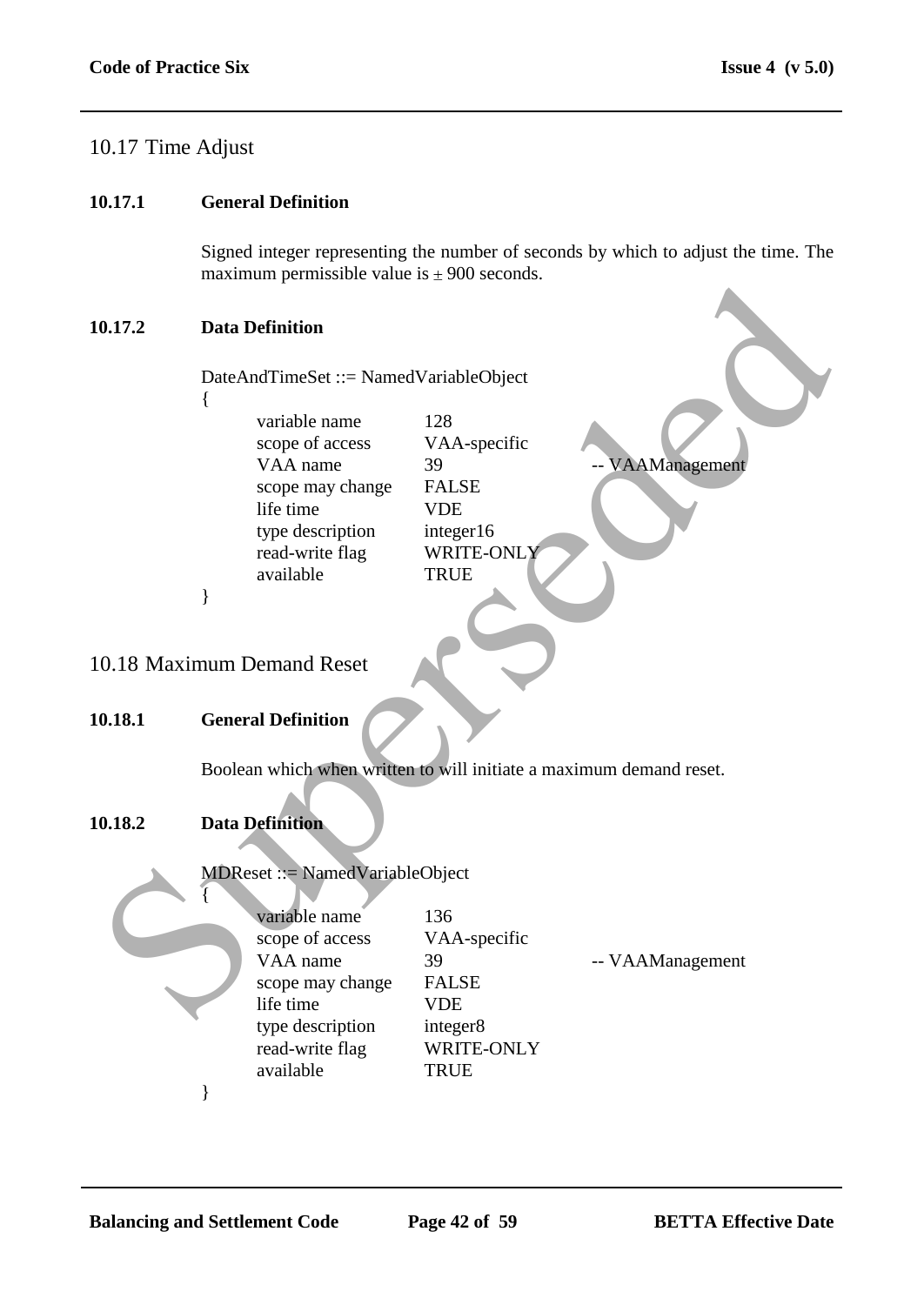### 10.19 Free Format Field of Meter ID

#### **10.19.1 General Definition**

3 characters representing the free format field section of the Meter Identifier.

#### **10.19.2 Data Definition**

{

}

Identifier ::= NamedVariableObject

variable name 144 scope of access VAA-specific VAA name 39 -- VAAManagement scope may change FALSE life time VDE type description visible-string(SIZE(3)) read-write flag READ-WRITE available TRUE 0.19.2<br>
Data Definition<br>
Identifier ::= Named VariableObject<br>
(variable name<br>
scope may change<br>
Super description<br>
We are supersed with the straig CSE/EG3)<br>
If the time<br>
available<br>
19.20.2 Code of Practice Six Identifier<br>

10.20 Code of Practice Six Identifier

#### **10.20.1 General Definition**

An eleven character string identifying the issue number of Code of Practice Six.

Writing to this variable will invoke manufacturer specific features.

#### **10.20.2 Data Definition**

{

Identifier ::= NamedVariableObject

variable name 65528 scope of access VAA-specific scope may change FALSE life time VDE read-write flag READ-WRITE available TRUE

VAA name 39 -- VAAManagement type description visible-string(SIZE(11))

}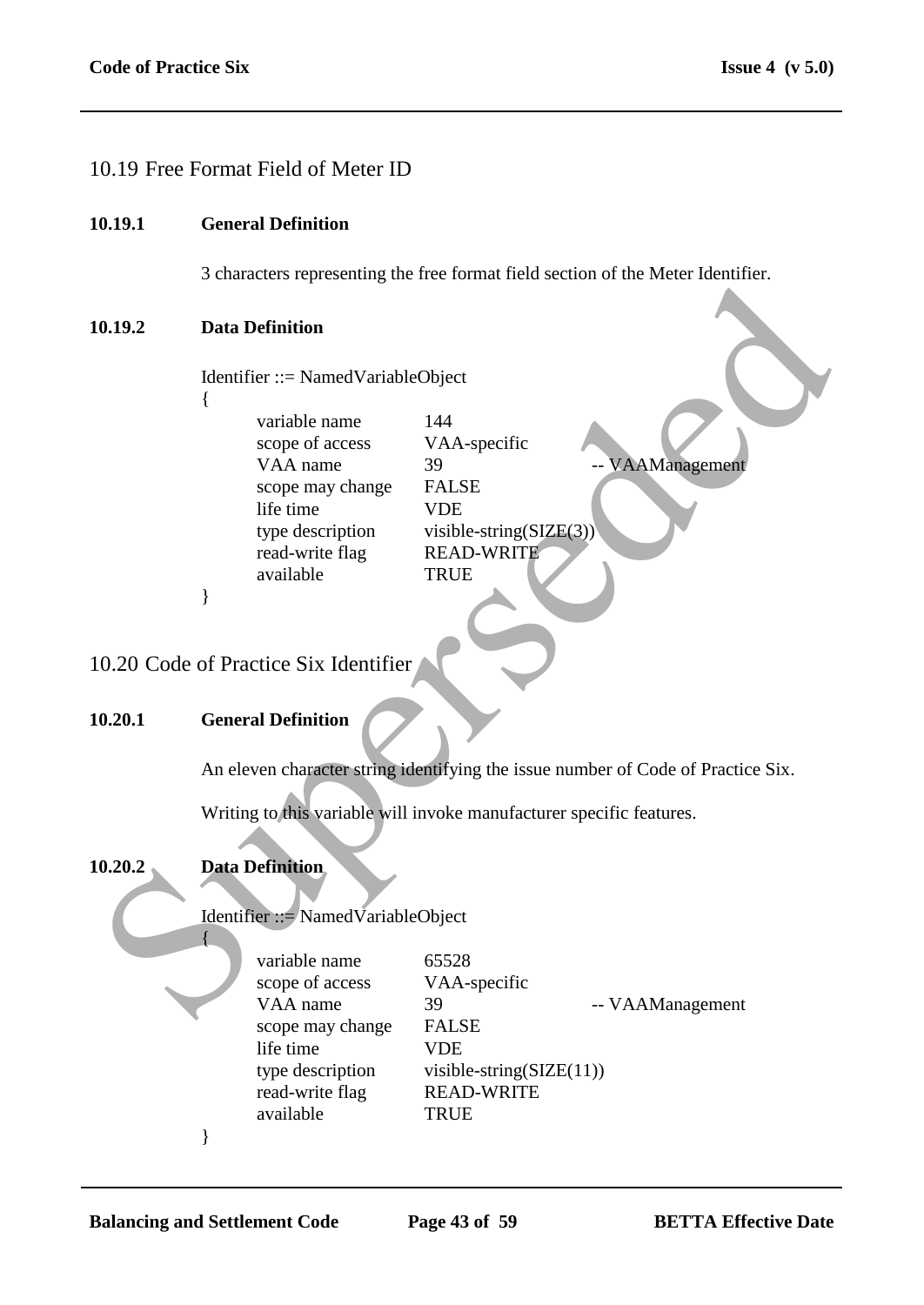# **11. Appendix 2b: Transport Protocol and Examples**

# 11.1 Introduction

This appendix defines how the BS EN 61107 protocol is used to transfer the DLMS named variables and named variable list specified in Appendix 2a.

This appendix also defines how the data within each named variable is encoded into a sequence of bytes according to the DLMS definitions, ASN.1 type definitions and the A-XDR encoding rule. This appendix also defines how the data within each named variable is encoded into a<br>sequence of hypes according to the DLMS definitions, ASN.1 type definitions, and the A-<br>SUPE encoding rule.<br>Super-<br>of the named variable

Some of the named variables in appendix 2a are not individually readable, but are readable via the data block named variable list. This appendix identifies which named variables are readable.

### 11.2 BS EN 61107

This section defines how the read, write and password commands of BS EN 61107 mode C are used to access named variables.

### **11.2.1 Read Selected Meters**

This is implemented via the multi-drop option of BS EN 61107. Where more than one meter is connected to the same serial port it is necessary to include a device identifier in the initial sign-on string.

# **/?<Optional device identifier>!<CR><LF>**

The device identifier can be up to 16 characters.

### **11.2.2 Password Security**

To achieve level 2 security an BS EN 61107 P1 command must be sent to the meter. The P1 command should contain the 6 character password.

e.g.

<SOH> P 1 <STX> ( 123456 ) <ETX> <*BCC*>

for a password of "123456".

Spaces in the above example are purely to aid readability and are not transmitted.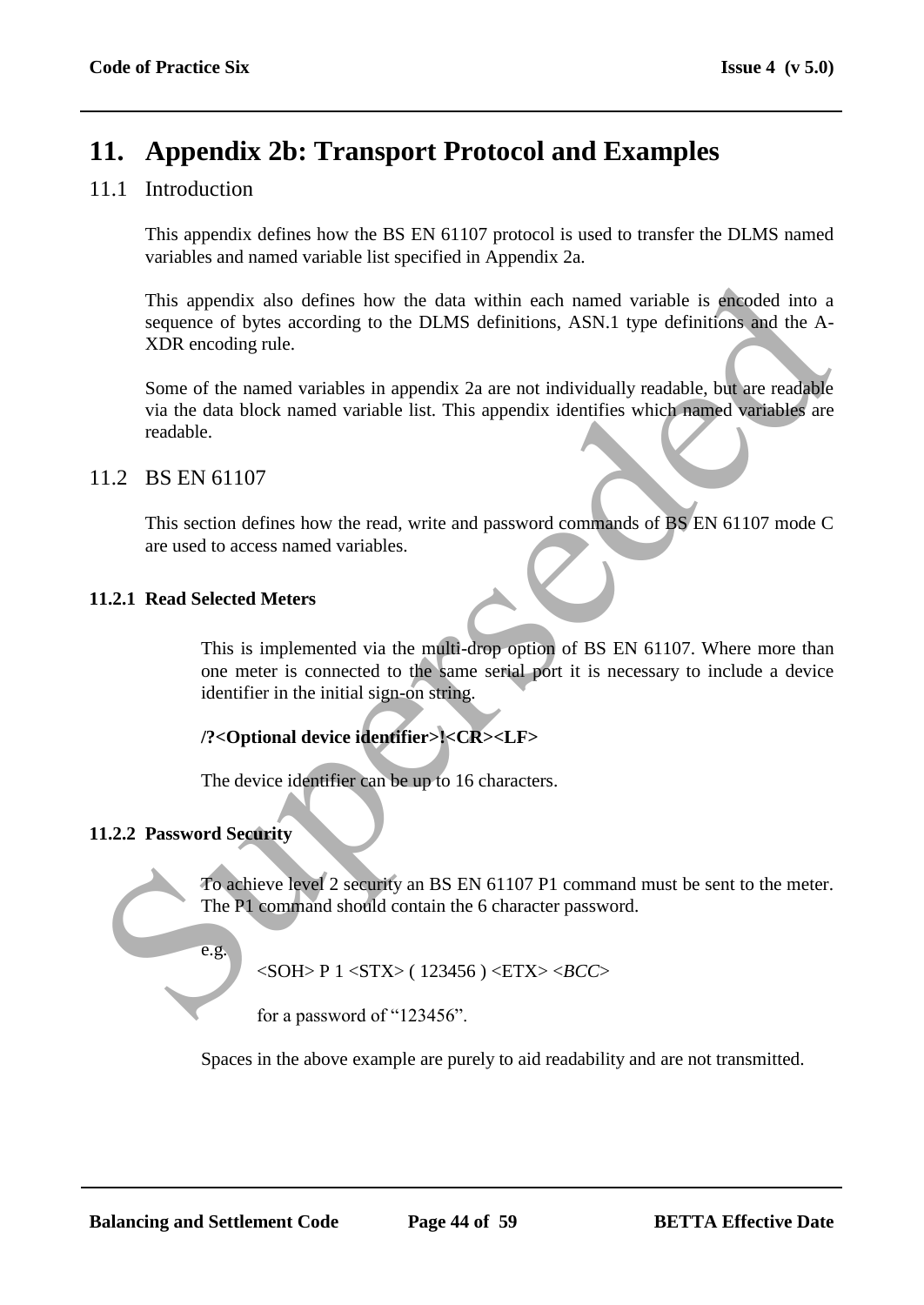#### **11.2.3 Reads**

For reads of the named variables a BS EN 61107 read command will be used. . The partial block command type R3 will be used to read named variable zero (Data Block). Command type R1 will be used for all other reads.

To avoid conflicts with manufacturer specific addresses (used for communications outside the scope of this Code of Practice), each manufacturer will implement a method of switching to manufacturer specific operation, whereby the same address may be used for other purposes.

The method for switching to manufacturer specific operation is to write to the "Code of Practice Six Identifier" named variable 65528. The meter must return to supporting the functionality and addresses specified in this document following a BS EN 61107 sign on.

The address field within the read commands will be used to hold the variable name. This variable name is passed as a 4 digit hex number, e.g. password  $= 112$ , has the hex address of 0070.

The length field within the read commands will be unused and set to zero, except when reading the data block named variable.

When reading the data block named variable the length field of the read request identifies the number of days worth of data to return. If the number of days requested exceeds the quantity of days stored in the meter then the meter returns all of the days data it has stored. This provides a mechanism for reading all the available days data in the meter. Reading zero days worth of data shall result in the meter returning the authenticated tag data header block only, including a zero in the tag data header field "Number of days data in message". To avoid contrits with manufacturer specific addresses (used for communications<br>nuiside the scope of this Code of Practice), each manufacturer wijl implement a<br>method of switching to manufacturer specific operation, where

Below is a summary of the named variables available for reading directly, their variable name, and whether level 2 security is needed to access them.

| <b>Variable</b>                     | <b>Name</b> | <b>Access commands</b> | level 2 security? |
|-------------------------------------|-------------|------------------------|-------------------|
| Data Block                          | $\theta$    | R <sub>3</sub>         | no                |
| <b>Authentication Key</b>           | 104         | W1                     | yes               |
| Password                            | 112         | W1                     | yes               |
| Date and Time Set                   | 120         | R1, W1                 | yes for W1        |
| Time Adjust                         | 128         | W1                     | yes               |
| <b>Maximum Demand Reset</b>         | 136         | W1                     | yes               |
| Free format field of Meter ID (PPP) | 144         | R1, W1                 | yes               |
| Meter Identifier                    | 152         | R <sub>1</sub>         | no                |
| COP6 Identifier                     | 65528       | R1, W1                 | no/no             |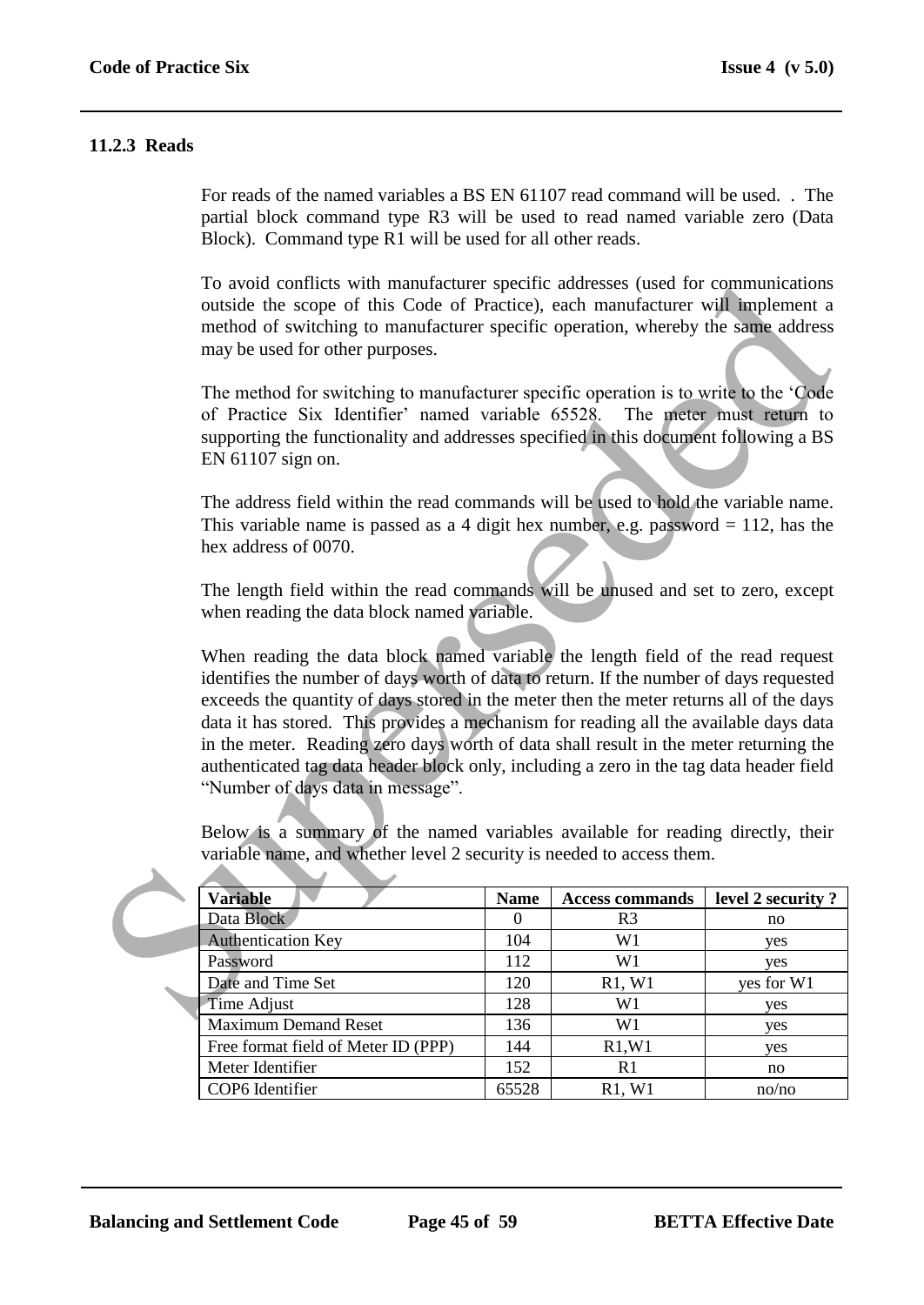#### **11.2.4 Writes**

Write to named variables shall be performed using the BS EN 61107 W1 command. As for the read command the address field of the command is used to pass the variable name.

All writes to the meter, except writes to the Code of Practice Six Identifier, require level 2 security as defined in the table above.

Writes to the Code of Practice Six Identifier do not modify data at this level but invoke manufacturer specific addressing modes.

#### 11.3 Read Data Block

The read command to fetch the data block variable is as follows :-

<SOH> R3 <STX> 0000 ( *nnnn* ) <ETX> <BCC>

where *nnnn* has values zero to FFFF hex identifying the number of days worth of data required including the current day. *nnnn* is expressed as a 4 digit hex number.

The data will be passed back to the meter in many BS EN 61107 data messages, using partial block transfer. Each block does NOT necessarily relate to a specific day.

The address field in the data messages used to transfer the data shall be zero for the first message and increment for each following message.

The data is transmitted with the most recent data first.

All data specified in Appendix 1 except the half hour data flags, shall be transmitted unchanged since it contains only printable ASCII characters which can be transmitted using BS EN61107 The half hour data flags specified in Appendix 1, shall be converted to ASCII hex character pairs before transmission, with the most significant nibble first.

The half hour data flags which consist of arrays of 48 bit flags are transmitted as a sequence of 12 ASCII hexadecimal characters, where the first hex character transmitted holds the bit flags for the first four integration periods in the day, and within each hex character the most significant bit represents the earliest bit flag and the least significant bit represents the latest bit flag. Hence the bit flag for 00:00 to 00:30 is transmitted in the most significant bit of the first hexadecimal character transmitted, and the bit flag for 23:30 to 24:00 is transmitted in the least significant bit of the twelfth character. All writes to the meter, except writes to the Code of Practice Six Identifier, require<br>
level 2 security as defined in the table above.<br>
Writes to the Code of Practice Six Identifier do not modify data at fluis level but<br>

The response to the BS EN61107 read command is a sequence of data messages as follows:-

<STX>0000(*meter identifier*……..)<EOT><BCC> <STX>0001(……………………...)<EOT><BCC>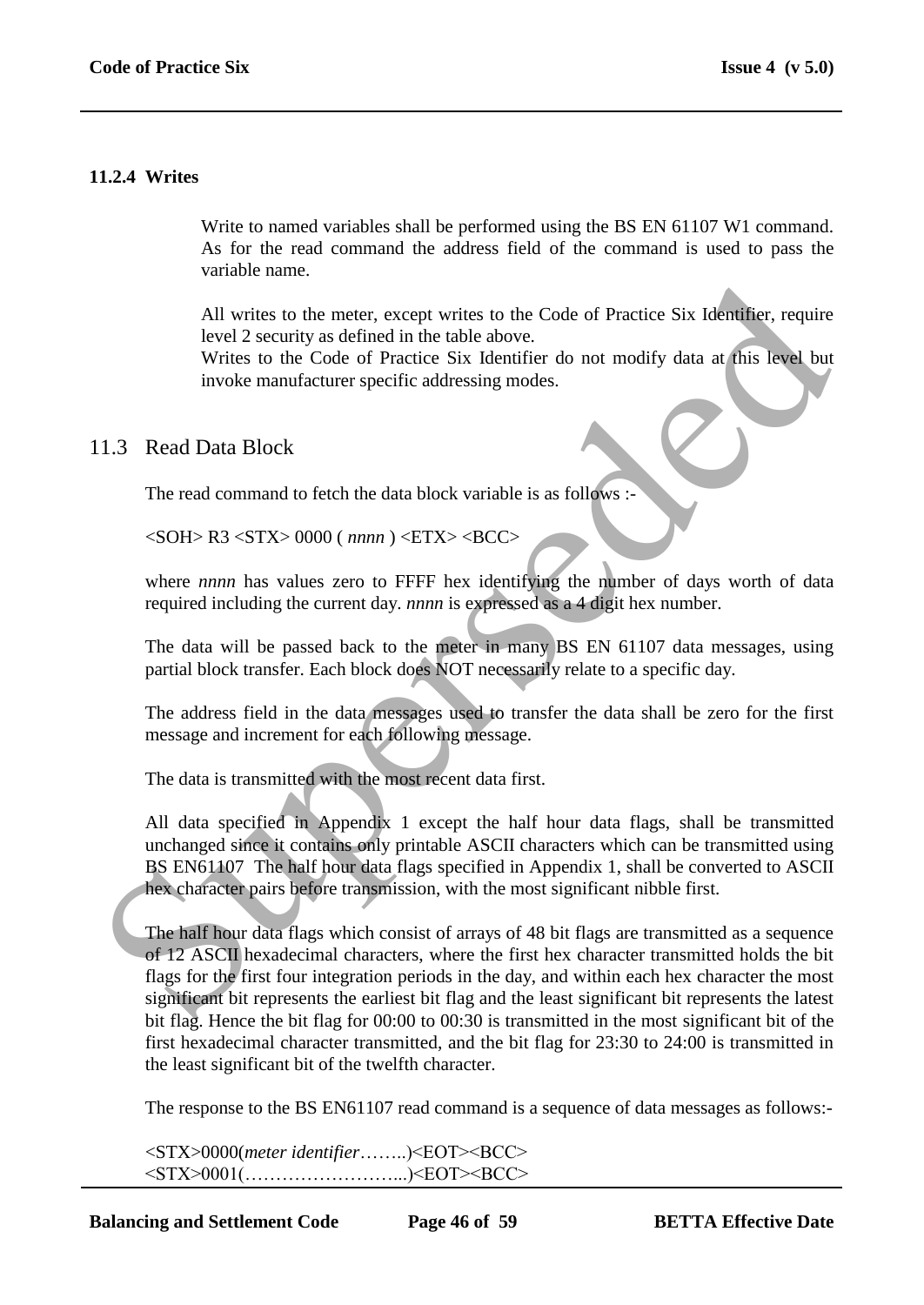<STX>xxxx(……………………...)<ETX><BCC>

The format of the data transferred is described below. Before each set of data characters is an explanation of the data source.

Text in italics represent fields to be replaced by data values. Only these fields are transmitted, the (DLMS packaging) characters in normal text are not transmitted. The format of the fields is as defined in Appendix 1 unless stated otherwise.

| format of the fields is as defined in Appendix 1 unless stated otherwise. | Fext in nancs represent fields to be replaced by data values. Only these fields are<br>transmitted, the (DLMS packaging) characters in normal text are not transmitted.<br>The |
|---------------------------------------------------------------------------|--------------------------------------------------------------------------------------------------------------------------------------------------------------------------------|
| Read named variable list zero is returning<br>twelve variables            | 000C                                                                                                                                                                           |
| Variable read request successful                                          | 00                                                                                                                                                                             |
| Data type = visible-string                                                | 0A                                                                                                                                                                             |
| Identifier                                                                | meter identifier (12 characters)                                                                                                                                               |
| Variable read request successful                                          | 00                                                                                                                                                                             |
| Data type $=$ visible-string                                              | 0A                                                                                                                                                                             |
| DateAndTime of reading                                                    | date and time of reading (12 characters)                                                                                                                                       |
| Variable read request successful                                          | 00 <sup>1</sup>                                                                                                                                                                |
| Data type $=$ visible-string                                              | 0A                                                                                                                                                                             |
| CumulativekWh                                                             | cumulative kWh (6 characters)                                                                                                                                                  |
| Variable read request successful                                          | 00                                                                                                                                                                             |
| Data type $=$ visible-string                                              | 0A                                                                                                                                                                             |
| <b>CurrentkWMD</b>                                                        | current kW maximum demand (6 characters)                                                                                                                                       |
| Variable read request successful                                          | 00                                                                                                                                                                             |
| Data type = visible-string                                                | 0A                                                                                                                                                                             |
| PreviouskWMD                                                              | previous kW maximum demand (6 characters)                                                                                                                                      |
| Variable read request successful                                          | 00                                                                                                                                                                             |
| Data type = visible-string                                                | 0A                                                                                                                                                                             |
| CumulativeMD                                                              | cumulative maximum demand (6 characters)                                                                                                                                       |
| Variable read request successful                                          | 00                                                                                                                                                                             |
| Data type $=$ visible-string                                              | 0A                                                                                                                                                                             |
| <b>MDResetDate</b>                                                        | date of last MD reset (6 characters)                                                                                                                                           |
| Variable read request successful                                          | $00\,$                                                                                                                                                                         |
| Data type $=$ visible-string                                              | 0A                                                                                                                                                                             |
| <b>NumMaxDemandResets</b>                                                 | number of MD resets (2 characters)                                                                                                                                             |
| Variable read request successful                                          | 00                                                                                                                                                                             |
| Data type = $compact$ -array                                              | 13                                                                                                                                                                             |

**Balancing and Settlement Code Page 47 of 59 BETTA Effective Date**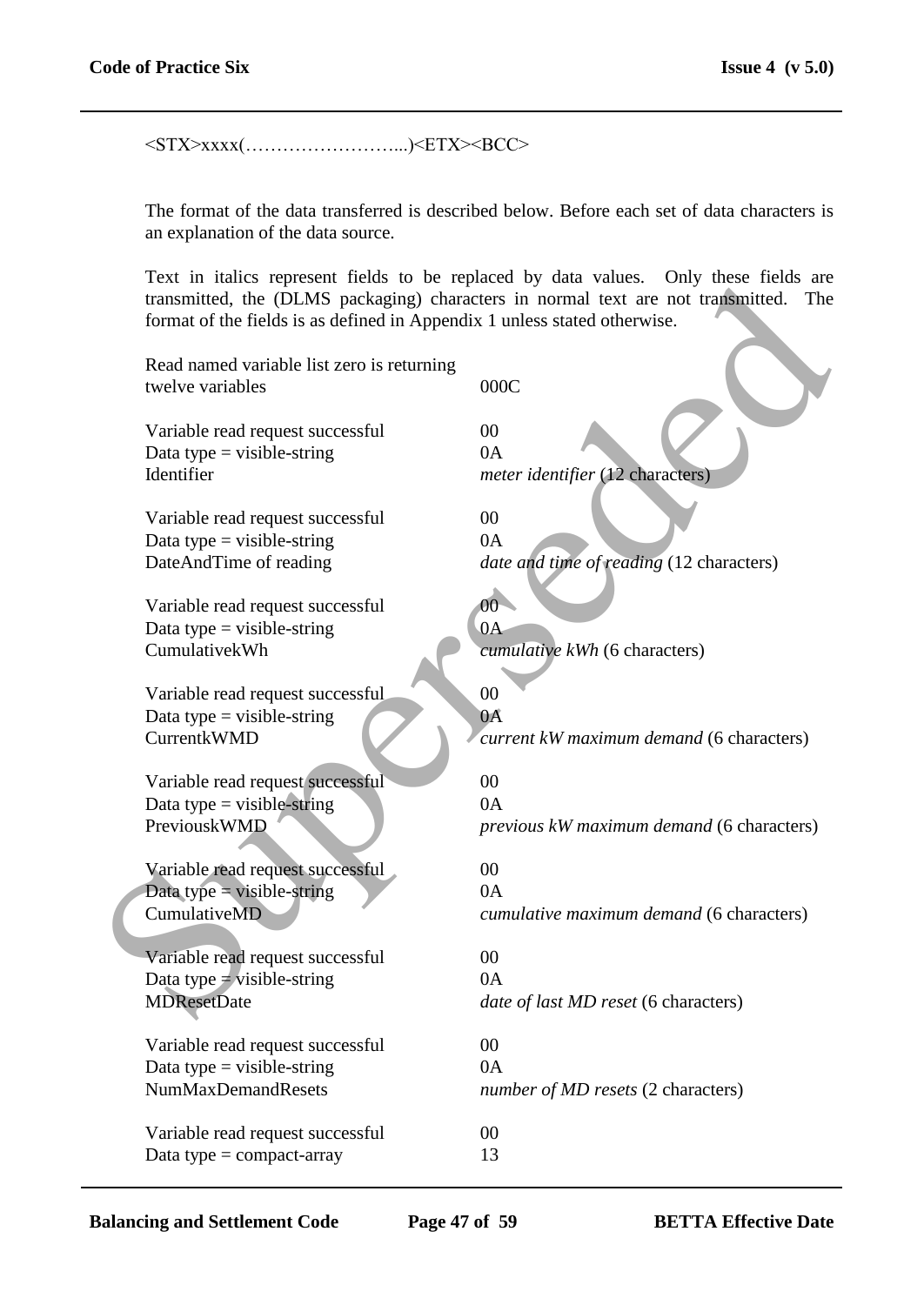| Array element type - visible-string<br>MultiRatekWh<br>$= 8x6$                                                                                                                                                                                                                                                                                                                                                       | 0A<br>eight rate kWh registers (48 characters                                                                                                                                                                                                                                                                                                                                                                                                                                                                                                                                                                                                                                   |
|----------------------------------------------------------------------------------------------------------------------------------------------------------------------------------------------------------------------------------------------------------------------------------------------------------------------------------------------------------------------------------------------------------------------|---------------------------------------------------------------------------------------------------------------------------------------------------------------------------------------------------------------------------------------------------------------------------------------------------------------------------------------------------------------------------------------------------------------------------------------------------------------------------------------------------------------------------------------------------------------------------------------------------------------------------------------------------------------------------------|
| Variable read request successful<br>Data type $=$ visible-string<br>NumberOfDays                                                                                                                                                                                                                                                                                                                                     | 00<br>0A<br>number of days worth of data (3 characters)                                                                                                                                                                                                                                                                                                                                                                                                                                                                                                                                                                                                                         |
| Variable read request successful<br>Data type $=$ array<br>Number of elements of array                                                                                                                                                                                                                                                                                                                               | 00<br>01<br>number of days worth of data expressed as a 4<br>digit ASCII hex number (zero upwards).                                                                                                                                                                                                                                                                                                                                                                                                                                                                                                                                                                             |
| Then the following is repeated for each days worth of data:                                                                                                                                                                                                                                                                                                                                                          |                                                                                                                                                                                                                                                                                                                                                                                                                                                                                                                                                                                                                                                                                 |
| Structure<br>Number of items in structure<br>Data type = visible string<br>DayIdentifier<br>Data type = visible string<br>StartCumulativeDWh<br>Data type $=$ Bit string<br>DailyFlags<br>Data type $=$ compact array<br>Array element type $=$ visible string<br>HalfHourData<br>Data type $=$ bit array<br>ReverseRunning<br>Data type $=$ bit array<br>Level <sub>2</sub><br>Data type $=$ bit array<br>PowerFail | 02<br>07<br>0A<br>day identifier YYMMDD (6 characters)<br>0A<br>start of day cumulative DWh (8 characters)<br>$04 -$<br>daily security data and flags expressed as a<br>two digit ASCII hex number.<br>$13*$<br>0A<br>forty eight truncated cumulative energy<br>register values of four characters each<br>(192 characters)<br>04<br>forty eight reverse running bit flags expressed<br>as a twelve digit ASCII hex number<br>(12 characters)<br>04<br>forty eight level 2 access bit flags expressed as<br>a twelve digit ASCII hex number<br>(12 characters)<br>04<br>forty eight power failure bit flags expressed as<br>a twelve digit ASCII hex number<br>(12 characters) |
| Finally:-<br>Variable read request successful<br>Data type = visible string<br>Authenticator                                                                                                                                                                                                                                                                                                                         | 00<br>0A<br>authenticator expressed as a sixteen digit<br><b>ASCII</b> hex number                                                                                                                                                                                                                                                                                                                                                                                                                                                                                                                                                                                               |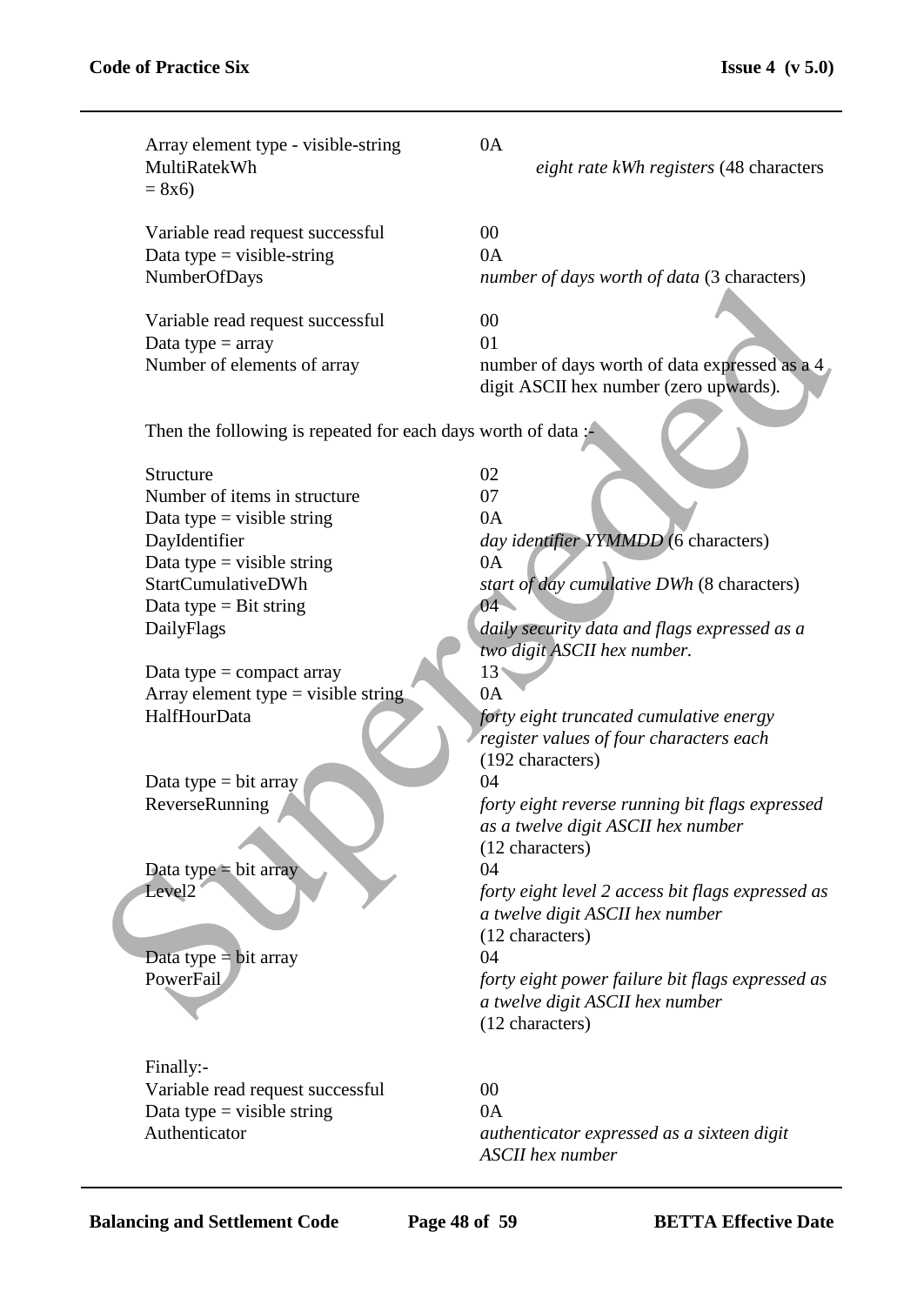### 11.4 Authenticator

The purpose of the authenticator is to verify the origin and authenticity of data retrieved from the meter.

An Authenticator is automatically provided at the end of the sequence of reading "n" days meter reading records. On receipt of the request to read "n" days records, the data authenticator seed is automatically reset (set to 0) by the meter. Once the last day"s data has been transmitted, the resultant authenticator is then transmitted. A Authentichator is automatically provided at the end of the sequence of reading in a<br>meter reading records. On receipt of the request to each individual the<br>meter reading records automatically rest (set to 0) by the mete

No direct access is provided for writing the seed or reading the authenticator.

A description of how the authenticator is calculated is defined in Appendix 3.

### 11.5 Authentication Key

Assuming level 2 access has been granted, the level authentication key is set by writing to variable 104 as defined in Appendix 2a.

The authentication key is defined as an eight byte binary number which is transferred as a sixteen character ASCII HEX value

e.g. To set the authentication key to 0123456789ABCDEF hexadecimal

To meter <SOH> W 1 <STX> 0068 ( 0123456789ABCDEF )<ETX><BCC>

From meter  $\langle ACK \rangle$ 

### 11.6 Set Password

Assuming level 2 access has been granted, the level 2 password is set by writing to variable 112 as defined in Appendix 2a.

e.g. To set the password to "ABC123"

To meter  $\langle \text{SOH} \rangle$  W 1  $\langle \text{STX} \rangle$  0070 (ABC123)  $\langle \text{ETX} \rangle$  <BCC>

From meter <ACK>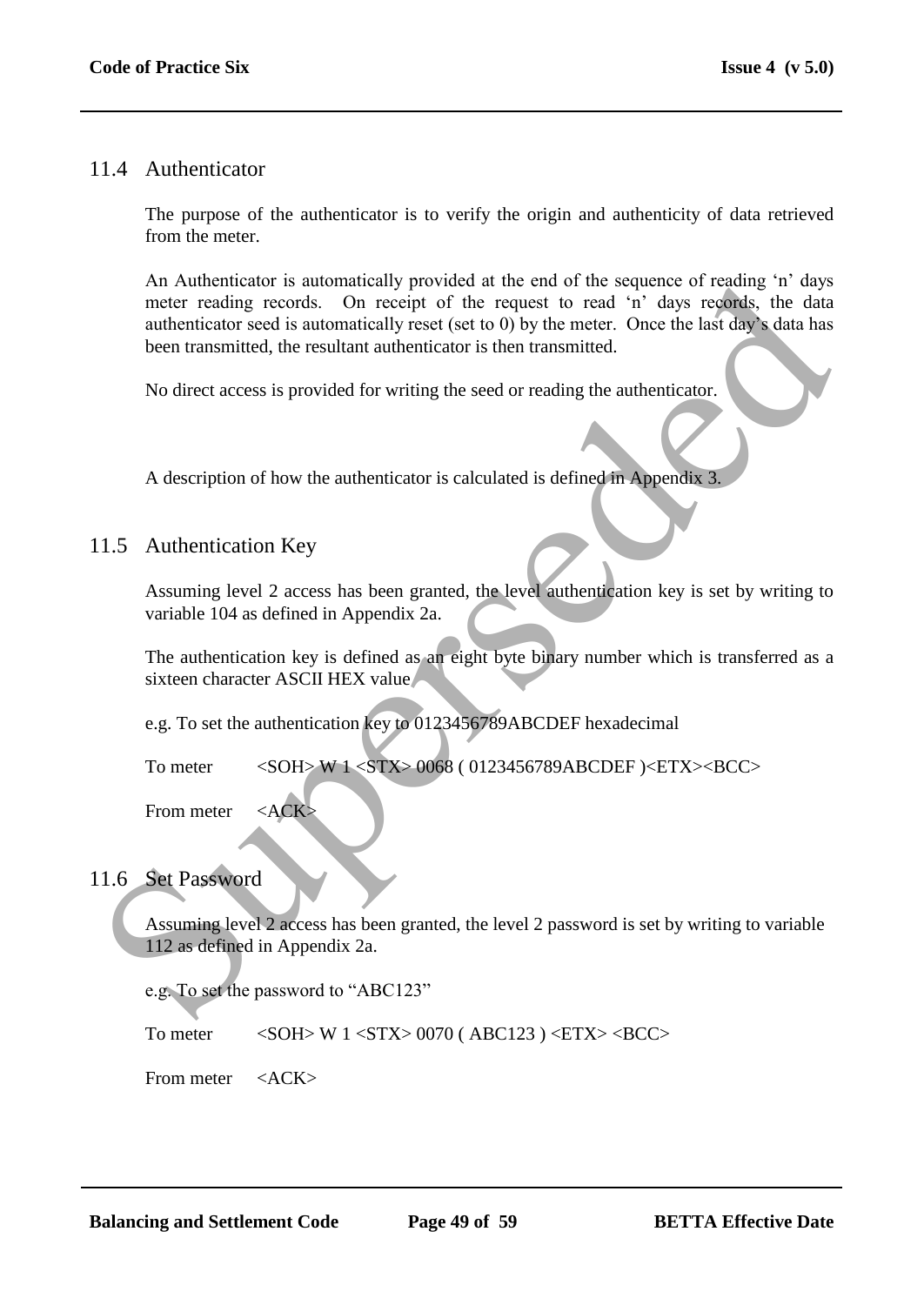### 11.7 Time and Date

Assuming level 2 access has been granted, the date and time is set by writing to variable 120 as defined in Appendix 2a.

e.g. To set the date and time to 18 December 1995 09:25:00

To meter <SOH>W1<STX>0078(951218092500)<ETX><BCC>

From meter <ACK>

To read the date and time, Level 2 access is not required and it can be retrieved by reading named variable 120.

e.g.

To meter <SOH>R1<STX>0078(0)<ETX><BCC> From meter <STX>0078(951218092500)<ETX><BCC> Where the date and time is  $18^{th}$  December 1995 at 09:25:00.

# 11.8 Time Adjust

The time in the meter can be adjusted by a specified number of seconds by writing to variable 128 as defined in Appendix 2a. This method of clock synchronisation must never introduce or skip integration periods, i.e. it must guarantee that there are always 48 integration periods in a day. To meter <br>  $\le$  SOH-W1-STX-0078(951218092500)-ETX--BCC><br>
From meter  $\le$  ACK><br>
To read the date and time, Level 2 access is not required and it can be retrieved by reading<br>
named variable 120.<br>  $\therefore$ <br>  $\therefore$ <br>
To meter  $\le$ 

The data passed in the write command represents the number of seconds to advance or retard the meters clock by and is a signed integer of length two bytes which is encoded as a four character ASCII HEX number.

e.g. To advance the clock by 12 seconds

To meter <SOH> W1 <STX> 0080 ( 000C ) <ETX> <BCC>

From meter <ACK>

e.g. To retard the clock by 12 seconds

To meter <SOH> W1 <STX> 0080 (FFF4 ) <ETX> <BCC>

From meter <ACK>

Where 0xFFF4 is the two's complement of 0x000C.

11.9 Reset MD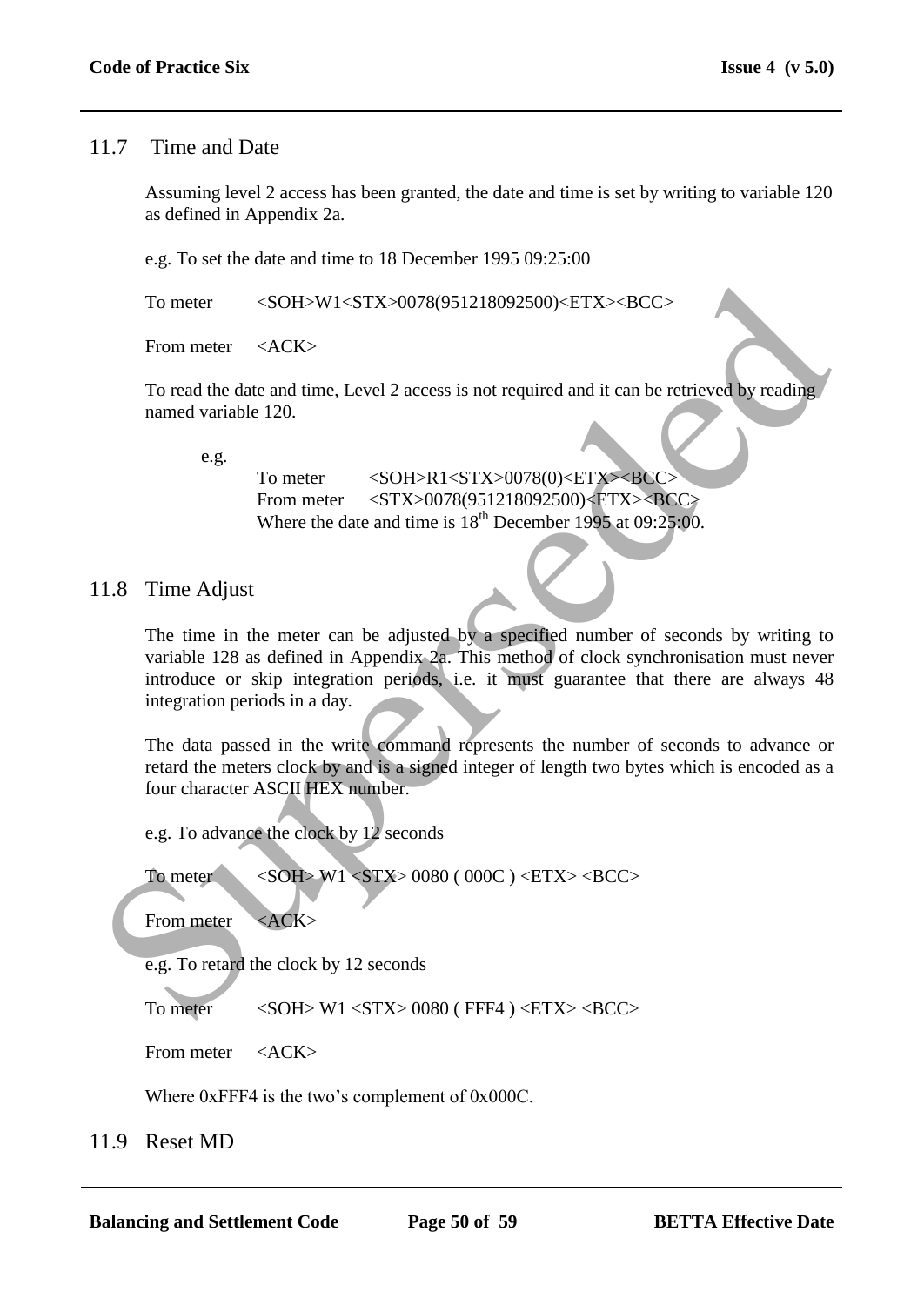Assuming level 2 access has been granted, a maximum demand reset can be initiated by writing one character (any value) to variable 136 as defined in Appendix 2a.

e.g.

To meter  $\langle \text{SOH} \rangle$  W1  $\langle \text{STX} \rangle$  0088 ( 0 )  $\langle \text{ETX} \rangle$  <BCC>

From meter <ACK>

#### 11.10 Free Format Field of Meter ID (ppp)

Assuming Level 2 access has been granted, the free format part of the meter ID can be written to by writing to a named variable 144 as defined in Appendix 2a.

e.g. To set the value "ABC" To meter <SOH>W1<STX>008C(ABC)<ETX><BCC> From meter <ACK>

# 11.11 Code of Practice Six Identifier

Named variable 65528 can be read to determine the Issue of Code of Practice Six supported by the meter. The format of the response is fixed as "COP6I300^^^", where "^" represents a space character and "I300" represents Issue 3.00 of Code of Practice Six. From meter cacks<br>
1.10 Free Format Field of Meter ID (ppp)<br>
Assuming Level 2 access has been granted, the free format part of the meter ID can be<br>
written to by writing to a named variable 14 as defined in Appendix 24<br>
C<sub></sub>

e.g.

To meter <SOH>R1<STX>FFF8(0)<ETX><BCC> From meter <STX>FFF8(COP6I300^^^)<ETX><BCC>

Writing to this address invokes manufacturer specific addressing modes.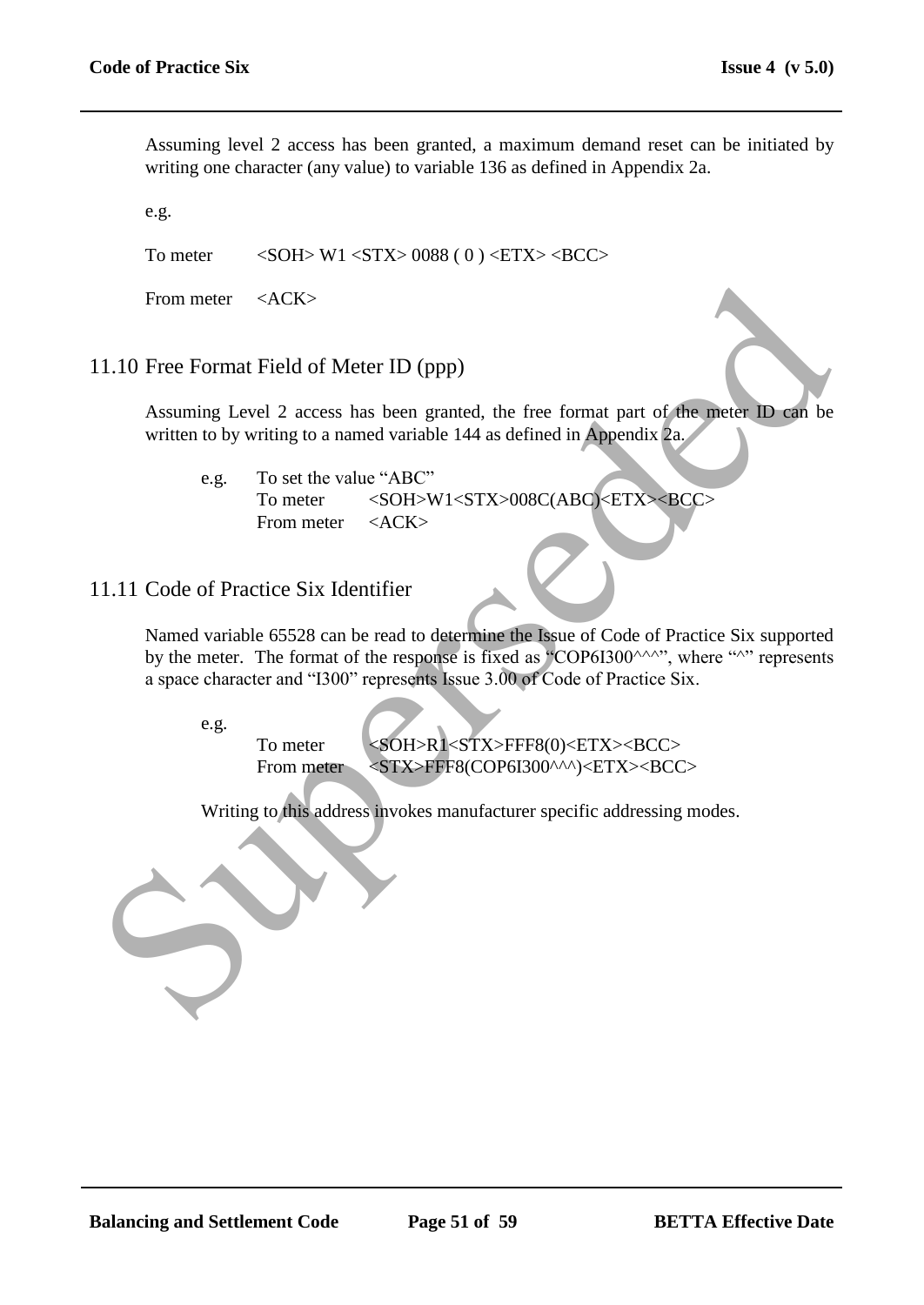# **12. Appendix 3: Authentication**

### 12.1 Authentication Overview

The purpose of authentication is to ensure that the receiver of the information can be confident that the contents of the message have not been altered since it left the sender and that the identity of the sender is not misrepresented.

The data authentication process uses a system whereby an Authentication Key will be loaded into Outstations by authorised parties. This Authentication Key will then be used to form an Authenticator on all the data to be communicated. The same Authentication Key will be provided to the authenticating parties. This will ensure that all authorised holders of the Authentication Key will be able to validate the authenticity of the information being transferred, provided of course that they also have knowledge of the Authentication Algorithm and its method of use. contained the columents of the inessure and other late content that the colume of the measurement of the measurement of the and a multimeterization process uses a system whereby an Authentication Key will be loaded into Ou

The Authentication Key programmed into outstations and other validation equipment can be changed should the authentication system be compromised by disclosure or discovery of the key.

A Key Management System is required to ensure secure creation, storage and distribution of the Authentication Key to all parties concerned. This system is outside the scope of this document.

Different Authentication Keys may be used for various Outstations or groups of Outstations if required. However, this will require a more complex Key Management System to be used, and knowledge of a number of Authentication Keys from which the appropriate one must be selected, by the authenticating party.

# 12.2 Authentication Process

The complete Data Block described in Appendix 1(a) will be signed by an Authenticator to provide authentication of the source and validation of the data. This allows the content of the message to be sent in plain text and still to be validated and authenticated by authorised parties only.

There are four elements used in the calculation of the Authenticator. These are:

- a) The Authentication Key
- b) The Authentication Algorithm,
- c) The Data Block,
- d) The method by which (a) and (b) above operate on the contents of the Data Block to create the Authenticator.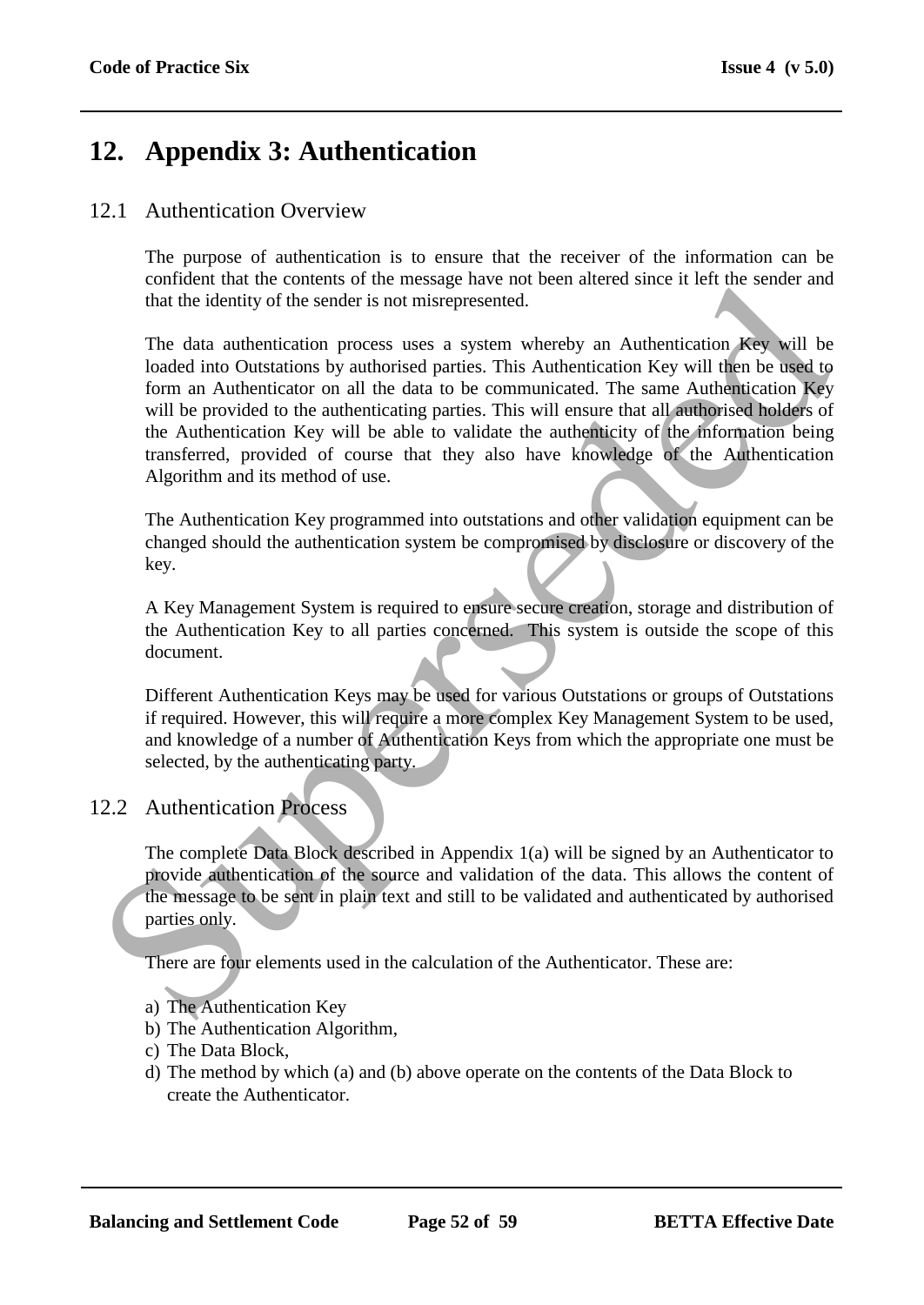The Authentication Key is an 8 byte binary number (56 bits of key data and 8 bits of parity) that is kept secret. It is placed only in those devices that need either to generate an Authenticator, or to check that the Authenticator received is valid.

The Algorithm used in the calculation of the Authenticator is the Data Encryption Standard (DES). This is a publicly available secret key block encryption algorithm, detailed in the following Standard: ANSI X3.92-1981.

The Data Block for authentication is detailed in Appendix 1(a). All the data in the total Data Block, consisting of the data in the Tag Header Block and the data for each of the days of daily data transmitted, are included in the Authenticator calculation. A change to any item of data in the Data Block affects the Authenticator. The Data Block for authentication is detailed in Appendix 1(a). All the data in the total Data<br>Block, consisting of the data in the Tag Header Block and the data for each of the days of<br>dily data transmitted, or included i

The method by which the Authenticator is calculated, (using the Authentication Key, DES, and the data in the Data Block) is detailed in a controlled document, available on request to authorised parties from the BSCCo. However, the security of Authentication depends essentially on the security of the key, not on the security of the controlled document.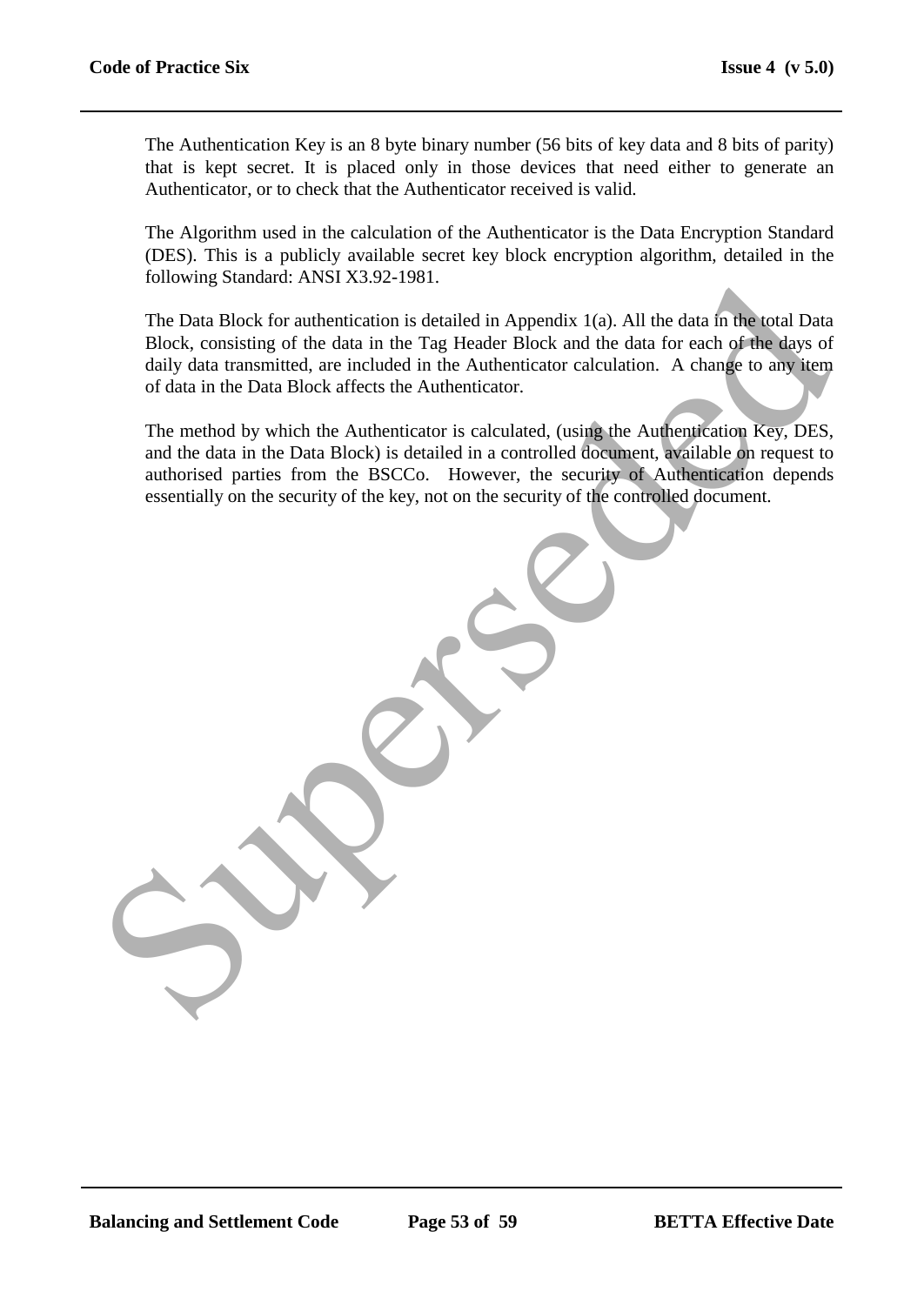# **13. Appendix 4: Authenticator Calculation**

This Appendix 4: Authenticator Calculation is a controlled document, available on request to authorised parties from the BSCCo (Elexon Limited).

Superseded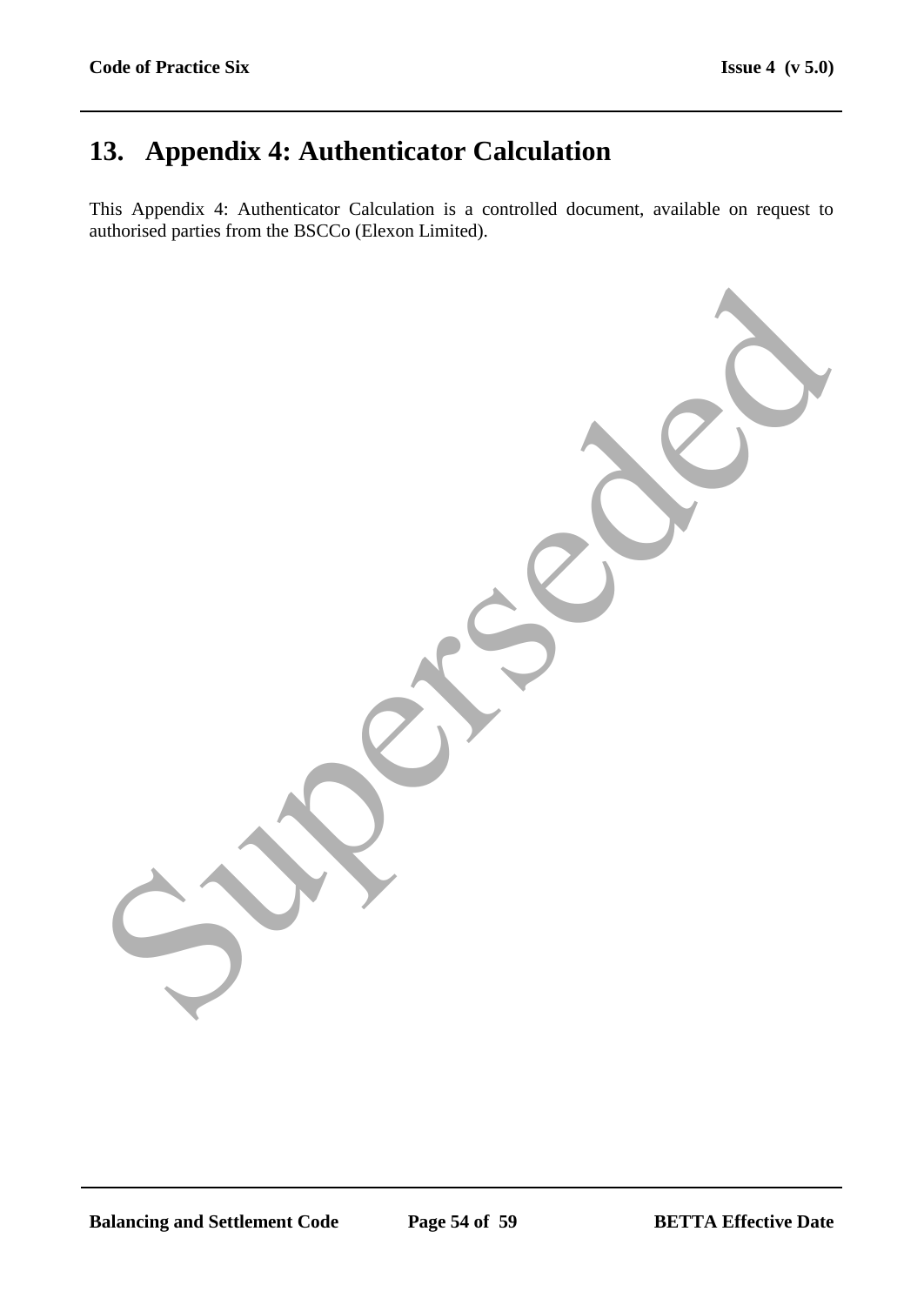# **14. Appendix 5: Multi-rate Register Switching Regime**

Multi-rate registers shall be programmable to provide the following minimum seasonal time of use tariff switching regime as described below and in the following diagrams;

- A minimum of 24 stored register switching times for a single phase and 48 for polyphase Meter systems at any one time.
- A minimum of 8 day types, each of which has an individual set of register switching times.
- A sequential day of the week number to allow register switching to take place on any day of the week or combinations of days of the week. Monday shall be day 1.
- A minimum of 8 seasons. Different weekday or combinations of weekdays register switching time registers can apply to each season.
- In addition to switching times a minimum of 13 MD Reset dates, commencing at the start of the settlement day, for the start of the seasons.
- A minimum of 2 daylight clock time changes, indicated by date and month during which a time offset of 0, 1 or 2 hours shall be implemented for the purposes of the tariff switching regime only, i.e. this shall not affect the UTC clock. The offset is specified with respect to UTC and shall be actioned at 02.00 hours UTC on the date(s) specified. s special and y the weak number of the state of register switching times.<br>A minimum of 8 day types, each of which has an individual set of register switching times.<br>A sequential day of the week number to allow register swi
- A minimum of 12 exclusion dates during which any day's register switching times, indicated by day type, can be implemented for each exclusion date.
- Where Maximum Demand (MD) metering is being operated the MD shall be programmable to reset automatically as defined by 13 MD reset dates.

Where load switching is provided it shall comply with the appropriate standards.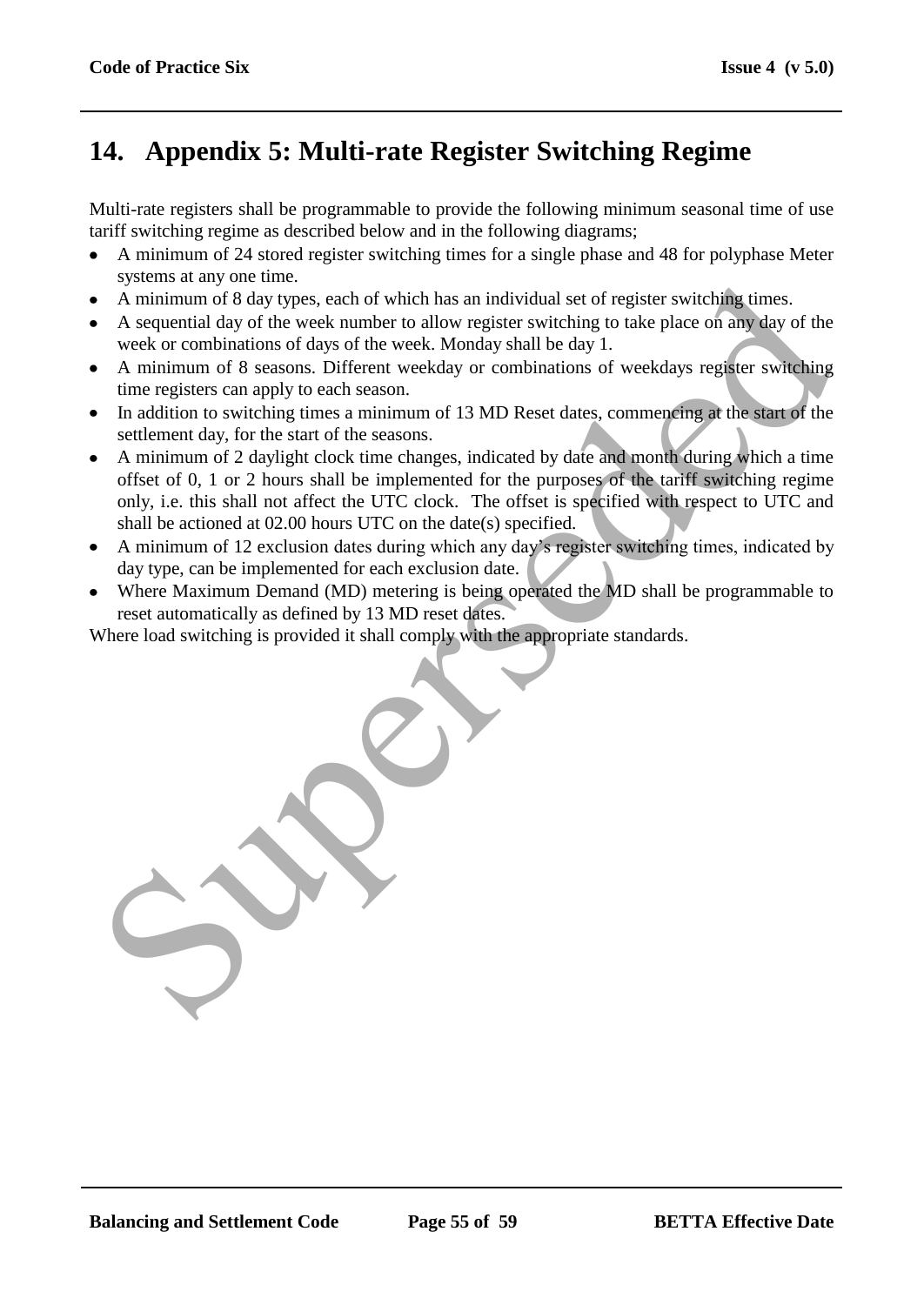

#### **Season Definitions**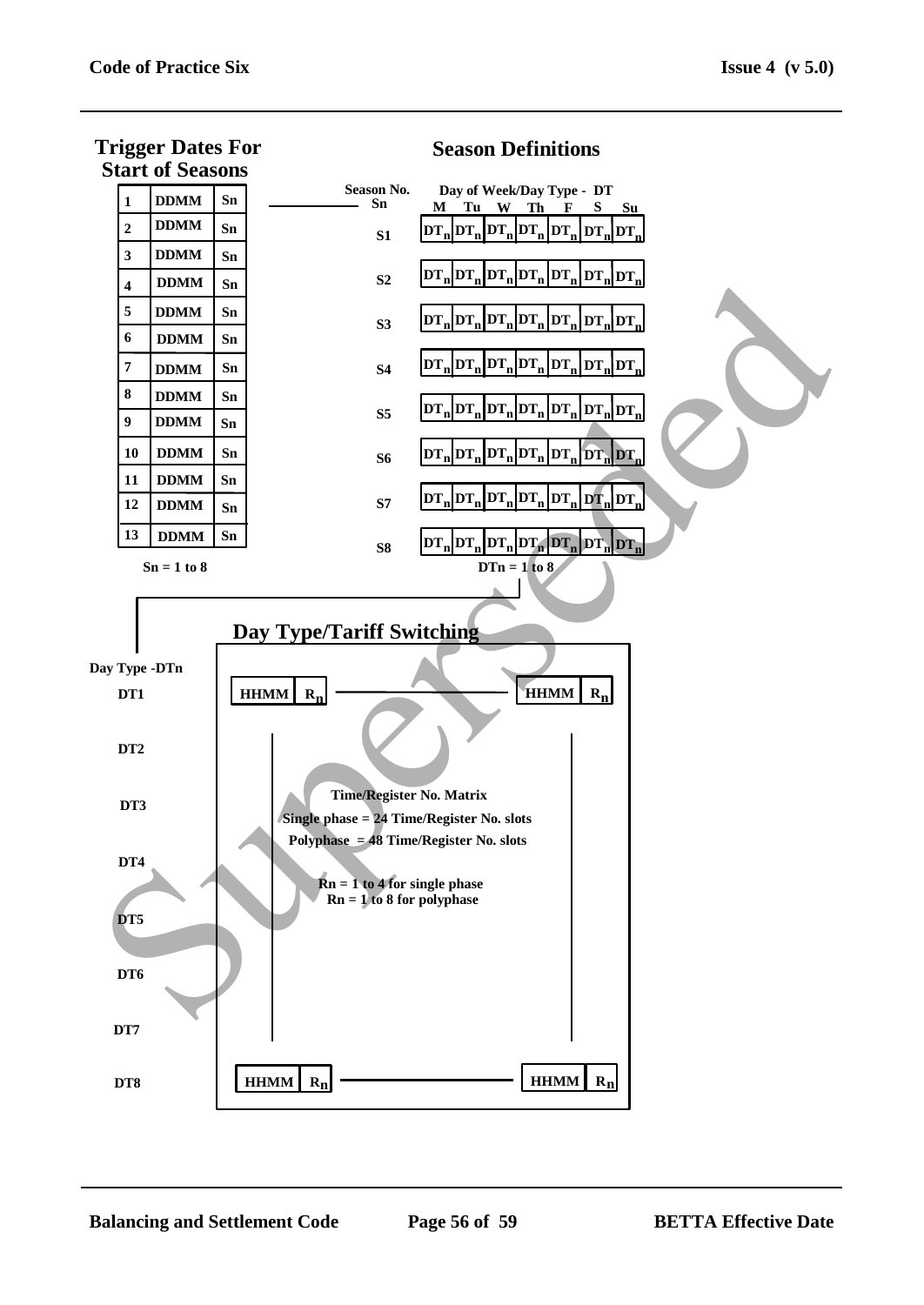Exclusion Dates Date of MD Reset



Notes: - Valid range of 'H' is either 0, 1 or 2.

- Two daylight saving changes are required.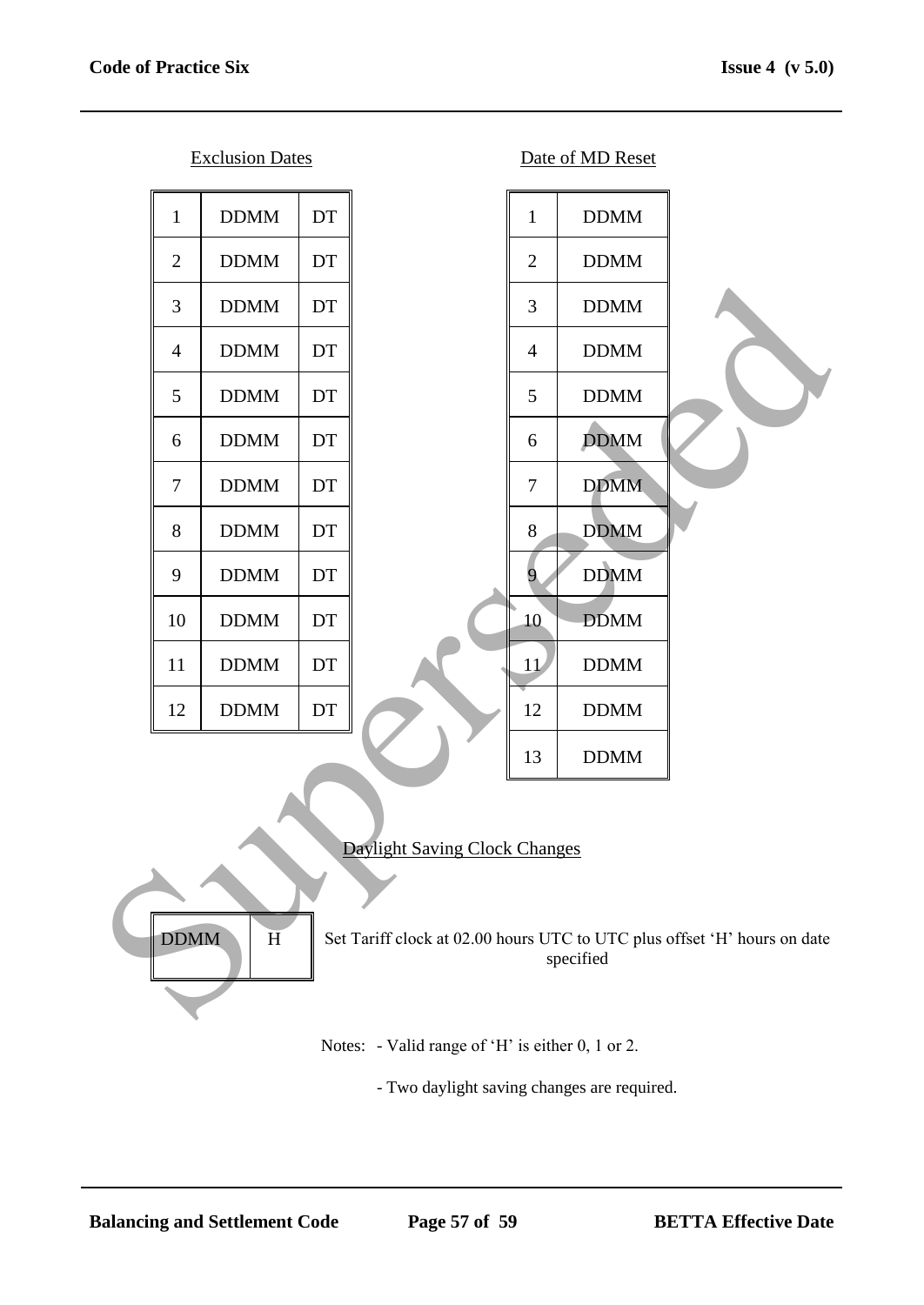# **15. Annex: Use of Code of Practice Six in CVA Settlements**

Meter Operators may choose in the CVA Settlements (i.e.>100kW) to use CoP 6 for multi feeder sites where one or more of the feeders is whole current. If MOPs choose this option for whole current feeders the following instructions must be observed. These instructions will continue to apply to sites continuing to trade in CVA Settlements beyond 1998 but not sites trading in SVA Settlements. So where one of interest of the leasted.<br>
Superior is the solution in such that is a solution of the subseteded in the subseteded in the subseteded of<br>
the anity of the subseteded in CVA Settlements beyond 1998 but not si

Section numbering refers to this issue of Code of Practice Six. For the avoidance of doubt, these instructions should replace the requirements of the wording for equivalent numbered paragraphs in their entirety.

### **6.2.2 Time Keeping**

The Outstation shall be set to the Universal Time Clock (UTC). No switching between UTC and British Summer Time shall occur for settlement data storage requirements.

Time synchronisation of the Outstation shall be maintained within +/- 20 seconds of UTC. This may be performed remotely by the Settlement Instation as part of the normal on going interrogation process or locally by an Interrogation unit.

Facilities for routine time synchronisation using 30 minute synchronising pulses or broadcast clock should not be used.

The clock of the Outstation shall be capable of being set or adjusted using the local or remote communications port but only once during the demand period.

The overall limits of error for time keeping allowing for a failure to communicate with the Outstation for an extended period of 20 days shall be:

- a) the completion of each Demand Period shall be at a time which is within  $+/- 20$ seconds of UTC; and
- b) the duration of each Demand Period shall be within  $+/-$  0.6% except where time synchronisation has occurred in a Demand Period.

# **6.4.2 Remote Interrogation**

An interrogation facility shall be provided for remote interrogation and it shall not be possible to disconnect this link at the Outstation without the breaking of a Settlement seal.

Any port for connection to external data communication equipment shall be compatible with CCITT V24 and CCITT V28.

Error checking facilities shall be provided between the Outstation and the Settlement Instation.